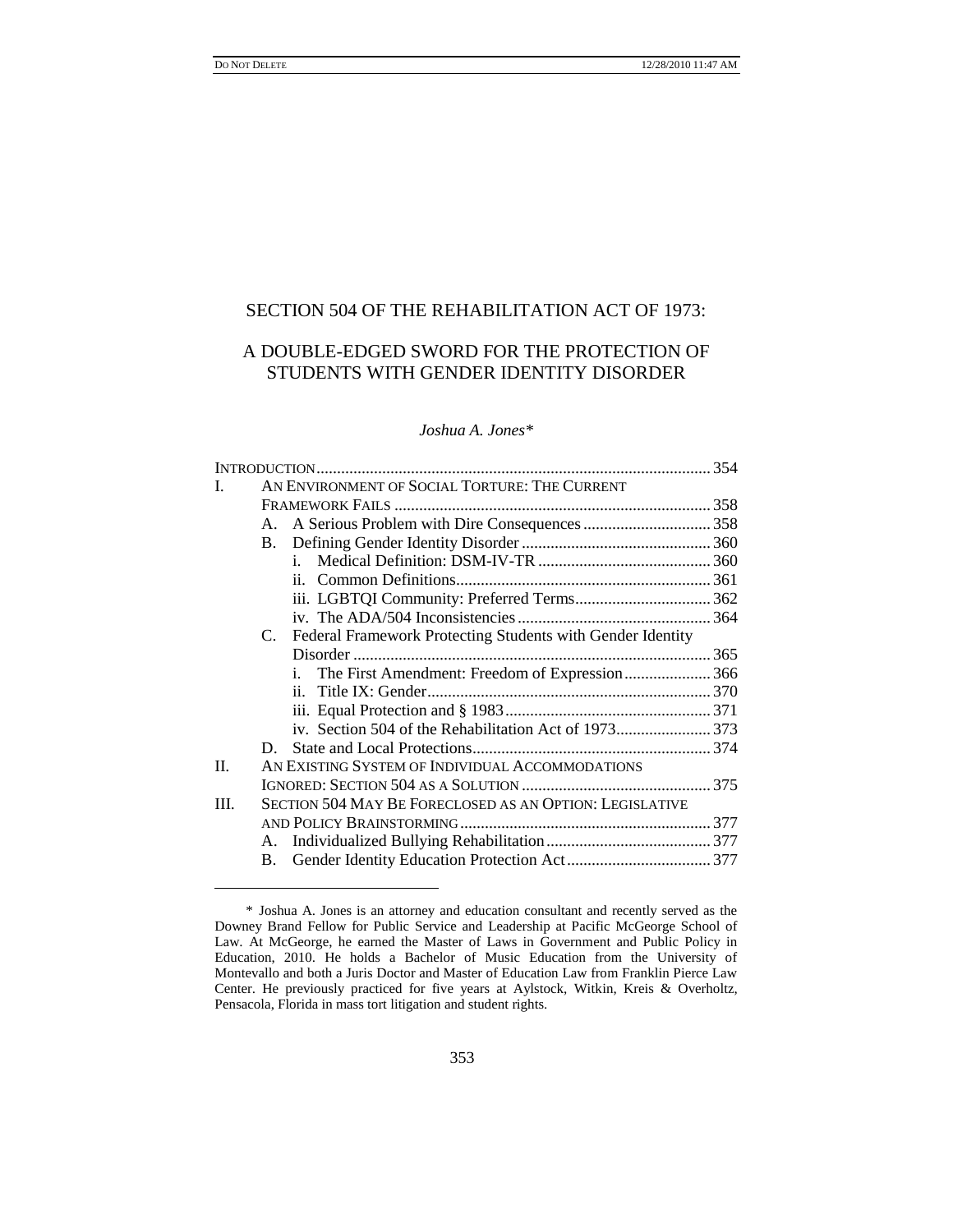| 354 | WISCONSIN JOURNAL OF LAW, GENDER & SOCIETY                      | [Vol. 25:2] |
|-----|-----------------------------------------------------------------|-------------|
|     |                                                                 |             |
|     | APPENDIX A: STATES PROHIBITING DISCRIMINATION ON THE BASIS OF   |             |
|     |                                                                 |             |
|     | APPENDIX B: SCHOOL LAWS ADDRESSING GENDER IDENTITY  382         |             |
|     | APPENDIX C: PENDING LEGISLATION RELATED TO GENDER IDENTITY  383 |             |
|     | APPENDIX D: CITIES AND COUNTIES PROTECTING GENDER IDENTITY      |             |
|     |                                                                 |             |
|     | APPENDIX E: JURISDICTIONS WITH HATE CRIME LEGISLATION.          |             |
|     |                                                                 |             |
|     | APPENDIX F: STATES WITH PENDING HATE CRIMES LEGISLATION,        |             |
|     |                                                                 |             |
|     |                                                                 |             |

### **INTRODUCTION**

Public schools fail to protect students with gender identity disorder<sup>1</sup> (GID). Even where protective policies or legislation are present, schools rarely implement those mandates in a meaningful manner, exposing students with GID to harassment and discrimination.<sup>2</sup> Such inadequate protection of these unique learners exposes schools to various forms of discrimination and tort liability.<sup>3</sup> Thorough policy development and implementation can aid school districts in protecting against liability, while, most importantly, providing equal access to education for students with GID. However, even where adequate policy development and implementation is present, an individualized plan is necessary for students with GID because every student and every school setting is different. One size does not fit all. Individualized plans via section 504 of the Rehabilitation Act of 1973 (Section  $504$ <sup>4</sup> could be the safeguard these unique students need. Though both the Americans with Disabilities Act (ADA) and Section 504 specifically exclude GID, a loophole is present in both statutes, which would cover GID in the presence of a physical condition related to GID, such as having undescended testicles, missing ovaries, hermaphroditic conditions, genetic anomalies, or an androgen receptor disorder.<sup>5</sup> Recent

<sup>1.</sup> Gender identity disorder (GID) is a diagnosis by psychologists and physicians, describing individuals with significant gender dysphoria (discontent with the biological sex they were born with). *See* AM. PSYCHIATRIC ASS"N, DIAGNOSTIC AND STATISTICAL MANUAL OF MENTAL DISORDERS: DSM-IV-TR 581 (4th ed., text rev. 2000).

<sup>2.</sup> *See* Bethany Gibson & Anita J. Catlin, *Care of the Child with the Desire to Change Gender - Part I*, 36 PEDIATRIC NURSING 53 (2010), *available at* http://www.medscape.com/ viewarticle/718619.

<sup>3.</sup> *See* Michael Bersani, *School Liability for Bullying: Central New York Injury Lawyer Explains*, CENT. N.Y. INJ. LAW. BLOG (Apr. 1, 2010, 12:05 AM), http://www.centralnewyorkinjurylawyer.com/2010/04/school-liability-for-bullying.html.

<sup>4.</sup> Rehabilitation Act of 1973, Pub. L. No. 93-112, § 504, 87 Stat. 355, 394 (1973) (codified as amended at 29 U.S.C. § 794 (2006)); 34 C.F.R. pt. 104 (2010).

<sup>5.</sup> 29 U.S.C. § 705(20)(F); 42 U.S.C. § 12211.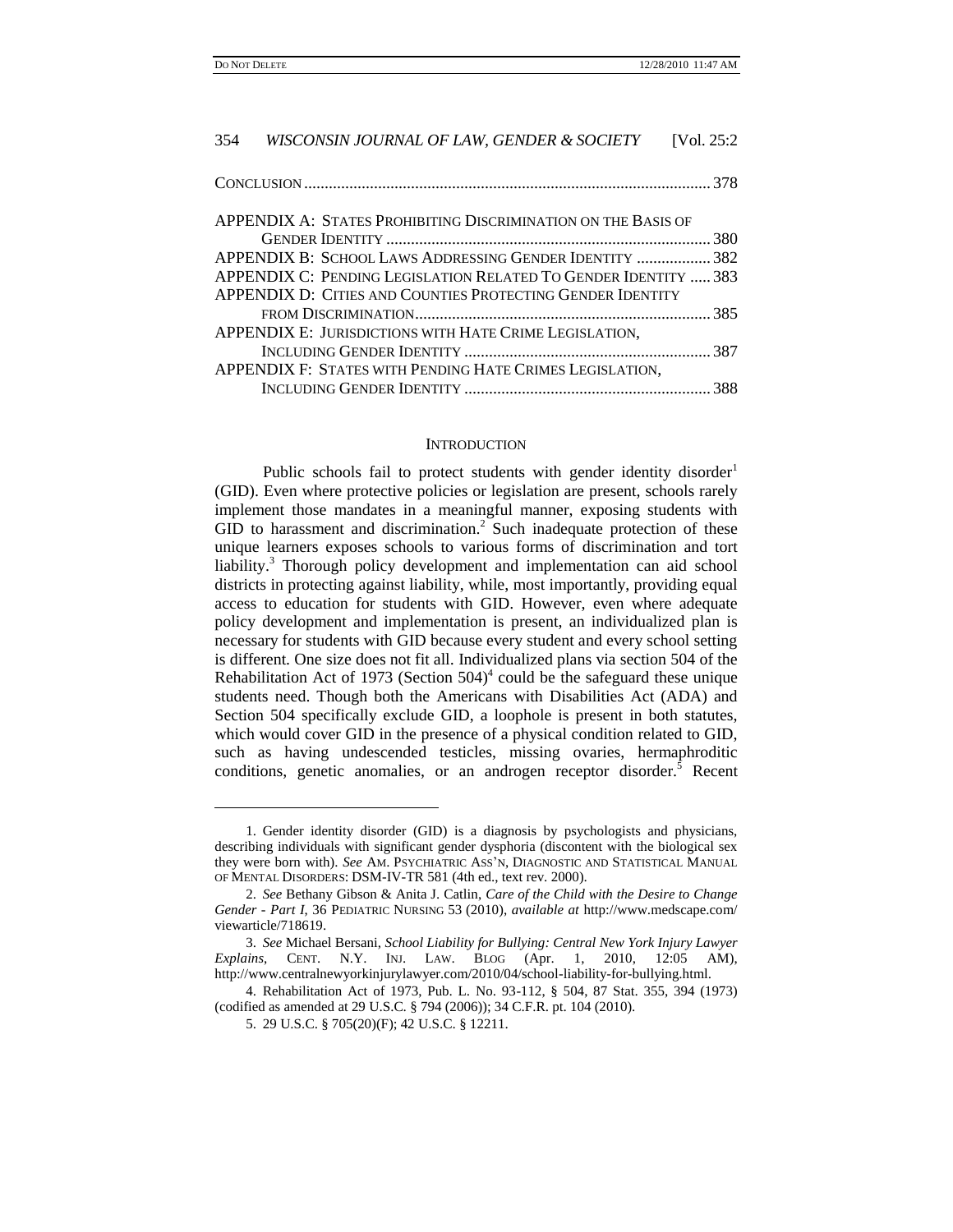## 2010] *SECTION 504 OF THE REHABILITATION ACT OF 1973* 355

studies support a physiological or biological cause for GID.<sup>6</sup> Yet, to protect a student with GID via Section 504 would be a controversial decision because Section 504 requires the presence of a "disability" that limits a major life activity (in this scenario, learning), and whether GID should be considered a disability is hotly contested.<sup>7</sup> In fact, the United Kingdom and France have already declared that gender dysphoria<sup>8</sup> is not a mental health disorder.<sup>9</sup>

The case of Stephanie H. shows what is, unfortunately, a typical scenario. Stephanie H. was a client of this author in 2006. She was then a fifteen-year-old student with GID attending a rural Florida high school. She contacted me via the ACLU (American Civil Liberties Union) because upon announcing to the school, with her parents' support, that she would be attending the tenth grade under an assumed female name, rather than her given male name, and that she would be dressing "as a girl," the principal informed her that she would not be permitted to enroll. Having no other school option in the rural community and a lack of financial means to attend a private school, Stephanie felt she had no choice but to drop out.

Florida protects individuals with  $GID$ ,<sup>10</sup> and the Principles of Professional Conduct for the Education Profession in Florida prohibits educators from

8. *See infra* Part I.B.1.

<sup>6.</sup> Lauren Hare et al., *Androgen Receptor Repeat Length Polymorphism Associated with Male-to-Female Transsexualism*, 65 BIOLOGICAL PSYCHIATRY 93 (2009); Constance Holden, *Gender and the Brain*, 322 SCIENCE 831 (2008); M. Tayfun Turan et al., *Female-to-Male Transsexual with 47,XXX Karyotype*, 48 BIOLOGICAL PSYCHIATRY 1116 (2000); Emma Young, Commentary, *Male-to-Female Transsexualism Gene Found*, NEW SCIENTIST (Oct. 27, 2008), http://www.newscientist.com/article/dn15045-maletofemale-transsexualism-genefound.html; *see also* Frank P. M. Kruijver et al., *Male-to-Female Transsexuals Have Female Neuron Numbers in a Limbic Nucleus*, 85 J. CLINICAL ENDOCRINOLOGY & METABOLISM 2034 (2000); Jiang-Ning Zhou et al., *A Sex Difference in the Human Brain and Its Relation to Transsexuality*, 378 NATURE 68 (1995).

<sup>7.</sup> Note that there is an active movement to remove gender expression and related "disorders" from the *DSM-IV-TR* (*DSM-V* is set to be published in 2013) on the basis that it is demeaning and insulting to classify an alternative gender expression, something believed by those in the movement to be innate, as a mental health disorder. *See* Dan Karasic & Jack Drescher, *Introduction* to SEXUAL AND GENDER DIAGNOSES OF THE DIAGNOSTIC AND STATISTICAL MANUAL (DSM): A REEVALUATION 1 (Dan Karasic & Jack Drescher eds., 2005); GID REFORM ADVOCATES, http://gidreform.org/ (last visited Dec. 7, 2010). *See generally DSM Revision Activities*, AM. PSYCHIATRIC ASS"N, http://www.psych.org/MainMenu/Research/DSMIV/DSMV/DSMRevisionActivities.aspx (last visited Dec. 7, 2010).

<sup>9.</sup> *Government Policy Concerning Transsexual People*, U.K. DEP"T FOR CONST. AUTH., http://webarchive.nationalarchives.gov.uk/+/http://www.dca.gov.uk/constitution/transsex/pol icy.htm (last visited Dec. 7, 2010); *La transsexualité ne sera plus classée comme affectation psychiatrique*, LE MONDE, May 16, 2009, http://www.lemonde.fr/ societe/article/2009/05/16/la-transsexualite-ne-sera-plus-classee-comme-affectationpsychiatrique\_1193860\_3224.html.

<sup>10.</sup> Florida Educational Equity Act (FEEA), FLA. STAT. § 1000.05(2)(c) (2010); FLA. ADMIN. CODE ANN. r. 6A-19.002 (2010). Though neither the FEEA, the State Board of Education Rules, nor the Florida Civil Rights Act of 1992, FLA. STAT. §§ 760.01-760.11, specifically includes sexual orientation or "gender identity disorder," each includes disability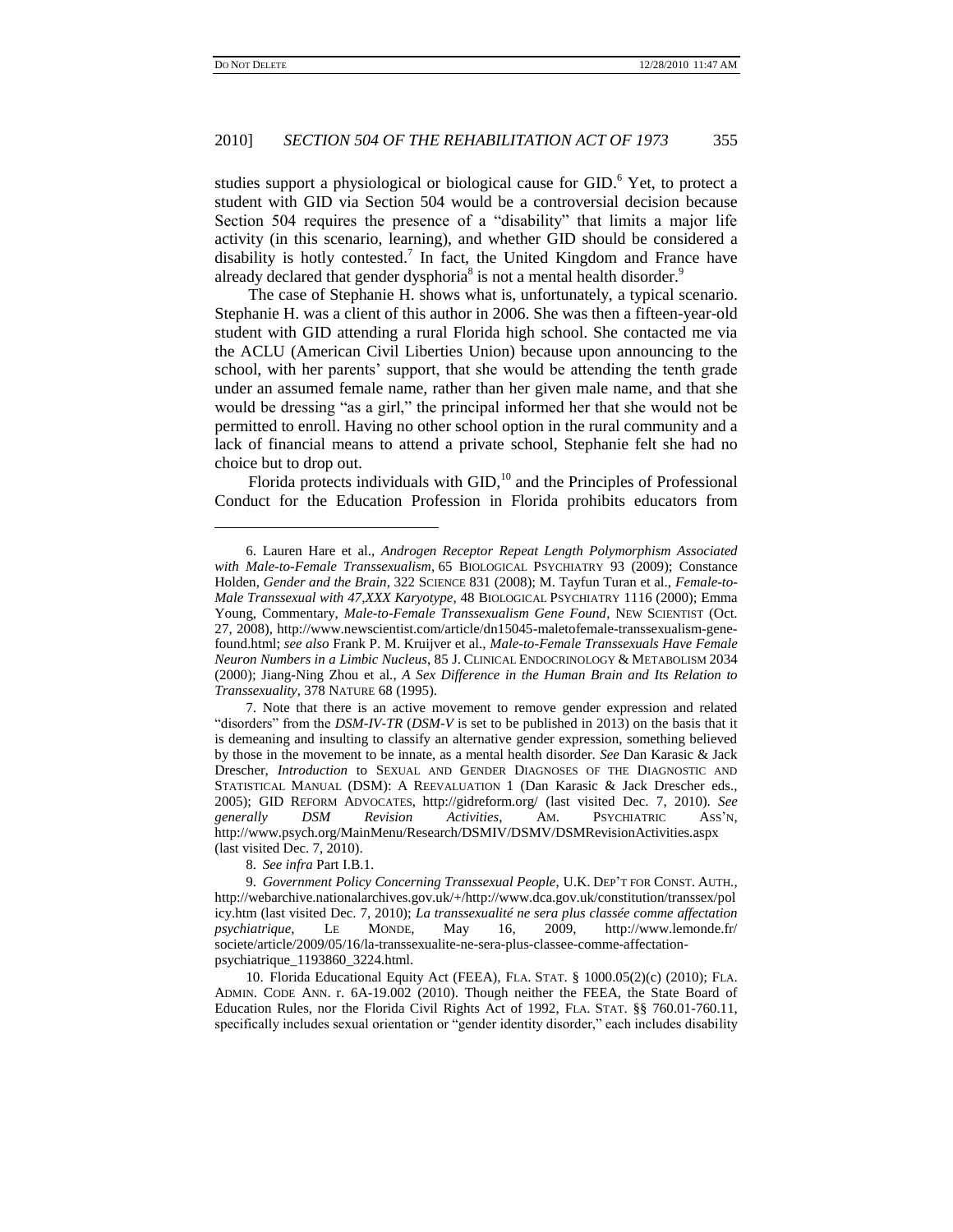## 356 *WISCONSIN JOURNAL OF LAW, GENDER & SOCIETY* [Vol. 25:2

discriminating against students, $11$  including the categories of gender, social background, and sexual orientation. Yet, weeks of negotiating with the school principal and district school attorney ensued, eventually resulting in Stephanie starting school one week late. The specific needs of a transgender student were not present in the general policies, such as bathrooms, locker rooms, and gender specific extra-curricular activities. We created a plan for Stephanie, which the school refused to maintain in writing, specifically accommodating her needs. After overcoming the hurdles to access, her daily experience was torture. Many teachers refused to implement the individualized verbal plan. For example, several teachers refused to update their grade books or to call her Stephanie; they complained about her use of the faculty restrooms, and they sat idly as they witnessed her physical and verbal harassment nearly every minute of the school day.

A court order was necessary to allow Stephanie to change her name and to use it at school. I encouraged Stephanie to keep a journal of every incident and to follow the school"s anti-harassment policy explicitly. After only a few months, tracking the harassment consumed so much of her time, compounding her depression, and the blatant indifference of the administration to her complaints was so apparent (not to mention the gun shots and burnt crosses at her family"s home) that she felt she had no choice but to leave school. Her family, after a second attempted arson against their home, did not wish to pursue a case against the school district for fear further publicity in the small town would create greater dangers for their family. They should never have been placed in this position. It was apparent that the school setting was the primary impetus for violence that trickled into the community after the media became aware of the situation.

and gender, and when coupled with rulings by the Florida Commission on Human Relations (Florida"s civil rights enforcement agency) and the Florida Division of Administrative Hearings, it is clear that Stephanie, as a transgender individual, was covered by the policies, if for no other reason, by virtue of her "disability." *See* Smith v. City of Jacksonville Corr. Inst., 1991 WL 833882 (Fla. Div. Admin. Hrgs. Oct. 15, 1991) (holding that an individual with gender dysphoria falls within the disability protections of the Florida Human Rights Act [predecessor of the Florida Civil Rights Act], as well as the provisions protecting against disability discrimination).

<sup>11.</sup> SANTA ROSA DIST. SCH. BD., CODE OF ETHICAL STANDARDS FOR ADMINISTRATORS AND INSTRUCTIONAL PERSONNEL §§ 1.2, 2.1, *available at* http://www.santarosa.k12.fl.us/ humanresources/SREthicalStd08finalbdappvd.pdf (not specifically including GID or sexual orientation but incorporating the Principles of Professional Conduct for the Education Profession in Florida) (last visited Dec. 7, 2010); Principles of Professional Conduct for the Education Profession in Florida, FLA. ADMIN. CODE ANN. r. 6B-1.006(3)(g): "[An educator] [s]hall not harass or discriminate against any student on the basis of race, color, religion, sex, age, national or ethnic origin, political beliefs, marital status, **handicapping condition**, **sexual orientation**, or **social** and family background and shall make reasonable effort to assure that each student is protected from harassment or discrimination." (emphasis added). Violation of the Code of Ethics can result in loss of educator credentials. FLA. ADMIN. CODE ANN. r. 6B-1.006(2).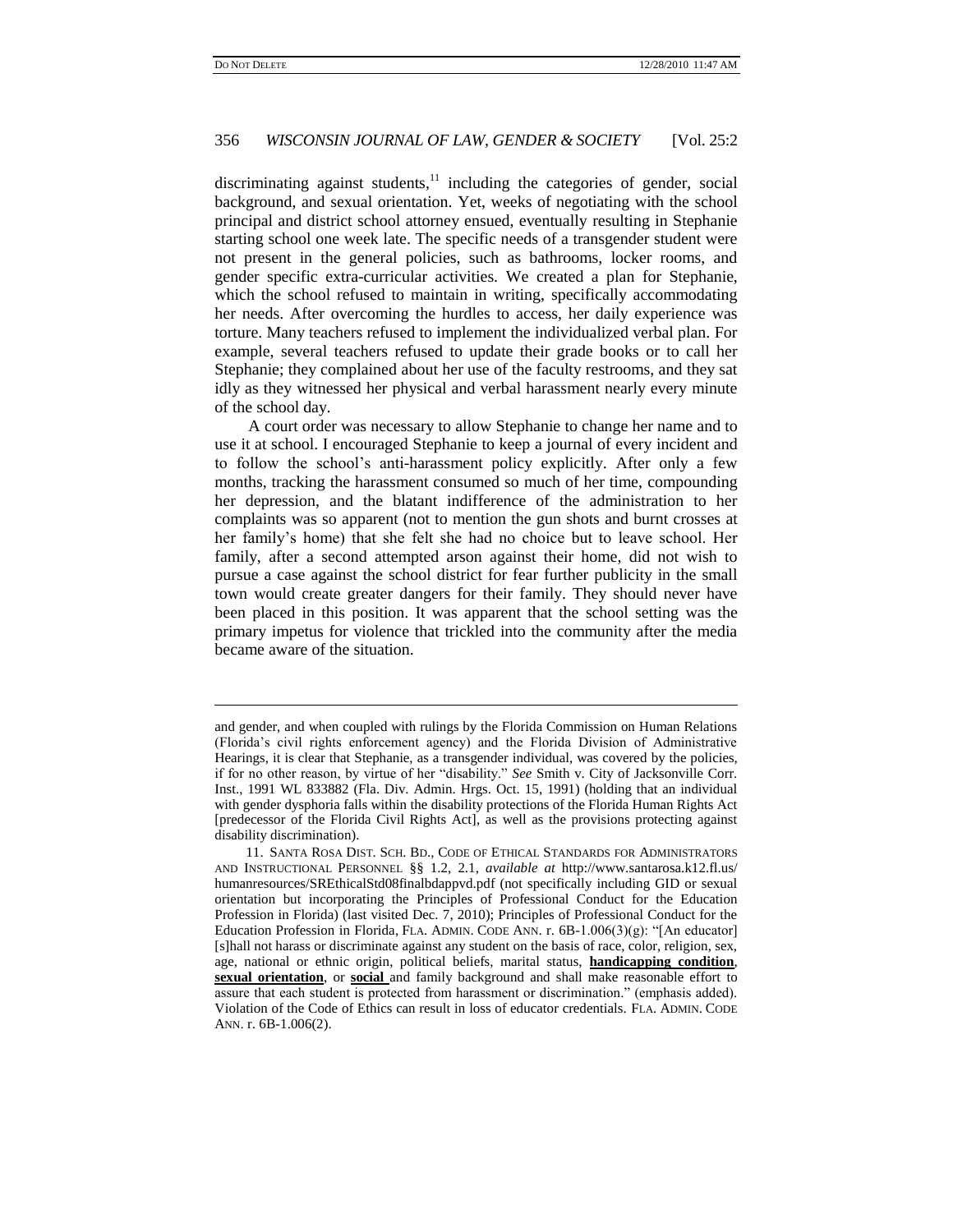l

#### 2010] *SECTION 504 OF THE REHABILITATION ACT OF 1973* 357

Fortunately, Stephanie eventually obtained a general education diploma, and as of my last communication with her, she was enrolled in a community college, earlier than she would have been had she stayed at the high school. Her experience is not unique.<sup>12</sup> Stephanie's experience shows that mere access pursuant to anti-discrimination laws is not enough to protect a student, such as her, from harassment and discrimination. A plan specifically under the auspices of Section 504 would have carried more influence with the teachers, and the new frameworks I propose in Part IV of this paper would have provided her even more protection, at least during the school day.

In this paper, I argue that mere inclusion in "one size fits all" antidiscrimination and anti-harassment policies and their implementation are insufficient to protect the educational rights of students with GID, and despite these "safeguards," discrimination and harassment against students with GID continue to thrive. The existing legal framework, focused on remediation of discrimination and harassment rather than prevention, is failing. There is little deterrent effect realized from civil rights litigation beyond the school district office.<sup>13</sup> It is at the direct student-to-student level where true safeguards must be employed. Section 504 could be a viable option for the protection of transgender youth now that science indicates a biological cause for the disorder.<sup>14</sup> However, given the stigma attached to labeling an individual with GID as "disabled" or "disordered" and the fierce lobbying among interest groups to prevent its inclusion as a mental health disorder in the fifth edition of the *Diagnostic and Statistical Manual of Mental Disorders* (*DSM-V*) (to be published in 2013),<sup>15</sup> Section 504 may be foreclosed as a solution very soon. Thus, new legislation and policies that specifically address the needs of students during the school day are necessary. Legislatures must take a new look at protecting these learners and direct schools to develop specific policies addressed at their practical accommodation and protection.

<sup>12.</sup> *See, e*.*g*., HUMAN RIGHTS WATCH, HATRED IN THE HALLWAYS: VIOLENCE AND DISCRIMINATION AGAINST LESBIAN, GAY, BISEXUAL, AND TRANSGENDER STUDENTS IN U.S. SCHOOLS (2001), *available at* http://www.hrw.org/sites/default/files/reports/usalbg01.pdf.

<sup>13.</sup> *See, e*.*g*., Jeni Booker Senter, *ACLU Seeks Contempt Charges on School Employee*, SANTA ROSA PRESS GAZETTE, May 12, 2009, http://www.srpressgazette.com/news/aclu-7084-school-officially.html (example of school district continuing civil rights violations after losing First Amendment case).

<sup>14.</sup> *See* ACLU OF MICH., TRANSGENDER LEGAL ISSUES FOR THE NON-ATTORNEY, *available at* www.arcusfoundation.org/assets/pdf/tgmanual.pdf (last visited Dec. 7, 2010) (providing misinformation that section 504 of the Rehabilitation Act does not apply to transgender individuals, the issue addressed infra); *see also* Hare et al., *supra* note 7; Holden, *supra* note 7; Turan et al., *supra* note 7; Young, *supra* note 7; Kruijver et al., *supra* note 7; Zhou et al., *supra* note 7.

<sup>15.</sup> John Gever, *APA: Major Changes Loom for Bible of Mental Health*, MEDPAGE TODAY, May 19, 2009, http://www.medpagetoday.com/MeetingCoverage/APA/14270. Note that when the American Psychiatric Association published a draft of the new *DSM-V* in April 2010 for public comment, no longer available to the public, GID was still included as a mental health disorder.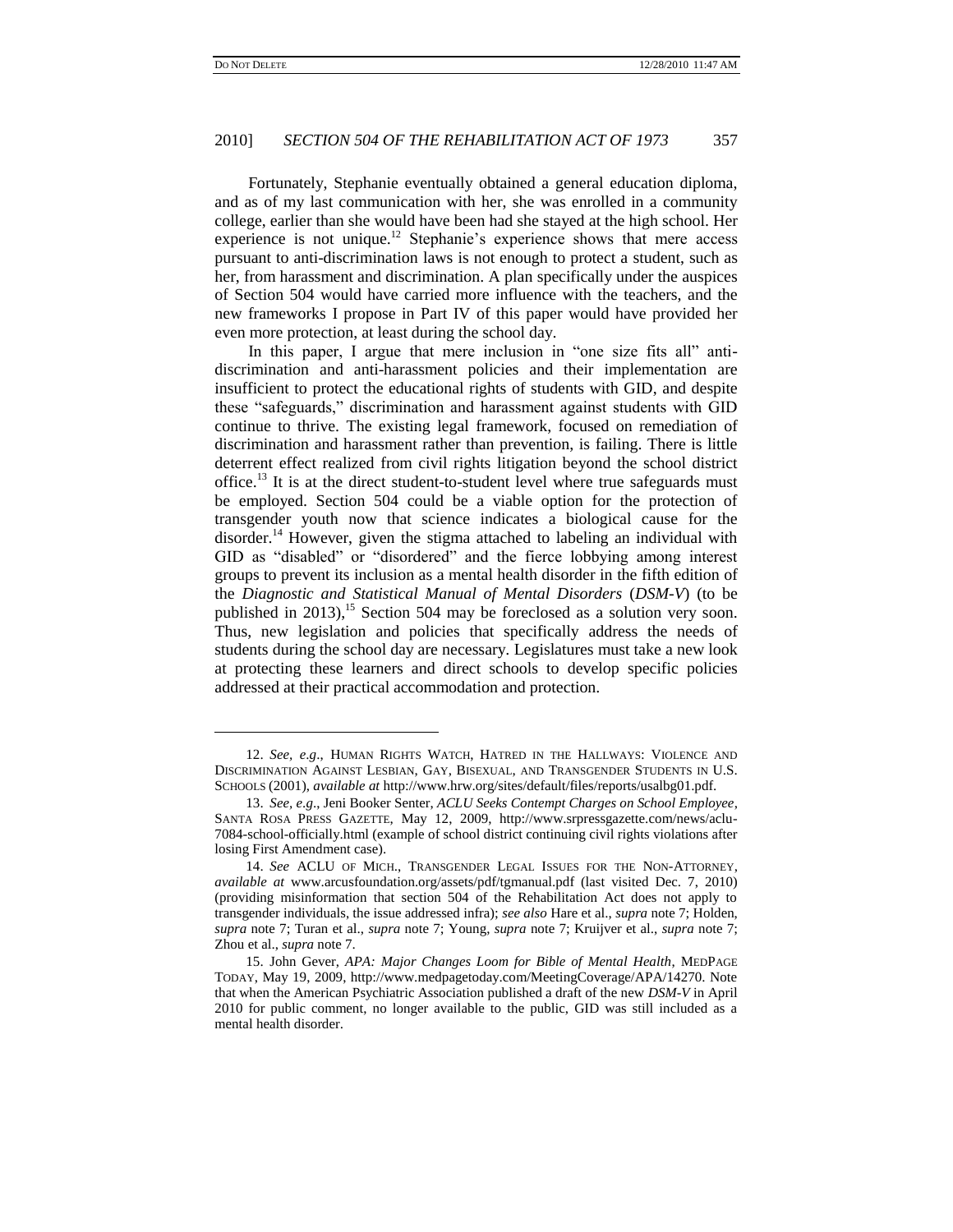In Part I, I discuss the existing legal framework that fails to protect students with GID from harassment and discrimination. Part II goes on to discuss Section 504 as the best existing statutory framework to protect students with GID before harassment and discrimination occur. Part III explains the likelihood that Section 504 will be foreclosed as an option and offers two possible solutions: individualized bullying rehabilitation and a gender identity education protection act.

## I. AN ENVIRONMENT OF SOCIAL TORTURE: THE CURRENT FRAMEWORK FAILS

It would be cruel for anyone to argue that school attendance for a student with GID is an easy and comfortable experience. One need only look to studies by the Gay, Lesbian and Straight Education Network  $(GLSEN)^{16}$  and other organizations $17$  to see that these students are the victims of daily mental, and sometimes physical, abuse at the hands of peers and, sadly, even adults at school.<sup>18</sup> The existing framework of protection for students with GID, including state laws and constitutions, local school policies, Title IX, and Section 504 are clearly not enough to protect these students from harassment and discrimination. Had the current framework been effective, GLSEN would have found more positive results from its safety surveys, or such studies would not be necessary.

#### *A. A Serious Problem with Dire Consequences*

The diagnosis of children and adolescents with GID is currently met with intense criticism.<sup>19</sup> Some mental health professionals and pediatricians believe that adolescence is not an appropriate developmental stage at which to diagnose GID because the long-term consequences of such a diagnosis—the very identity that will shape one's adulthood—are too dire to rush such a  $diagonosis.<sup>20</sup>$  Others believe that the sooner an individual with GID identifies and finds comfort with himself or herself, the better adjusted he or she will be in adulthood.<sup>21</sup> Ignorance and lack of acceptance from medical and education professionals and other adults trickle down to impressionable youth, classmates of students with GID, resulting in peer-to-peer harassment.<sup>22</sup> A recent study by

l

<sup>16.</sup> *About Us*, GAY, LESBIAN & STRAIGHT EDUC. NETWORK, http://www.glsen.org/cgibin/iowa/all/about/index.html (last visited Dec. 7, 2010).

<sup>17.</sup> *See, e*.*g*., HUMAN RIGHTS WATCH, *supra* note 13.

<sup>18.</sup> *See id*. at 86 nn.171-73.

<sup>19.</sup> Darryl B. Hill et al., *Gender Identity Disorders in Childhood and Adolescence: A Critical Inquiry*, 17 J. PSYCHOL. & HUM. SEXUALITY 7 (2006) (noting an increasing discord in academic and lay circles regarding the diagnoses of children and adolescents as having GID).

<sup>20.</sup> *Id*.

<sup>21.</sup> *Id*.

<sup>22.</sup> *See* EMILY A. GREYTAK ET AL., GAY, LESBIAN AND STRAIGHT EDUCATION NETWORK, HARSH REALITIES: THE EXPERIENCES OF TRANSGENDER YOUTH IN OUR NATION"S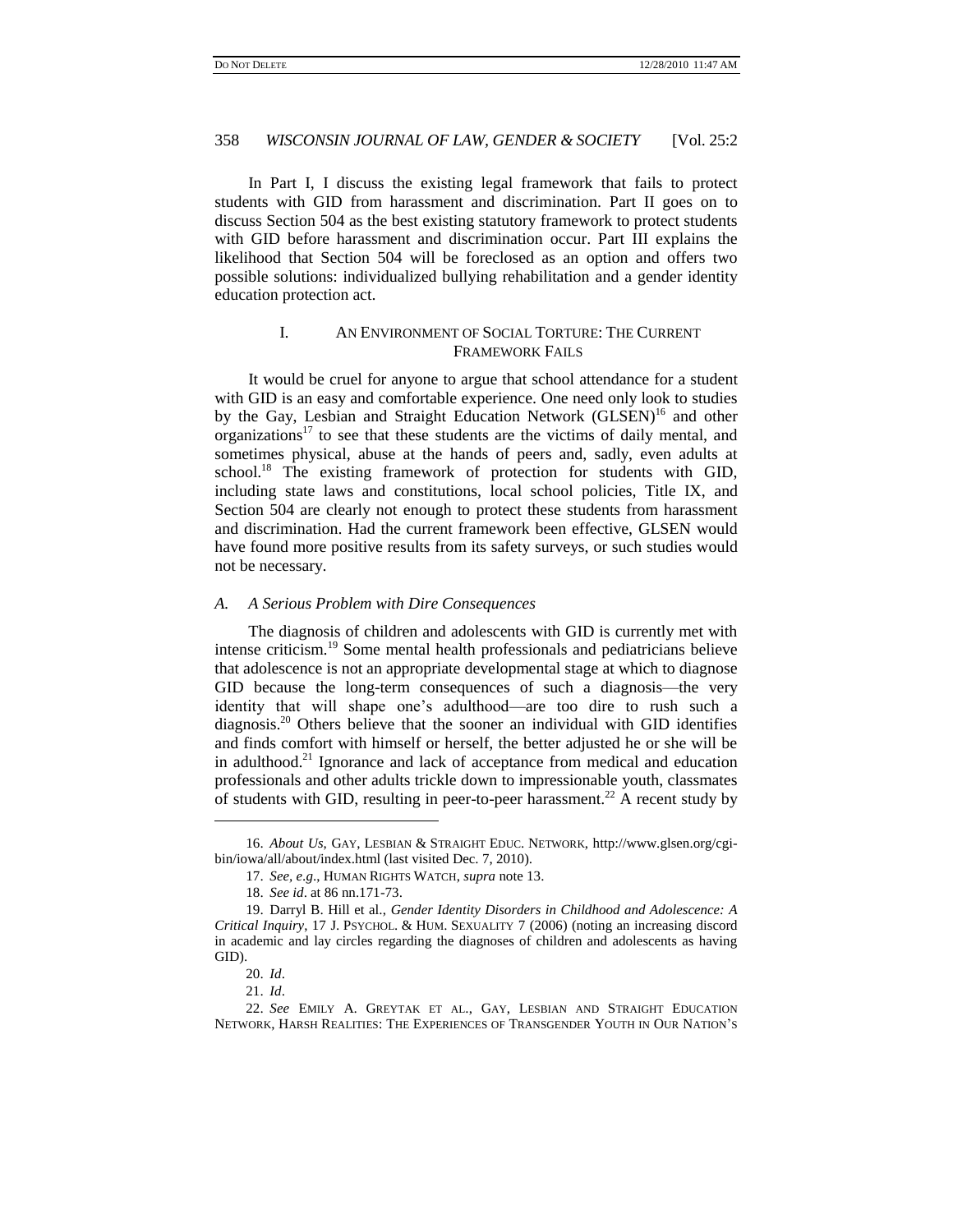GLSEN found that 90% of transgender students experienced harassment from peers, and a third of those students heard derogatory remarks by a teacher or school administrator.<sup>23</sup> Less than a fifth of those students said teachers intervene when they hear insulting remarks made by classmates against transgender students.<sup>24</sup> Sadly, 53% of transgender students are physically harassed for gender expression, 87% are verbally harassed for gender expression, and 54% did not report their bullies.<sup>25</sup> Of those who did not report the harassment and bullying, a third of the students said they did not do so because they believe *teachers and administrators are ineffective at solving the problem*. 26

The GLSEN study found that transgender students are more likely to quit school or miss school due to concerns for their safety, achieve lower grade point averages, and maintain lower educational aspirations, including doubt that they will attend college.<sup>27</sup> Thirteen states and the District of Columbia, as well as at least one hundred and nine cities and counties,<sup>28</sup> specifically include gender identity in their anti-discrimination laws, while several other states' courts have interpreted non-inclusive policies and statutes to include GID.<sup>29</sup> Yet, in most of the United States, there is a total absence of such protections.<sup>30</sup> Combining these few protections with the data from GLSEN and other organizations makes it apparent that the status quo method of implementing these statutes and policies is failing America"s youth. Despite that these policies and existing laws are aimed at redressing harassment and discrimination, they do little to protect a student from ever experiencing harassment and discrimination in the first instance.<sup>31</sup> Section 504 or a new framework could do just that.

 $\overline{a}$ 

27. *Id*. at xii.

28. *U*.*S*. *Jurisdictions with Laws Prohibiting Discrimination on the Basis of Gender Identity or Expression*, TRANSGENDER L. & POL"Y INST., http://www.transgenderlaw.org/ ndlaws/index.htm#jurisdictions (last updated Feb. 17, 2010) [hereinafter *Laws Prohibiting Discrimination*]; *see also infra* Appendices A-F.

29. *See, e*.*g*., Enriquez v. W. Jersey Health Sys., 342 N.J. Super. 501 (N.J. Super. Ct. App. Div. 2001); Lie v. Sky Publ"g Corp., No. 013117J, 2002 WL 31492397 (Mass. Super. Ct. Oct. 7, 2002); Fishbaugh v. Brevard Cnty. Sheriff"s Dep"t, Order No. 04-103 (Fla. Comm"n on Human Relations 2004), *available at* http://fchr.state.fl.us/fchr/ layout/set/print/content/view/full/2263.

30. *See infra* Appendices A-F.

SCHOOLS (2009), *available at* http://www.glsen.org/binary-data/GLSEN\_ATTACHMENTS/ file/000/001/1375-1.pdf.

<sup>23.</sup> *Id*. at 18.

<sup>24.</sup> *Id*.

<sup>25.</sup> *Id*. at 18, 22.

<sup>26.</sup> *Id*.

<sup>31.</sup> *See* GREYTAK ET AL., *supra* note 23.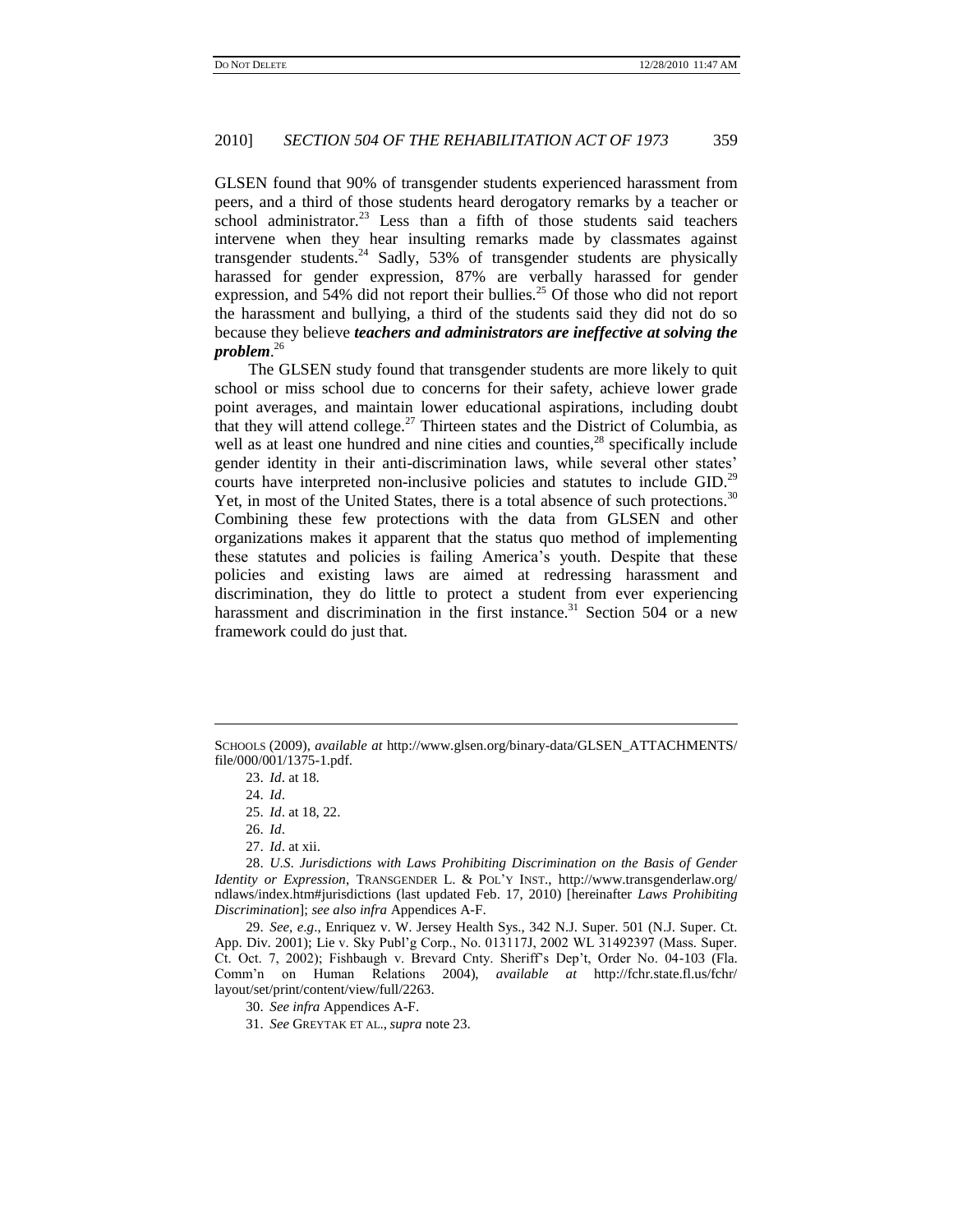### 360 *WISCONSIN JOURNAL OF LAW, GENDER & SOCIETY* [Vol. 25:2

#### *B. Defining Gender Identity Disorder*

A basic problem that challenges school administrators is defining "gender identity disorder." Faced with a number of sources with inconsistent definitions, one can understand why school districts may be confused by its obligations and students" rights. How a student is labeled is a significant factor in charting the school"s obligations to protect a particular student from harassment and discrimination.<sup>32</sup> For example, whether hate crime laws or specific anti-bullying statutes will apply to a particular student depends on how that student is defined. $33$  Below, I discuss the various sources to which an educator may turn to define GID.

#### i. Medical Definition: DSM-IV-TR

According to the text revision of the fourth edition of the *Diagnostic and Statistical Manual of Mental Disorders* (*DSM-IV-TR*), there are four diagnostic criteria for gender identity disorder:<sup>34</sup>

Criteria A: There must be evidence of a strong and persistent crossgender identification, which is the desire to be, or the insistence that one is, of the other sex.

Criteria B: This cross-gender identification must not merely be a desire for any perceived cultural advantages of being the other sex. There must also be evidence of persistent discomfort about one"s assigned sex or a sense of inappropriateness in the gender role of that sex.

Criteria C: The diagnosis is not made if the individual has a concurrent physical intersex condition (e.g., partial androgen insensitivity syndrome or congenital adrenal hyperplasia).

Criteria D: To make the diagnosis, there must be evidence of clinically significant distress or impairment in social, occupational, or other important areas of functioning.

<sup>32.</sup> For example, in Florida educators may not discriminate on the basis of race, color, religion, sex, age, national or ethnic origin, political beliefs, marital status, handicapping condition, sexual orientation, or social and family background. Obviously, to avoid or to protect from discrimination, the student must be identified as belonging to a protected group. *See* Principles of Professional Conduct for the Education Profession in Florida, FLA. ADMIN. CODE ANN. r. 6B-1.006(3)(g) (2010). *See also supra* note 11.

<sup>33.</sup> *See, e*.*g*., *id*.; *see also* Ken Trump, *School Safety Politically Hijacked: Civil Rights Masked as Anti-bullying Laws?: Part 1*, SCH. SECURITY BLOG (Sept. 9, 2010, 7:20 AM), http://www.schoolsecurityblog.com/2010/09/school-safety-politically-hijacked-civil-rightsmasked-as-anti-bullying-laws-part-1/ (debating whether anti-bullying legislation needs labeled protected classes).

<sup>34.</sup> AM. PSYCHIATRIC ASS"N, *supra* note 2, at 576.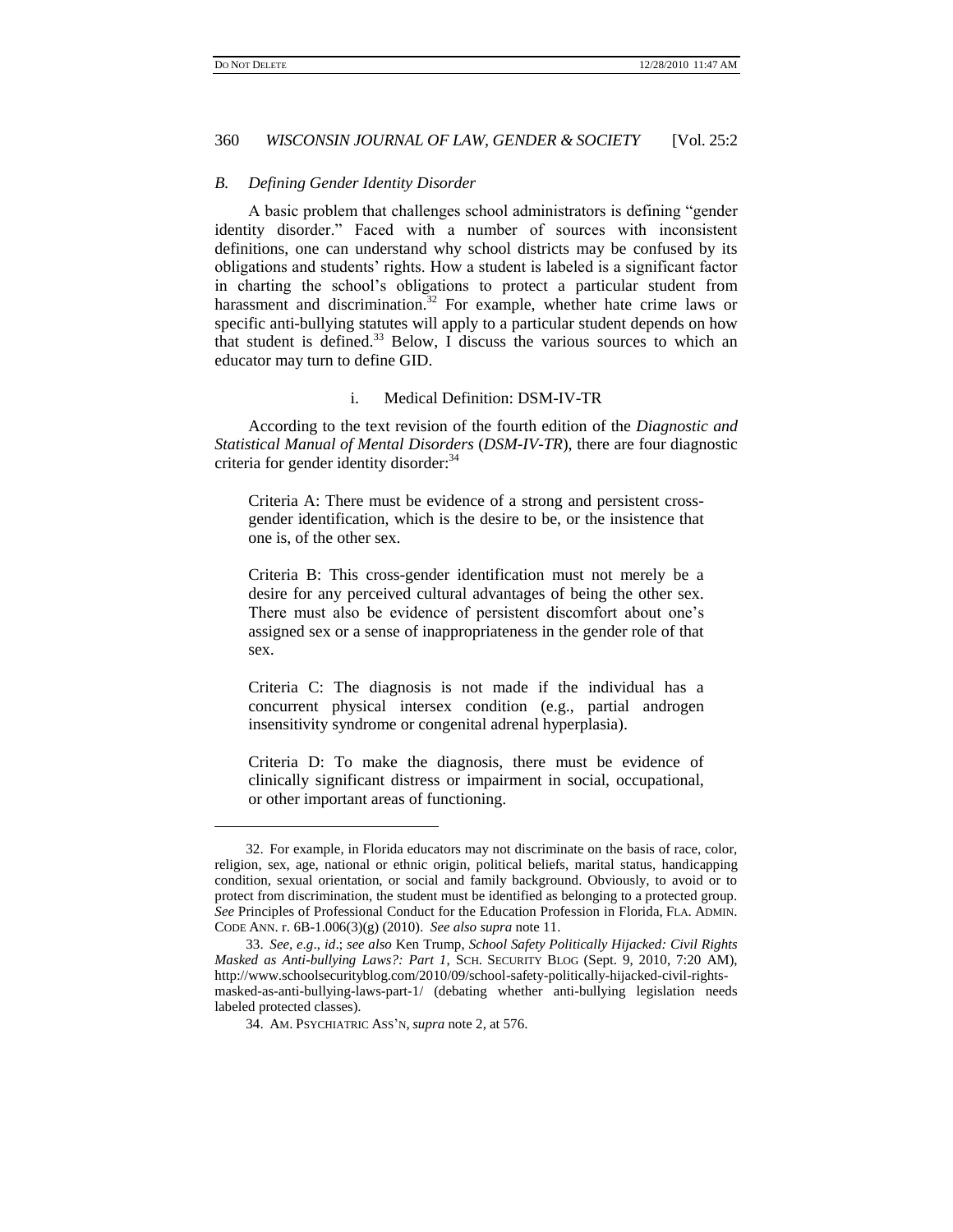As addressed above, whether the current definition of GID in *DSM-IV-TR* will be changed or deleted in the upcoming *DSM-V*, set for publication in 2013, is a hotly debated topic. $35$  Thus, defining a student with GID under this medical criterion may be meaningless in the future, and reliance on other sources will become the norm.

#### ii. Common Definitions

While the *DSM-IV-TR* medical/diagnostic definition may satisfy the needs of the medical profession, it is feasible that an educator may look to lay sources for a definition, all of which have significant overlap and confusion. For example, the definitions of transvestite, transsexual, and gender identity disorder are strikingly similar, and all are listed as exclusions to the definition of a "person with a disability" in the Americans with Disabilities Act.<sup>36</sup> Merriam-Webster"s Dictionary defines:

**Transvestite**: A person and especially a male who adopts the dress and often the behavior typical of the opposite sex especially **for purposes of emotional or sexual gratification**. 37

**Transsexual**: A person who strongly identifies with the opposite sex and may seek to live as a member of this sex especially by undergoing surgery andhormone therapyto obtain the necessary physical appearance (as by changing the external sex organs).<sup>38</sup>

**Transgender**: Of, relating to, or being a person (as a transsexual or transvestite) who identifies with or expresses a gender identity that differs from the one which corresponds to the person's sexat birth.<sup>39</sup>

All three definitions include a strong identification with the opposite sex, and despite the similarities, subtle differences must be observed. Transvestism

 $\overline{a}$ 

<sup>35.</sup> *See* Karasic & Drescher, *supra* note 8; GID REFORM ADVOCATES, *supra* note 8. *See generally DSM Revision Activities*, *supra* note 8.

<sup>36.</sup> 42 U.S.C. § 12211(b)(1) (2006).

<sup>37.</sup> *Transvestite Definition*, MERRIAM-WEBSTER.COM, http://www.merriamwebster.com/dictionary/transvestite (last visited Dec. 7, 2010) (emphasis added). Transvestite is often used as a synonym for "cross-dresser"; *see* Rupert Raj, *Towards a Transpositive Therapeutic Model: Developing Clinical Sensitivity and Cultural Competence in the Effective Support of Transsexual and Transgendered Clients*, 6 INT"L J. TRANSGENDERISM (2002), http://www.iiav.nl/ezines/web/IJT/97-03/numbers/symposion/ ijtvo06no02\_04.htm (explaining the cultural and clinical shift in treating gender identity disorder and the blurring of the definitions describing individuals with gender identity disorder).

<sup>38.</sup> *Transsexual Definition*, MERRIAM-WEBSTER.COM, http://www.merriamwebster.com/dictionary/transsexual (last visited Dec. 7, 2010).

<sup>39.</sup> *Transgender Definition*, MERRIAM-WEBSTER.COM, http://www.merriamwebster.com/dictionary/transgender (last visited Dec. 7, 2010).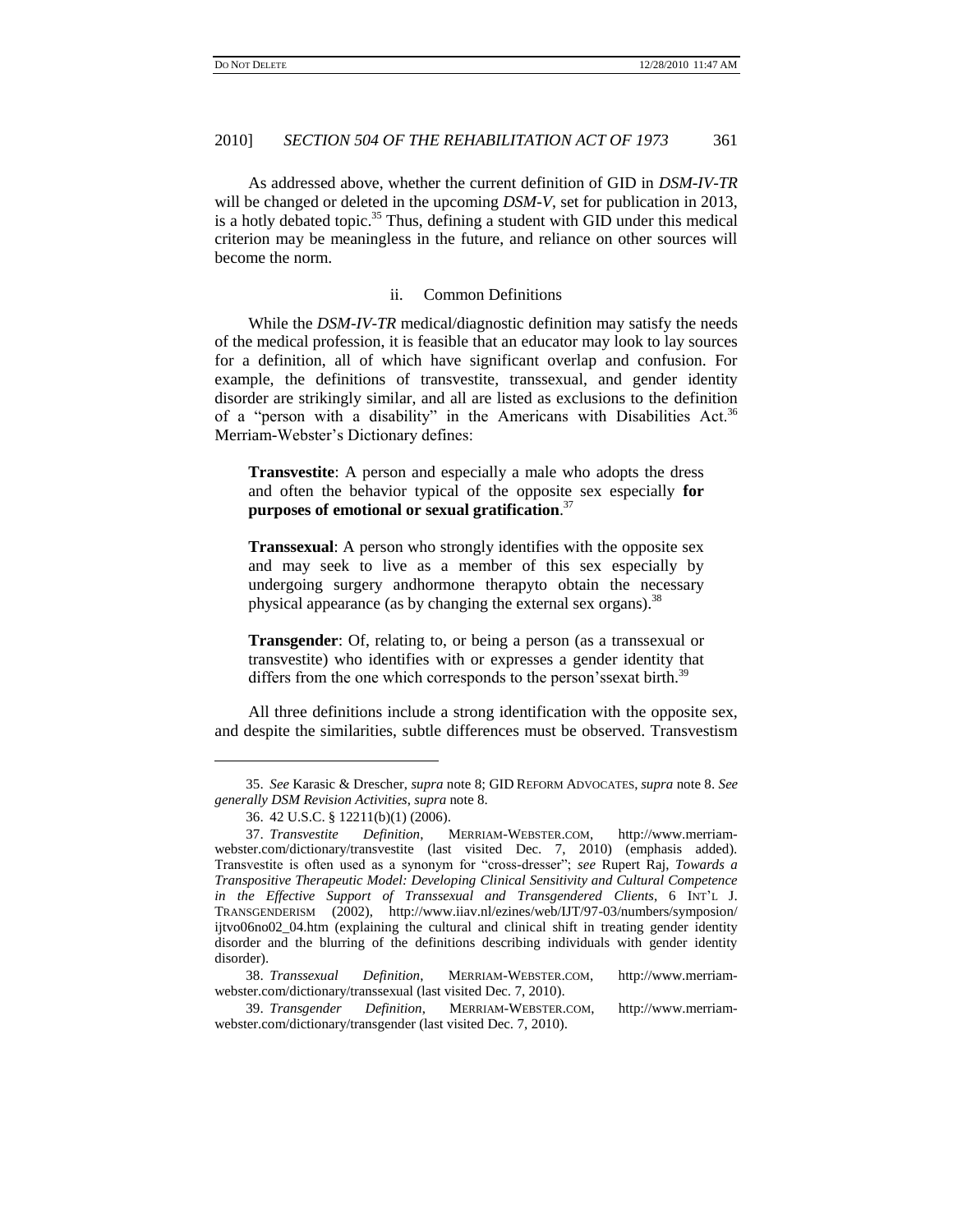### 362 *WISCONSIN JOURNAL OF LAW, GENDER & SOCIETY* [Vol. 25:2

is focused on "sexual gratification" or emotional gratification, both of which can be ambiguous terms, depending on the context.<sup>40</sup> Transsexuality is focused on an affirmative act to alter one"s anatomy to conform to the perceived gender identity, through surgery and/or hormone therapy, so that one may live as the opposite sex.<sup>41</sup> Transgender, however, is focused solely on the mental state of identity.<sup>42</sup> One with GID may or may not take an action to become a transsexual and may or may not find emotional or sexual gratification from expressing his or her identity by living as the opposite sex. $43$  Thus, one who is a transvestite or transsexual may also be labeled under the more general category of transgender.<sup>44</sup> As addressed below, these overlapping definitions, coupled with the medical definition of gender identity disorder, exhibit a great challenge that the United States Congress must have faced in enacting the ADA and Section 504 with inconsistent definitions of gender identity disorder and transgender.

#### iii. LGBTQI Community: Preferred Terms

None of the definitions seem to satisfy the preferences of the  $LGBTQI<sup>45</sup>$ community. I suggest that there is no better source in defining a minority group than the minority group at issue. These individuals have experienced the labels in the past and present and should be allowed great deference for how labels are to evolve in an accurate and non-offensive manner. The Gay and Lesbian Alliance Against Defamation (GLAAD) offer several preferred and disfavored labels in its *Media Reference Guide*: 46

Gender Identity: One's internal, personal sense of being a man or a woman (or a boy or a girl). For transgender people, their birth-

<sup>40.</sup> Note that transvestism is not the same as gender identity disorder and has a separate diagnostic code in the *DSM-IV-TR*. The criterion for transvestism includes sexual urges, whereas the diagnosis for GID does not. *See* AM. PSYCHIATRIC ASS"N, *supra* note 2, at 574-75.

<sup>41.</sup> WORLD PROF"L ASS"N FOR TRANSGENDER HEALTH, STANDARDS OF CARE FOR GENDER IDENTITY DISORDERS (2001), *available at* http://www.wpath.org/ Documents2/socv6.pdf.

<sup>42.</sup> *See* AM. PSYCHIATRIC ASS"N, *supra* note 2, at 576-81.

<sup>43.</sup> *Id*.; *see also Gender Identity Disorder and Transsexualism*, MERCK MANUALS ONLINE MED. LIBR., http://www.merck.com/mmpe/sec15/ch203/ch203b.html (last modified Nov. 2007).

<sup>44.</sup> Paisley Currah, *Gender Pluralisms Under the Transgender Umbrella*, *in*  TRANSGENDER RIGHTS 3 (Paisley Currah et al. eds., 2006); *One Umbrella, Many People: Diversity Within the LGBT Communities*, GAY, LESBIAN & STRAIGHT EDUC. NETWORK (Jan. 23, 2003), http://www.glsen.org/binary-data/GLSEN\_ATTACHMENTS/file/246-1.pdf.

<sup>45.</sup> Acronym for LGBTQI: lesbian, gay, bisexual, transgender, queer, questioning, and intersex. THE FREE DICTIONARY, http://acronyms.thefreedictionary.com/LGBTQI (last visited Dec. 7, 2010).

<sup>46.</sup> GAY & LESBIAN ALLIANCE AGAINST DEFAMATION, GLAAD MEDIA REFERENCE GUIDE (8th ed. 2010), http://www.glaad.org/document.doc?id=99.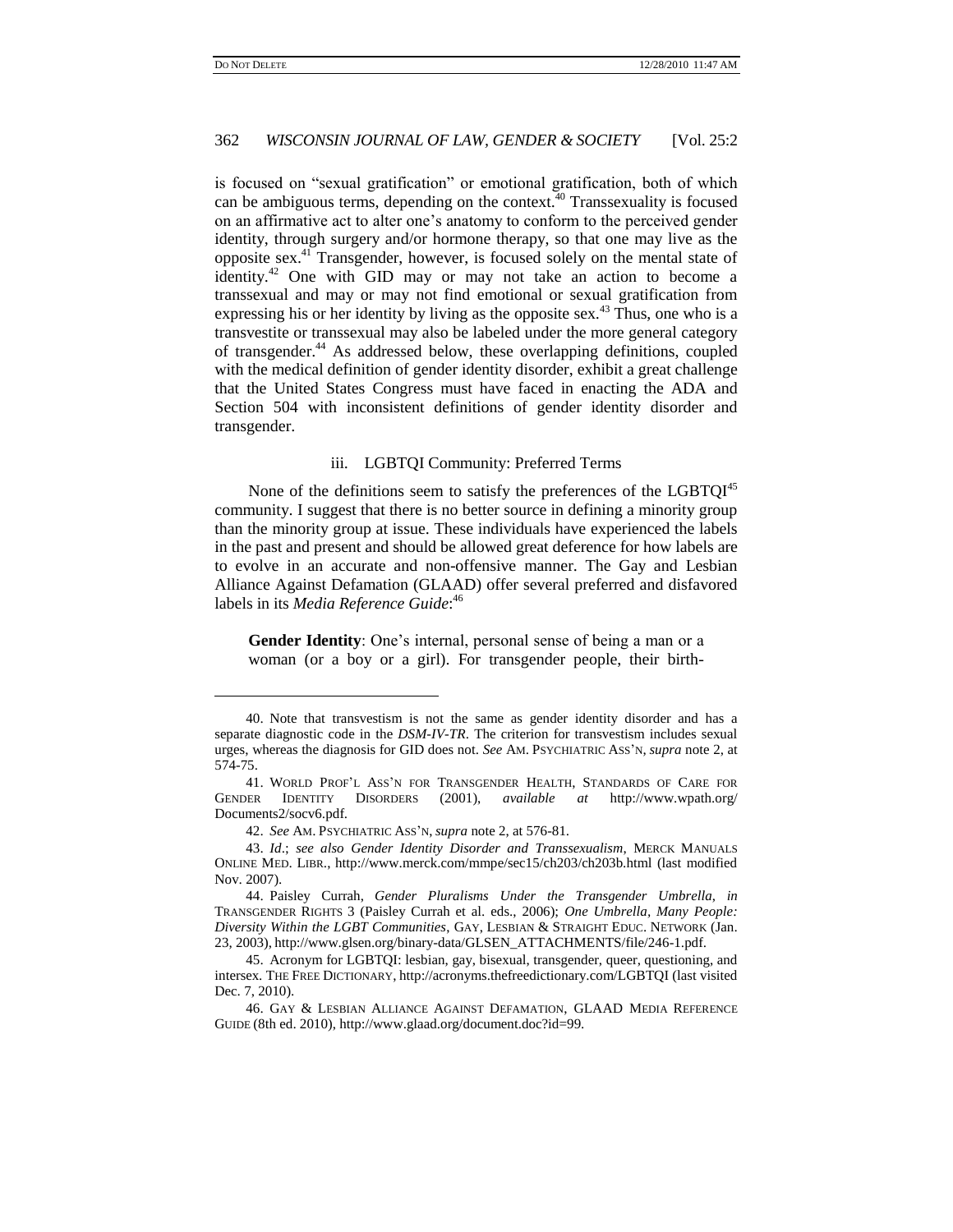assigned sex and their own internal sense of gender identity do not match.

Gender Expression: External manifestation of one's gender identity, usually expressed through "masculine," "feminine" or gender-variant behavior, clothing, haircut, and voice or body characteristics. Typically, transgender people seek to make their gender expression match their gender identity, rather than their birth-assigned sex. **Transgender**: An umbrella term for people whose gender identity and/or gender expression differ from the sex they were assigned at birth. The term may include but is not limited to: transsexuals, crossdressers, and other gender-variant people. Transgender people may identify as female-to-male (FTM) or male-to-female (MTF). Use the descriptive term (*transgender*,*transsexual*,*cross-dresser*, FTM, or MTF) preferred by the individual. Transgender people may or may not choose to alter their bodies hormonally and/or surgically.

**Transsexual (also Transexual)**: An older term which originated in the medical and psychological communities. Many transgender people prefer the term *transgender* to *transsexual*. Some transsexual people still prefer to use the term to describe themselves. However, unlike*transgender*,*transsexual*is not an umbrella term, and many transgender people do not identify as transsexual. It is best to ask which term an individual prefers.

#### **Transvestite**: DEROGATORY, see *Cross-Dressing*.

**Cross-Dressing**: To occasionally wear clothes traditionally associated with people of the other sex. Cross-dressers are usually comfortable with the sex they were assigned at birth and do not wish to change it."Cross-dresser" should NOT be used to describe someone who has transitioned to live full-time as the other sex, or who intends to do so in the future.Cross-dressing is a form of gender expression and is not necessarily tied to erotic activity. Crossdressing is not indicative of sexual orientation.

**Gender Identity Disorder (GID)**: A controversial *DSM-IV* diagnosis given to transgender and other gender-variant people. Because it labels people as "disordered," Gender Identity Disorder is often considered offensive. The diagnosis is frequently given to children who don"t conform to expected gender norms in terms of dress, play or behavior. Such children are often subjected to intense psychotherapy, behavior modification and/or institutionalization. Replaces the outdated term "gender dysphoria."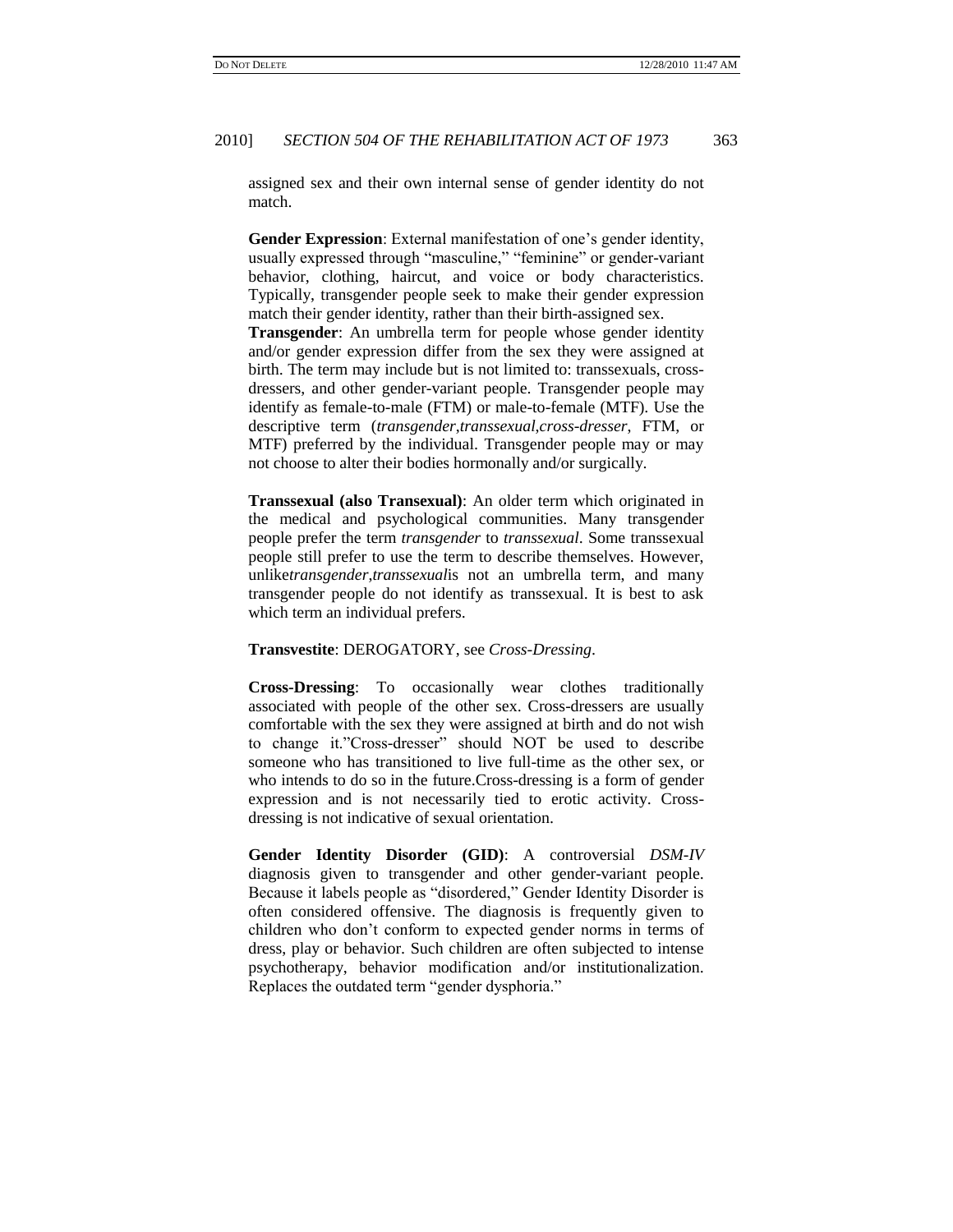#### 364 *WISCONSIN JOURNAL OF LAW, GENDER & SOCIETY* [Vol. 25:2

The *GLAAD Media Reference Guide* glossary shows that gender dysphoria is complex, both emotionally and socially, and the general public and legislators are probably ill-informed.<sup>47</sup>

#### iv. The ADA/504 Inconsistencies

All three of the layman"s terms of gender dysphoria are included in the ADA and Section 504 as exemptions from the term "persons with a disability."<sup>48</sup> However, according to a congressional report, which was made an appendix to the Department of Justice regulations that define disability, none of the identities found in the ADA exclusions "necessarily" applied to Section 504 of the Rehabilitation Act of 1973:<sup>49</sup>

Paragraph (5) of the definition lists certain conditions that are not included within the [ADA] definition of "disability." The excluded conditions are: **Transvestism**, **transsexualism**, pedophilia, exhibitionism, voyeurism,**genderidentity disorders not resulting from physical impairments**, other sexual behavior disorders, compulsive gambling, kleptomania, pyromania, and psychoactive substance use disorders resulting from current illegal use of drugs. Unlike homosexuality and bisexuality, which are not considered impairments under eithersection 504or the Americans with Disabilities Act (see the definition of "disability," paragraph (1)(iv)), *the conditions listed in paragraph (5), except for transvestism, are not necessarily excluded as impairments undersection 504. (Transvestism was excluded from the definition of disability forsection 504by the Fair Housing Amendments Act of 1988,Pub.L. 100-430,section 6(b)).*<sup>50</sup>

The ADA excludes transsexualism and GID (as if they are different issues; "transsexualism" is merely an outdated term for GID).<sup>51</sup> Transvestism, which includes sexual fetishism, is not, according to medical experts, gender identity disorder, and transvestism is excluded by both the ADA and Section

<sup>47.</sup> *See* 135 CONG. REC. S10765-01 (daily ed. Sept. 7, 1989); *see also, e*.*g*., Brian Montopoll, *Lawmaker Warns "Don't Ask" Repeal Means Talking to Kids About Homosexuality*, CBS NEWS.COM (June 8, 2010, 9:07 PM), http://www.cbsnews.com/8301- 503544\_162-20007160-503544.html (reporting on homophobia exhibited by Rep. Ike Shelton (D-MO) in debate about repeal of "don't ask, don't tell.")

<sup>48.</sup> 29 U.S.C. § 705(20)(F) (2006); 42 U.S.C. § 12211(b)(1).

<sup>49.</sup> 28 C.F.R. pt. 35, app. A (2010); *see also* David M. Richards, *An Overview of § 504*, www.partnerstx.org/Resources/Section504/PDF/504\_Overview\_Fall\_2003.pdf. (citing Memorandum from the Office of Civil Rights on Differences Between ADA Title II

and § 504 Regulations (1992) (explaining the differences between the ADA and § 504).

<sup>50.</sup> 28 C.F.R. pt. 35, app. A, § 35.104 (emphasis added).

<sup>51.</sup> *See* 42 U.S.C. § 12211; Hill et al., *supra* note 20.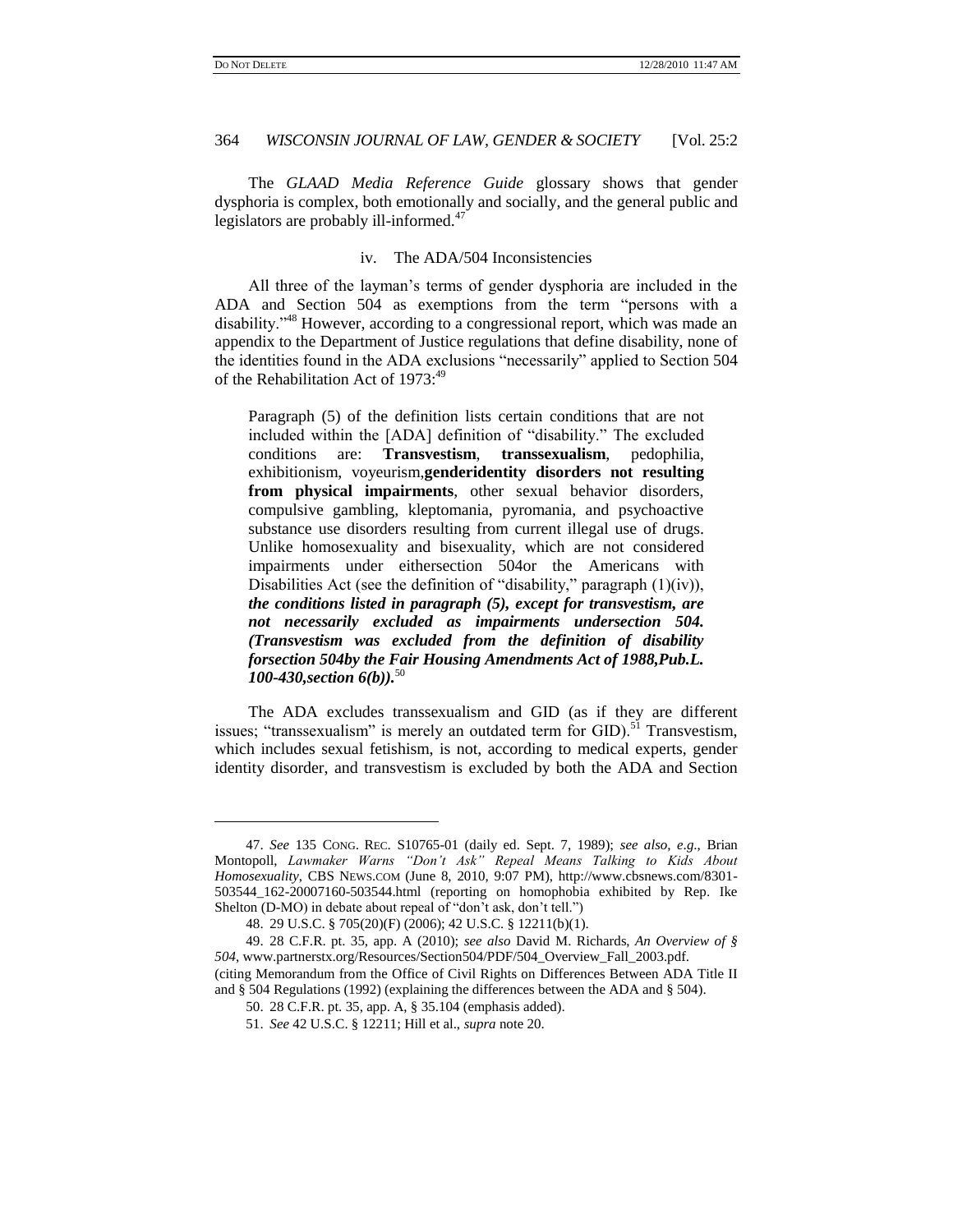504 of the Rehabilitation Act.<sup>52</sup> Rather than recognize the psychological communities" expert opinion that GID is a mental health disorder, Congress, in enacting and amending the ADA, has treated GID as it would sexual fetishes, such as pedophilia, voyeurism, and exhibitionism.<sup>53</sup>

Note also that both the ADA and Section 504 would cover an individual with GID if his or her GID were a result of a physical impairment.<sup>54</sup> Yet, by medical definition in the *DSM-IV-TR*, it is not possible to be diagnosed with GID if the gender identity arises from physical impairment.<sup>55</sup> The exception is meaningless if the student's diagnosis is psychiatric rather than physiological. A recent study by Prince Henry"s Institute of Australia revealed that there is a genetic association among individuals with GID.<sup>56</sup> The study results fail to declare a definitive link to anatomy, and whether the ADA or Section 504 would cover such a genetic defect is unclear. Further, the recently enacted Genetic Information Nondiscrimination Act of 2008 (GINA) may be implicated, and the effects of applying GINA in a case of GID are yet to be realized.<sup>57</sup> I suggest that if GID, as a mental health disorder, becomes an obsolete concept in the event it is deleted from the forthcoming *DSM-V*, an argument may still exist for Section 504 protection by way of biological or physiological evidence of the disorder, such as the genetic mutation suggested by the Prince Henry"s Institute study. To rely on a physiological or biological source as the cause of GID would be a much less stigmatizing path to qualifying as "disabled" under Section 504 than as a "mental health disorder."

#### *C. Federal Framework Protecting Students with Gender Identity Disorder*

Three federal frameworks have been successful in remedying discrimination against students with GID: the First Amendment of the United States Constitution, Title IX of the Civil Rights Act of 1964, and equal protection via the Fourteenth Amendment, as well as equal protection enforcement by § 1983 actions.<sup>58</sup> However, the First Amendment, Title IX, and

l

56. Hare et al., *supra* note 7; Holden, *supra* note 7; Turan et al., *supra* note 7; Young, *supra* note 7; *see also* Kruijver et al., *supra* note 7; Zhou et al., *supra* note 7.

<sup>52.</sup> 28 C.F.R. § 35.104; 34 C.F.R. § 104.3(j).

<sup>53.</sup> 28 C.F.R. § 35.104.

<sup>54.</sup> 42 U.S.C. § 12211(b)(1).

<sup>55.</sup> *See* AM. PSYCHIATRIC ASS"N, *supra* note 2, at 576-81.

<sup>57.</sup> Genetic Information Nondiscrimination Act of 2008, Pub. L. No. 110-233, 122 Stat. 881 (2008) (amends several sections of Titles 29 and 42 of the United States Code); *see also* Nat"l Human Genome Research Inst., *Genetic Information Nondiscrimination Act (GINA) of 2008*, GENOME.GOV, http://www.genome.gov/24519851 (last updated June 28, 2010).

<sup>58.</sup> *See, e*.*g*., Fitzgerald v. Barnstable Sch. Comm., 504 F.3d 165 (1st Cir. 2007) (Title IX action does not preclude § 1983 action); Youngblood *ex rel*. Youngblood v. Sch. Bd. Of Hillsborough Cnty., Fla., No. 8:02-CV-1089-T-24MAP (M.D. Fla. Sept. 24, 2002) (first amendment dress code case); Montgomery v. Indep. Sch. Dist. No. 709, 109 F. Supp. 2d 1081 (D. Minn. 2000) (Title IX discrimination based on gender non-conformity); Miles v.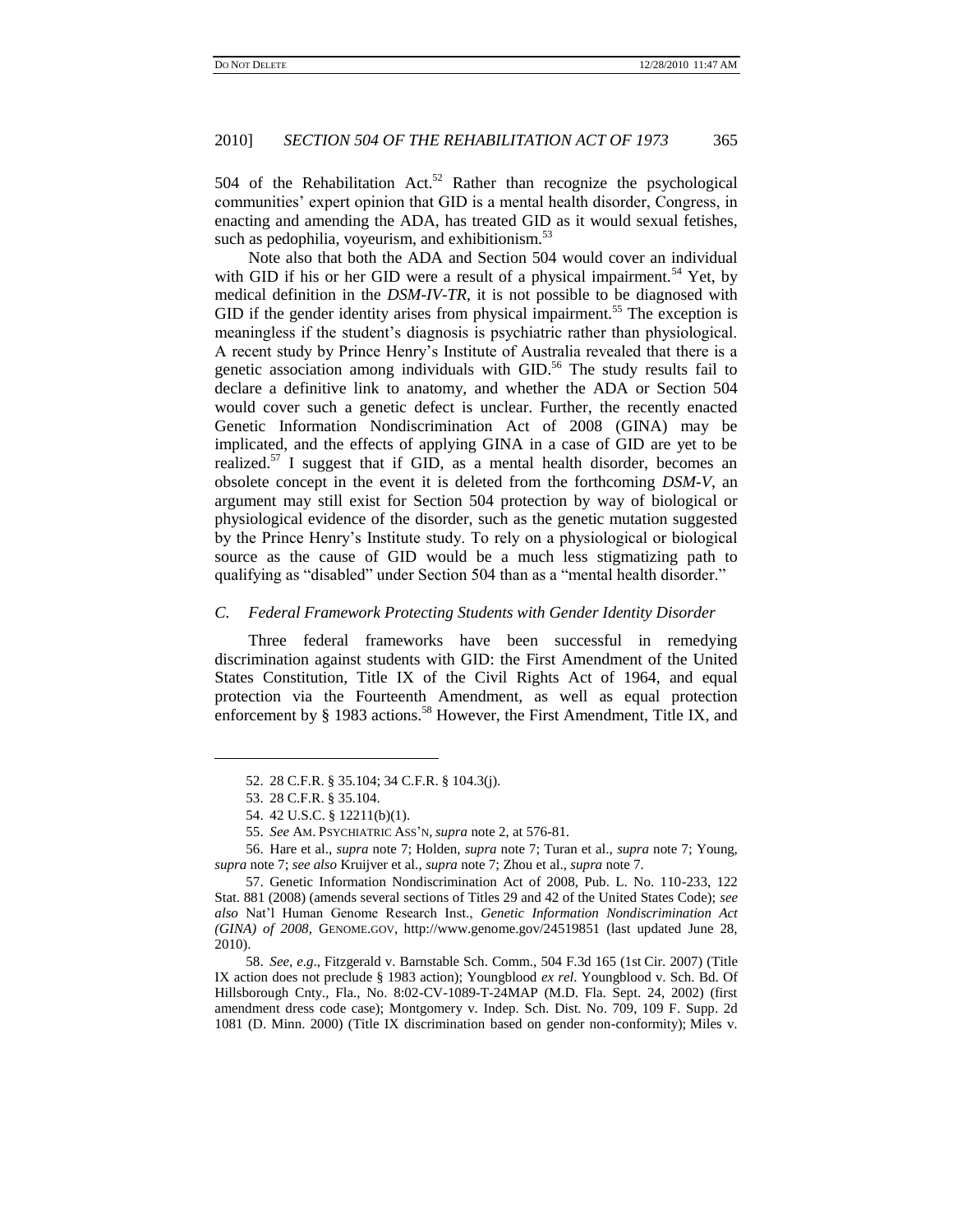l

#### 366 *WISCONSIN JOURNAL OF LAW, GENDER & SOCIETY* [Vol. 25:2

the Fourteenth Amendment, though capable of remedying *past* wrongs and theoretically offering a deterrent effect against future discrimination, do little to prevent those wrongs from occurring in the first instance.<sup>59</sup> While it cannot be denied that these anti-discrimination rulings have some deterrent effect, discrimination and harassment still occur, particularly against students with  $GID<sup>60</sup>$  Cruel teen peers do not feel the burdens of anti-discrimination litigation—the school district does. $61$  Thus, the primary instigators of the harassment and discrimination go unpunished and the cycle continues. The policies that develop in response to First Amendment, Title IX, and Fourteenth Amendment equal protection litigation are simply ineffective.<sup>62</sup> Peer and adult misunderstandings and ignorance about  $GID<sup>63</sup>$  result in failed implementation of even the best-intentioned policies. Civil rights litigation is an ongoing battle, one school to the next, offering no significant or prompt change nationally. Further, the burdens placed on the district due to the expense of litigation and the fact that the student has already been adversely affected warrant a proactive approach. Policymakers must find a better way to protect these students before discrimination or harassment occur. Thus, the disability framework in educational settings, specifically Section 504, is preferable in a transgender scenario—solving problems before they arise maximizes student learning and district resources.

## i. The First Amendment: Freedom of Expression

The First Amendment of the United States Constitution implies a right of freedom of expression, including in attire.<sup>64</sup> The United States Supreme Court has routinely held this right to apply to students and teachers in school settings, noting in *Tinker v. Des Moines Independent Community School District*, "First

N.Y. Univ., 979 F. Supp. 248 (S.D.N.Y. 1997); Doe *ex rel*. Doe v. Yunits, No. 001060A, 2000 WL 33162199 (Mass. Super. Ct. Oct. 11, 2000) (equal protection case).

<sup>59.</sup> See Tim Unruh, *Hazing & Bullying: Putting a Stop to It*, SALINA J., Oct. 4, 2009, http://www.saljournal.com/news/story/hazing-story-for-october-4--93009 (noting that despite required school policies, bullying still occurs).

<sup>60.</sup> *See* GREYTAK ET AL., *supra* note 23.

<sup>61.</sup> Ben Leichtling, *Stop School Bullies: Use Laws, People, Programs*, BULLIES BE GONE BLOG (July 27, 2010), http://www.bulliesbegoneblog.com/2010/07/27/stop-schoolbullies-use-laws-people-programs/ (school bullying expert noting that laws alone will not stop bullying).

<sup>62.</sup> *See* ROBERT KIM WITH DAVID SHERIDAN & SABRINA HOLCOMB, NAT"L EDUC. ASS"N, A REPORT ON THE STATE OF GAY, LESBIAN, BISEXUAL AND TRANSGENDER PEOPLE IN EDUCATION: STEPPING OUT OF THE CLOSET, INTO THE LIGHT (2009), *available at*  http://www.nea.org/assets/docs/glbtstatus09.pdf (this report makes clear that despite existing remedies, discrimination and harassment of LGBT students still occur).

<sup>63.</sup> *See Transgender Youth at Risk*, ILL. GENDER ADVOCS., http://www.genderadvocates.org/Tyra/TYRARisk.html (last visited Dec. 7, 2010) (citing Richard Haynes, *Towards Healthier Transgender Youth*, CROSSROADS, 2001, *available at* http://www.amplifyyourvoice.org/youthresource/healthytransyouth).

<sup>64.</sup> *See* Tinker v. Des Moines Indep. Cmty. Sch. Dist., 393 U.S. 503 (1969).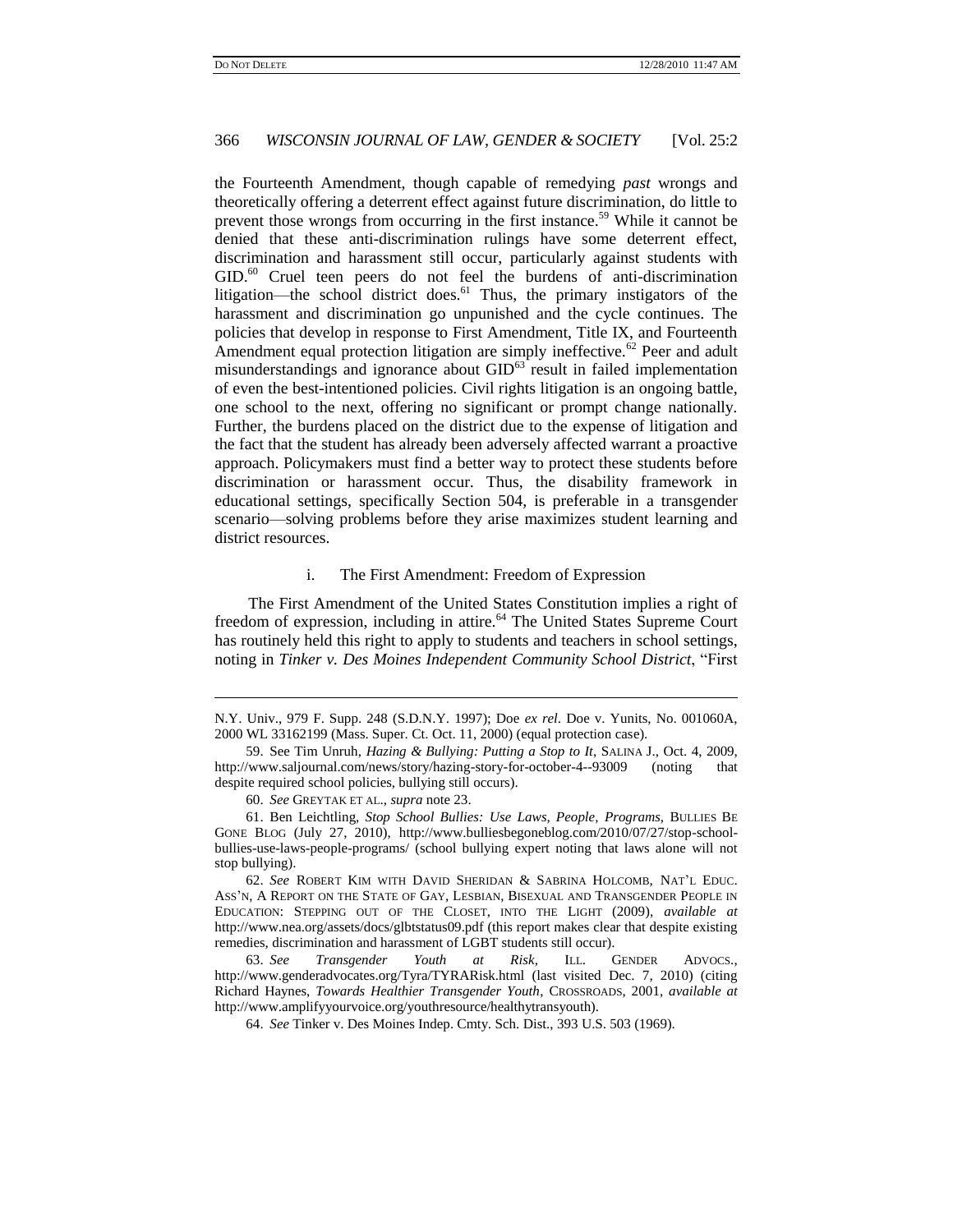Amendment rights, applied in light of the special characteristics of the school environment, are available to teachers and students. It can hardly be argued that either students or teachers shed their constitutional rights to freedom of speech or expression at the schoolhouse gate."<sup>65</sup> However, students' right to freely express themselves can be limited where such expression creates or could lead to a disruption to the school environment.<sup>66</sup> Courts draw the line on student and teacher free speech when the expression causes an "interference, actual or nascent, with the schools" work or of collision with the rights of other students to be secure and to be let alone."<sup>67</sup>

In *Tinker*, high school students in the Des Moines Independent Community School District organized a "silent" protest of U.S. involvement in the Vietnam conflict.<sup>68</sup> The students wore black armbands to school to express their disagreement with the Vietnam conflict.<sup>69</sup> "Only a few of the  $18,000$ " students participated.<sup>70</sup> Five students were suspended.<sup>71</sup> Though there were some hostile remarks and insults, there were no threats or acts of violence towards the students wearing black armbands, and no classes were disrupted.<sup>72</sup> The Court explained the balance of maintaining students' right to expression and maintaining an orderly and safe educational environment, noting its earlier ruling in *Burnside v. Byars*: 73

[The school district] must be able to show that its action was caused by something more than a mere desire to avoid the discomfort and unpleasantness that always accompany an unpopular viewpoint. Certainly where there is no finding and no showing that engaging in the forbidden conduct would "materially and substantially interfere with the requirements of appropriate discipline in the operation of the school," the prohibition cannot be sustained.<sup>74</sup>

The Court in *Tinker* found that the Des Moines Independent School District offered no evidence that the students" expression, represented via black armbands, caused a disruption, holding that the school district's actions violated the students' First Amendment right to freedom of expression.<sup>75</sup> The trial record for *Tinker* revealed that the administration and teachers were more

l

<sup>65.</sup> *Tinker*, 393 U.S. at 506 (citing Meyer v. Nebraska, 262 U.S. 390 (1923), Bartels v. Iowa, 262 U.S. 404 (1923)).

<sup>66.</sup> *Tinker*, 393 U.S. at 507; *see also* Epperson v. Arkansas, 393 U.S. 97 (1968).

<sup>67.</sup> *Tinker*, 393 U.S. at 508.

<sup>68.</sup> *Id*. at 504.

<sup>69.</sup> *Id*.

<sup>70.</sup> *Id*. at 508.

<sup>71.</sup> *Id*.

<sup>72.</sup> *Id*.

<sup>73.</sup> Burnside v. Byars, 363 F.2d 744 (5th Cir. 1966).

<sup>74.</sup> *Tinker*, 393 U.S. at 509.

<sup>75.</sup> *Id*. at 513-15.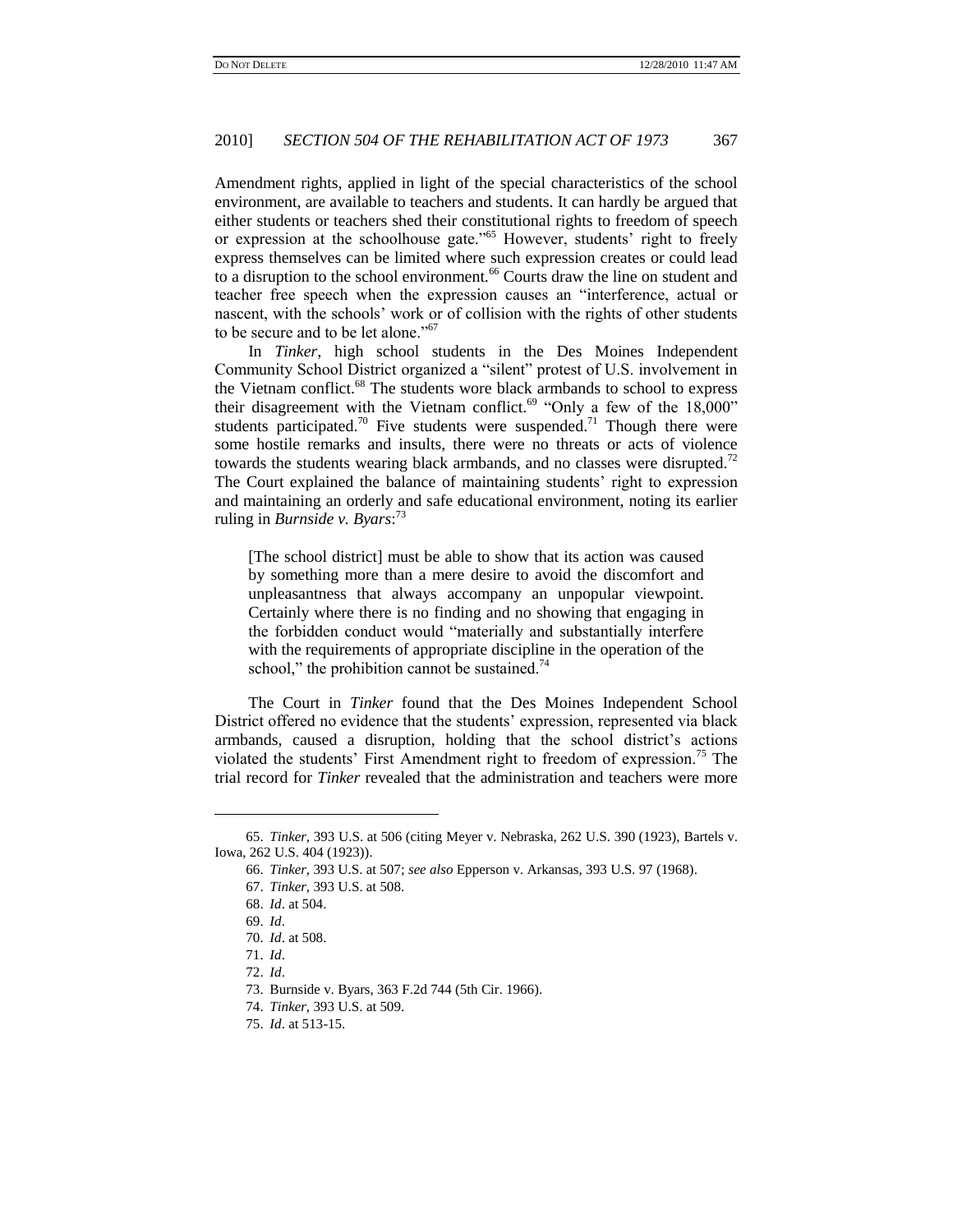concerned with the fact that a former student of the district had been killed in Vietnam.<sup>76</sup> Many of his friends were still in school, and other students had suggested they would start wearing other colored armbands to express their viewpoints on the war.<sup>77</sup> Meanwhile, the faculty and staff felt school was an inappropriate place to hold even a silent demonstration.<sup>78</sup>

The fact that teachers, administrators, or other students may dislike or object to a student"s expression, as exhibited by his or her clothing, does not constitute sufficient disruption of the learning environment. Nor does such expression interfere with other students' First Amendment rights.<sup>79</sup> However, schools may restrict student speech if the message is similar to speech that has caused actual disruption in the past, such as student altercations.<sup>80</sup> Schools may also establish dress codes if they are reasonably related to a school"s interest in ensuring an effective educational environment, including concerns about school "values."<sup>81</sup>

Sex-specific dress codes have been upheld with findings that school concerns about safety, discipline, distraction from learning, and promoting community values are

valid grounds for the differences. $82$  At least one court has declared unconstitutional a school decision prohibiting a male student, who identified as female, from wearing girls' clothes, absent specific evidence that her attire, as opposed to her behavior, would cause substantial disruption.<sup>83</sup> Yet, given the

76. *Id*. at 509 n.3.

77. *Id*.

l

78. *Id*.

81. *See, e*.*g*., Boroff v. Van Wert City Bd. of Educ., 220 F.3d 465 (6th Cir. 2000) (upholding a school district ban on a student"s T-shirt depicting vulgar symbols and words contrary to school values); Jeglin v. San Jacinto Unified Sch. Dist., 827 F. Supp. 1459 (C.D. Cal. 1993) (upholding a ban on sports insignia used as gang symbols).

82. *See, e*.*g*., Olesen v. Bd. of Educ. of Sch. Dist. No. 228, 676 F. Supp. 820 (N.D. Ill. 1987) (upholding a ban on boys" wearing of earrings where the district had a gang problem and some earrings were used as gang symbols); Hines v. Caston Sch. Corp., 651 N.E.2d 330 (Ind. Ct. App. 1995) (upholding a ban on boys" wearing of earrings where, under local community standards of dress, earrings were considered female attire and the earring rule discouraged rebelliousness); Jones v. W.T. Henning Elem. Sch., 721 So. 2d 530 (La. Ct. App. 1998) (upholding a ban on boys" wearing of earrings based on the distraction it would cause as contrary to community values).

83. Doe *ex rel*. Doe v. Yunits, No. 001060A, 2000 WL 33162199 (Mass. Super. Ct. Oct. 11, 2000) (holding that statutory and constitutional protections of free expression against sex and disability discrimination prohibited a Brockton, Mass. public school from

<sup>79.</sup> *Id*. at 509.

<sup>80.</sup> *See, e*.*g*., Sypniewski v. Warren Hills Reg"l Bd. of Educ., 307 F.3d 243 (3d Cir. 2002) (upholding a school"s anti-harassment policy but invalidating enforcement of policy to prohibit students from wearing T-shirts that did not disrupt the learning environment or interfere with other students" rights); Pyle v. S. Hadley Sch. Comm., 861 F. Supp. 157 (D. Mass. 1994) (holding that a school dress code prohibiting clothing that "harasses, threatens, intimidates, or demeans" individuals or groups was unconstitutional viewpoint discrimination because it was aimed at content rather than validity or potential for disruption).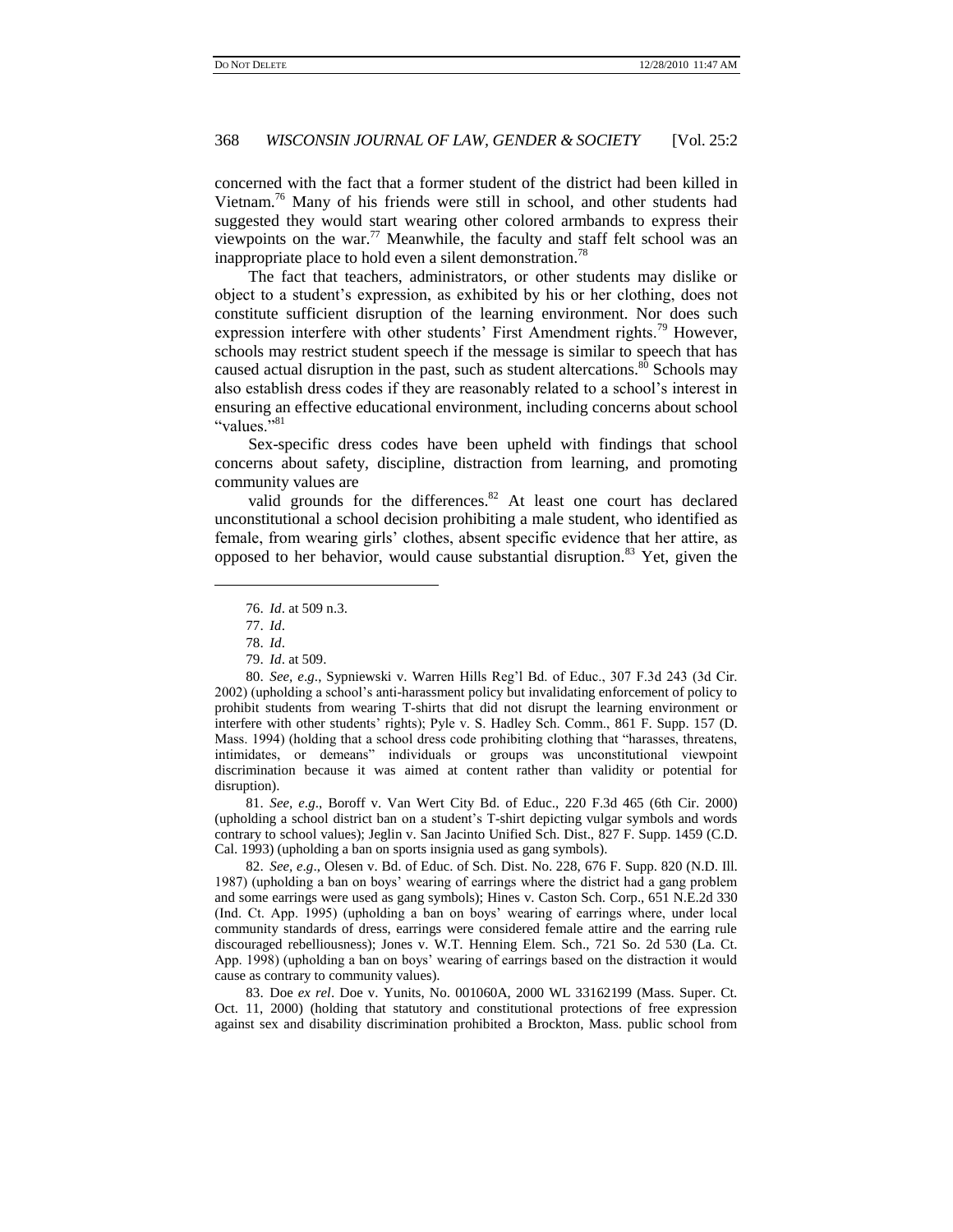## 2010] *SECTION 504 OF THE REHABILITATION ACT OF 1973* 369

broad standards of substantial disruption and maintenance of community values, an argument for substantial disruption might prevail in a rural community with few, if any, transgender individuals. In contrast, such an argument may not find justification in a large metropolitan area, such as San Francisco or New York City, where young people are exposed to a variety of lifestyles and diversity on a daily basis.

Further, it is unclear whether dressing as the opposite sex to express one's gender rises to the level of a constitutionally protected "expression." The Supreme Court has explained:

[A]ctivity [must be] sufficiently imbued with elements of communication to fall within the scope of the First and Fourteenth Amendments . . . for "[the Court] cannot accept the view that an apparently limitless variety of conduct can be labeled "speech" whenever the person engaging in the conduct intends thereby to express an idea." But the nature of appellant's activity, combined with the factual context and environment in which it was undertaken [must be considered].<sup>84</sup>

Under such reasoning as employed in *Olesen v. Board of Education of School District No. 228*, mere clothing to express individuality is not sufficient, particularly when disruption is a concern.<sup>85</sup>

Finally, the First Amendment would only protect a student's ability to dress according to his or her gender, again, as a remedial measure after discrimination has occurred. It would not offer protection from harsh treatment in the first instance. Thus, the First Amendment is not a reliable source for guaranteeing students with GID an equal access to education.

preventing an 8th grade transgender student "from wearing any clothing or accessories that any other male or female student could wear to school without being disciplined." The judge rejected the school"s justification that Ms. Doe"s wearing "female" clothing was disruptive and made other students uncomfortable, holding that this excuse was not sufficient to overcome Ms. Doe"s freedom to dress consistently with her gender identity), *rev'g* Doe v. Brockton Sch. Comm.*,* No. 2000-J-648, 2000 WL 33342399 (Mass. App. Ct. Nov. 30, 2000) *denying* int. app. for relief from prelim. inj.

<sup>84.</sup> Spence v. Washington, 418 U.S. 405, 409-10 (1974) (quoting United States v. O"Brien, 391 U.S. 367, 376 (1968)); *see also* Holloman *ex rel*. Holloman v. Harland, 370 F.3d 1252, 1270 (11th Cir. 2004) (explaining "in determining whether conduct is expressive, we ask whether the reasonable person would interpret it as *some* sort of message, not whether an observer would necessarily infer a *specific* message").

<sup>85.</sup> *See Olesen,* 676 F. Supp. 820; *see also* Youngblood *ex rel*. Youngblood v. Sch. Bd. of Hillsborough Cnty., Fla., No. 8:02-CV-1089-T-24MAP, at \*6 (M.D. Fla. Sept. 24, 2002) (holding that a female student"s desire to wear male clothing during a senior portrait was not expressive conduct).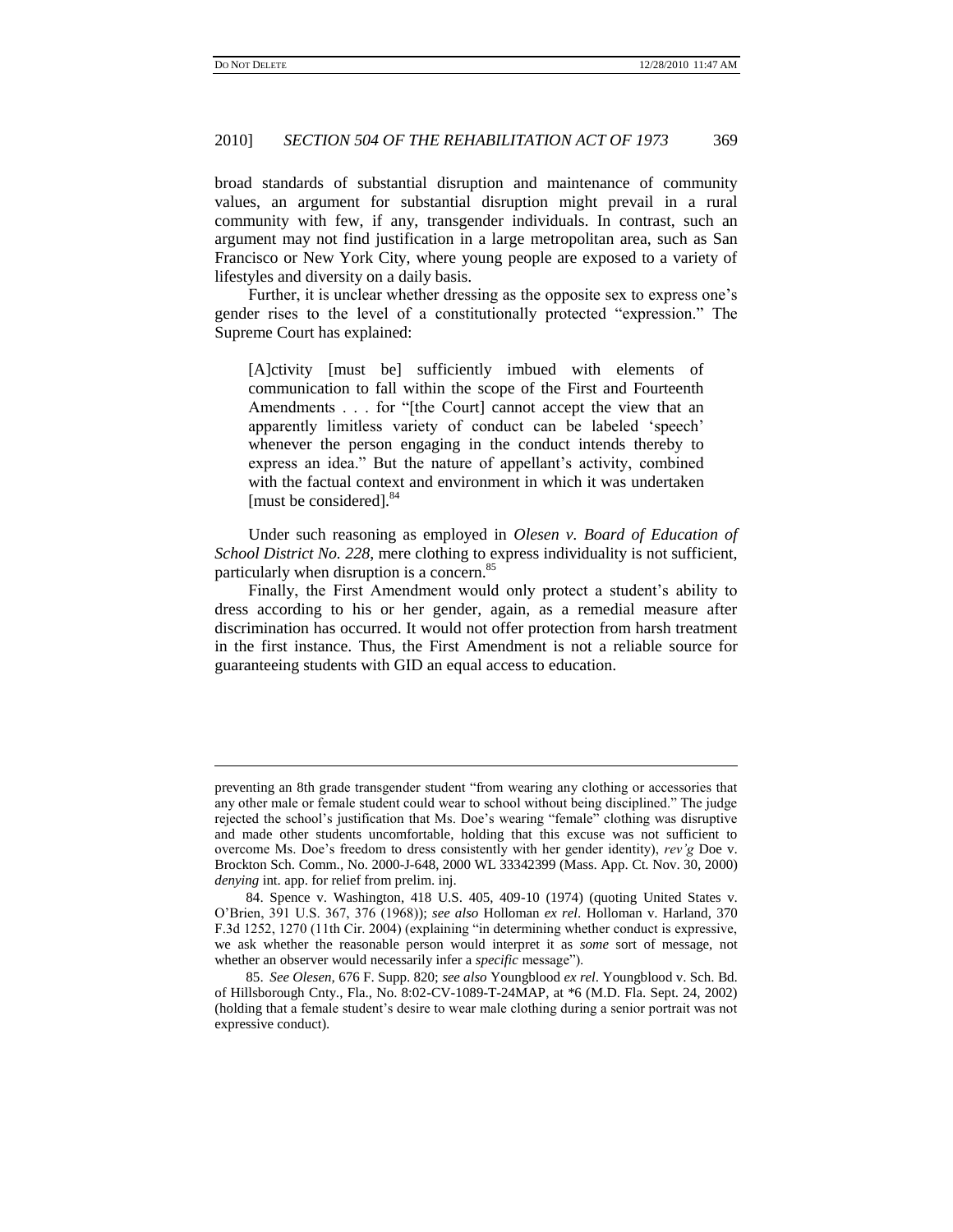#### ii. Title IX: Gender

Though probably more effective than the United States Constitution in protecting students with GID, Title IX also is limited because of its remedial nature.<sup>86</sup> Policies exist, but neither the policies nor the implementation of Title IX policies were designed with GID as a focus.<sup>87</sup> It is only through case law that GID has become protected in the Title IX context.<sup>88</sup>

Title IX provides that "[n]o person in the United States shall, on the basis of sex, be excluded from participation in, be denied the benefits of, or be subjected to discrimination under any education program or activity receiving Federal financial assistance."<sup>89</sup> A variety of liability theories have been asserted under Title IX. Liability is not limited to disparate impact or quid pro quo harassment. It also includes hostile educational environment claims.<sup>90</sup> It is the hostile educational environment claim<sup>91</sup> we are concerned with in a scenario involving a student with GID. The Supreme Court in *Davis v. Monroe County Board of Education* followed its holding in *Gebser v. Lago Vista Independent*  School District,<sup>92</sup> a teacher-on-student harassment case, and explained that a school district could be liable for harassment under Title IX:

[W]here the funding recipient acts with **deliberate indifference** to **known acts of harassment** in its programs or activities. . . . [W]e conclude that such an action will lie only for harassment that is so **severe, pervasive, and objectively offensive** that it effectively bars the victim"s access to an educational opportunity or benefit. . . .

89. 20 U.S.C. § 1681(a).

l

<sup>86.</sup> *See generally* 34 C.F.R. pt. 106 (2010); Elia Powers, *Weighing the Reach of a Title IX Ruling*, INSIDE HIGHER EDUC. (Sept. 10, 2007), http://www.insidehighered.com/ news/2007/09/10/colorado (discussing cases as examples that Title IX allowed a cause of action, but the damage had already occurred, despite school knowledge of the problems).

<sup>87.</sup> *Title IX Legal Manual*, U.S. DEP"T OF JUSTICE (Jan. 11, 2001), http://www.justice.gov/crt/cor/coord/ixlegal.php#II (noting the legislative history and purpose of Title IX, which was about equality in education for women).

<sup>88.</sup> *See* 20 U.S.C. § 1681 (2006). Note that Title IX does not mention gender, transgender, or gender identity. Explicitly, it only prohibits discrimination based on sex, but see Miles v. N.Y. Univ., 979 F. Supp. 248, 249 (S.D.N.Y. 1997) (holding, in one of the first instances, that Title IX prohibits sexual harassment of a transsexual woman).

<sup>90.</sup> Hayut v. State Univ. of N.Y., 352 F.3d 733, 750 (2d Cir. 2003) (internal citation omitted); *see also* Franklin v. Gwinnett Cnty. Pub. Sch., 503 U.S. 60, 75 (1992) (holding that a teacher"s sexual harassment of a student constitutes "discrimination" on the basis of sex); Lovell v. Comsewogue Sch. Dist., 214 F. Supp. 2d 319, 323 (E.D.N.Y. 2002) (noting that an equal protection § 1983 claim may also be available).

<sup>91.</sup> *See* Jeffrey Young, *Campuses Said to be Hostile Environments for Gay, Lesbian, Bisexual and Transgender Students*, CHRON. OF HIGHER EDUC. (May 8, 2003), http://chronicle.com/article/Campuses-Said-to-Be-Hostile/110296/; Norma V. Cantu, *Sexual Harassment Guidance*, U.S. DEP"T OF EDUC. (Mar. 13, 1997), http://www2.ed.gov/about/ offices/list/ocr/docs/sexhar00.html (discussing types of sexual harassment claims as quid pro quo or hostile environment).

<sup>92.</sup> Gebser v. Lago Vista Indep. Sch. Dist., 524 U.S. 274 (1998).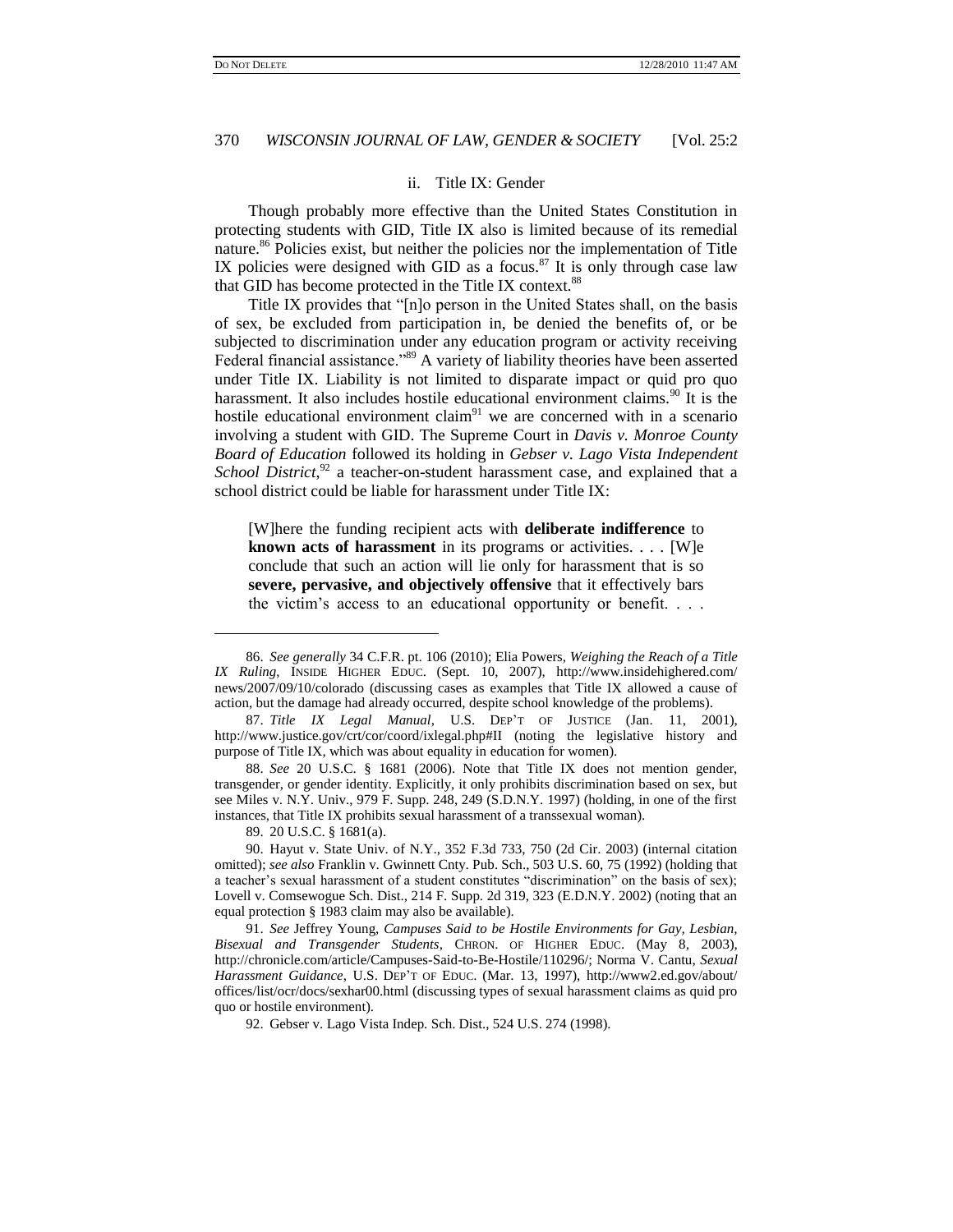These factors combine to limit a recipient's damages liability to circumstances wherein the recipient exercises **substantial control** over both the harasser and the context in which the known harassment occurs. (emphasis added) $^{93}$ 

The acts of harassment that lead to a successful Title IX case are undefined, but the Court explained, **"**[A]cts of teasing and name-calling among students, even where these comments target differences in gender [is not enough]. Damages are available only where the harassment constitutes such severe gender-based mistreatment that it denies a victim the equal access to education that Title IX is designed to protect."<sup>94</sup>

In the *Davis* case, LaShonda Davis had been severely harassed by her classmate G.F. until ultimately, he was arrested for sexual battery.<sup>95</sup> His actions included fondling LaShonda and her classmates' breasts, making lewd comments about sexual acts, threats of sexual acts, and name-calling.<sup>96</sup> Despite their knowledge, the school faculty and staff never disciplined  $G.F.^{97}$  La Shonda became depressed.<sup>98</sup> Her grades dropped significantly, and she even wrote a suicide note.<sup>99</sup> Facts such as these are common among students with GID.<sup>100</sup> Though Title IX is certainly an option, it is insufficient because the damage has already occurred.

## iii. Equal Protection and § 1983

Another federal cause of action is available pursuant to 42 U.S.C. § 1983 for violation of the Equal Protection Clause of the Fourteenth Amendment to the United States Constitution.<sup>101</sup> A student may bring an equal protection

l

<sup>93.</sup> Davis v. Monroe Cnty. Bd. of Educ., 526 U.S. 629, 633, 645 (1999) (emphasis added); *see also* Doe *ex rel*. A.N. v. E. Haven Bd. of Educ., 430 F. Supp. 2d 54, 63 (D. Conn. 2006) ("[D]efendant must respond to acts of known peer harassment in a manner that is not clearly unreasonable."); Kastl v. Maricopa Cnty. Cmty. Coll. Dist., 325 F. App'x 492, 493 (9th Cir. 2009) ("[I]t is unlawful to discriminate against a transgender (or any other) person because he or she does not behave in accordance with an employer"s expectations for men or women."); Howell v. Austin Indep. Sch. Dist., 323 F. App"x 294, 295 (5th Cir. 2009) (holding that the student did not establish that the school district had actual knowledge of the student"s sexual abuse by contractor or that the district was deliberately indifferent to discrimination, as required to establish a claim for monetary damages under Title IX).

<sup>94.</sup> *Doe*, 430 F. Supp. 2d at 59.

<sup>95.</sup> *Davis*, 526 U.S. at 633-34.

<sup>96.</sup> *Id*. at 644-35.

<sup>97.</sup> *Id*.

<sup>98.</sup> *See id*. at 634.

<sup>99.</sup> *Id*.

<sup>100.</sup> HUMAN RIGHTS WATCH, *supra* note 12.

<sup>101.</sup> Fitzgerald v. Barnstable Sch. Comm., 555 U.S. 246, 129 S. Ct. 788 (2009) (holding that Title IX was not meant to be an exclusive mechanism of action for gender discrimination, allowing equal protection claim); *see also* Flores v. Morgan Hill Unified Sch. Dist., 324 F.3d 1130 (9th Cir. 2003) (holding that gay, lesbian, and bisexual students have clearly established a right to be free from discrimination and allowing a § 1983 claim).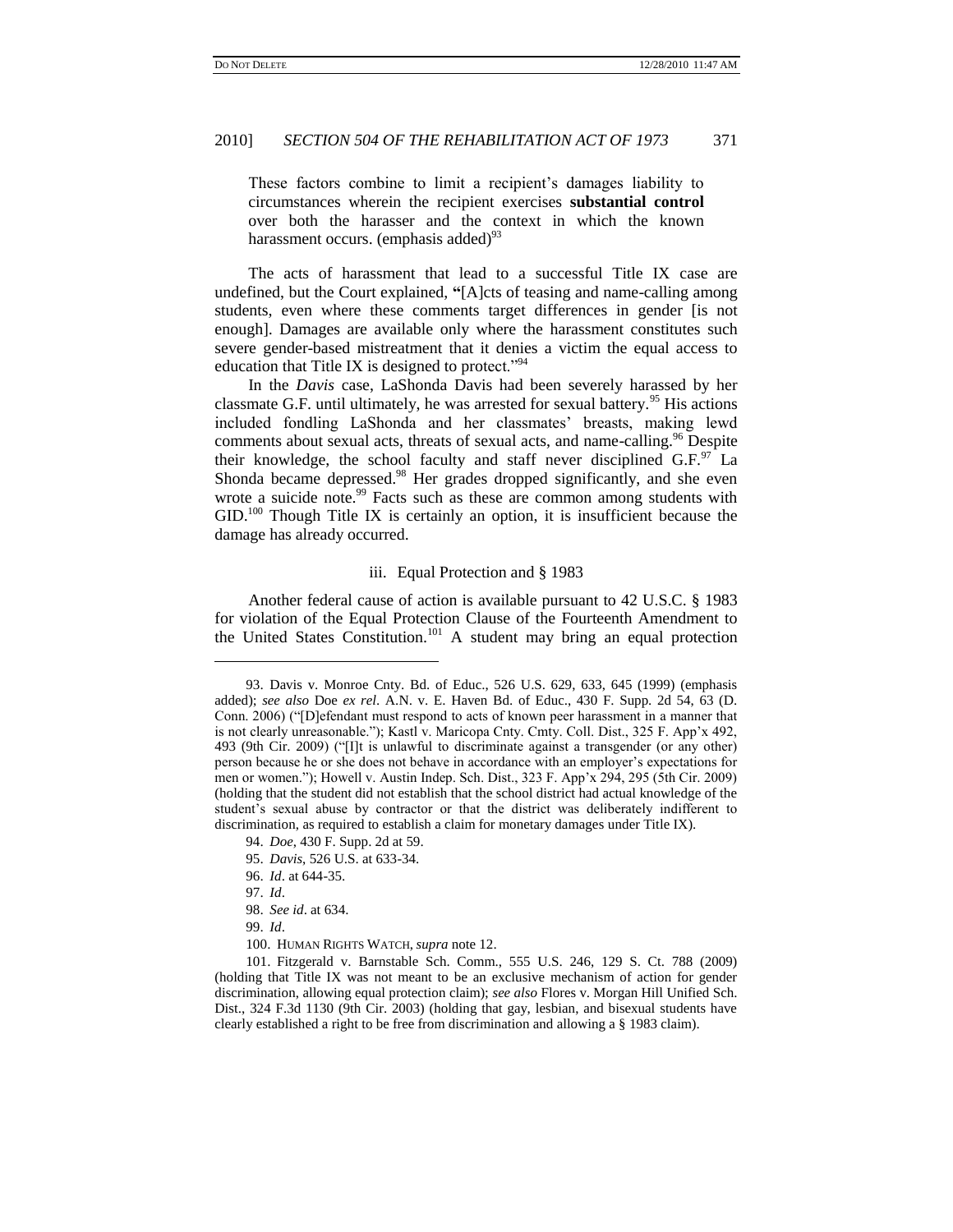claim against a state actor.<sup>102</sup> This federal statute allows a private right of action against government entities, including schools, for deprivation of rights, but section 1983 also reaches individuals (e.g., the teacher who discriminates or allows discrimination to occur).<sup>103</sup> The analysis is similar to Title IX. To demonstrate an equal protection violation, a student with GID would need to show that the school "acted with a nefarious discriminatory purpose" based on association or belonging to a definable class and that the school "acted with intentional or deliberate indifference to [his or her] complaints of harassment."<sup>104</sup> In the case of a student with GID, the rational basis standard would apply.<sup>105</sup> To succeed as a section 1983 action, the student would also need to "show that the harassment was [a] result of municipal custom, policy, or practice."<sup>106</sup>

Equal protection alone or via section 1983 are difficult claims. Schools need only meet the intermediate scrutiny level of review to justify their discriminatory conduct towards students with  $GID$ .<sup>107</sup> Students with  $GID$  are usually the sole transgender individuals at their school, $^{108}$  and thus, assertion that a custom, policy, or practice was present would be extremely difficult to prove. Most schools will have never dealt with a transgender student.<sup>109</sup> Further, as we see again, this is a solution to an existing problem, not a solution that actually protects students before the damage occurs. Thus, equal protection and section 1983 are poor frameworks for the inclusion and protection of students with GID.

 $\overline{a}$ 

<sup>102.</sup> Only educational institutions may be sued under Title IX, while violations of constitutional rights, such as equal protection may expose individual school employees to liability pursuant to § 1983. *See* Cantu, *supra* note 92; *see also Fitzgerald*, 555 U.S. 246 (Title IX action does not preclude § 1983 action individuals).

<sup>103.</sup> *Fitzgerald*, 555 U.S. 246.

<sup>104.</sup> *See* 42 U.S.C. § 1983 (2006); Schroeder v. Hamilton Sch. Dist., 282 F.3d 946 (7th Cir. 2002); Nabozny v. Podlesny, 92 F.3d 446 (7th Cir. 1996); Seiwert v. Spencer-Owen Cmty. Sch. Corp., 497 F. Supp. 2d 942, 951 (S.D. Ind. 2007).

<sup>105.</sup> *Schroeder*, 282 F.3d at 951.

<sup>106.</sup> *Fitzgerald*, 555 U.S. 246 (slip op. at 10).

<sup>107.</sup> *See* Glenn v. Brumby, 632 F. Supp. 2d 1308 (N.D. Ga. 2009) (applying intermediate scrutiny in a transgender employment termination case and noting that the action would not have survived rational basis analysis).

<sup>108.</sup> To this author"s knowledge, there has not been a census of the number of transgender students. However, given that the estimated transgender population is only .25- 1% of the general population, the number of school-aged transgender students must be incredibly small. *See Transgender Population and Number of Transgender Employees*, HUMAN RIGHTS CAMPAIGN, http://www.hrc.org/issues/9598.htm (last visited Dec. 7, 2010). In the school climate survey by GLSEN, only 295 of the 6209 LGBT students identified as transgender, but it should be noted that the survey participants targeted already identified as having an alternative sexual identity. GREYTAK ET AL., *supra* note 23, at x.

<sup>109.</sup> *See* HUMAN RIGHTS CAMPAIGN, *supra* note 109.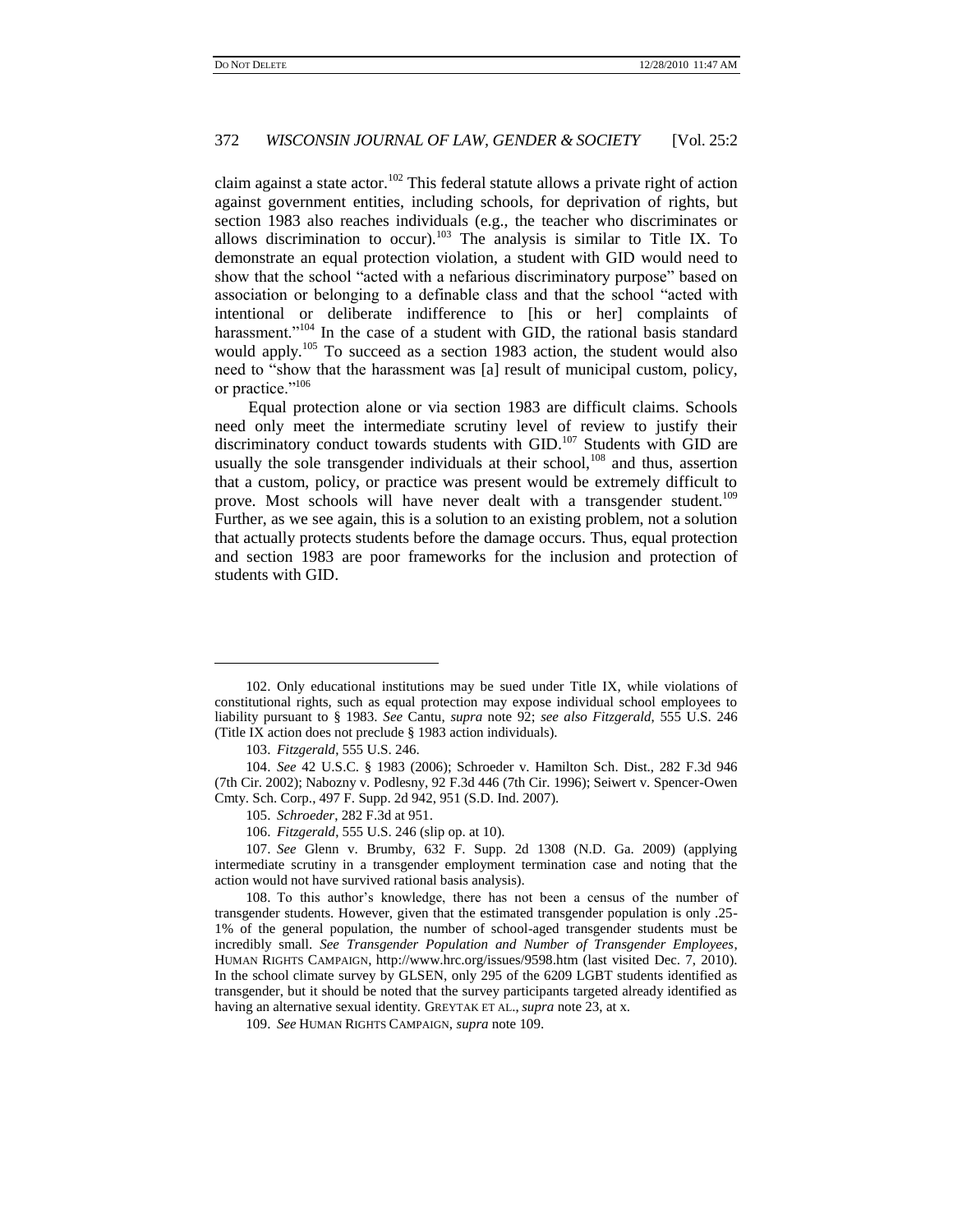## 2010] *SECTION 504 OF THE REHABILITATION ACT OF 1973* 373

#### iv. Section 504 of the Rehabilitation Act of 1973

The ADA, Section 504, and the Individuals with Disabilities Education Act  $(IDEA)^{110}$  exclude students with GID from protection.<sup>111</sup> As argued above, recent studies indicating a physical or biological cause for GID may allow an exception so that students with GID can find protection via the ADA or Section 504.<sup>112</sup> However, the ADA regulations do not provide the same level of procedural safeguards that Section 504 regulations provide, such as regular review of accommodation plans, evaluations that draw information from a variety of sources, regulations specific to the educational setting, notice prior to a change in placement, and a mandate to provide a free appropriate public education.<sup>113</sup> It is these types of procedural protections that students with GID need. Thus, the only practical federal regulatory protection available to a student with GID is Section 504 of the Rehabilitation Act of 1973.<sup>114</sup>

To be protected under Section 504, a student must be determined to: (1) have a physical or mental impairment that substantially limits one or more major life activities; (2) have a record of such an impairment; or (3) be regarded as having such an impairment.<sup>115</sup> Section 504 requires that school districts provide a free appropriate public education (FAPE) in the least restrictive environment (LRE) to qualified students in their jurisdictions who have a physical or mental impairment that substantially limits one or more major life activities.<sup>116</sup> It provides procedural safeguards, such as notice and opportunity for administrative hearings in certain circumstances.<sup>117</sup> 34 C.F.R.  $\S$  $104.3(j)(2)(i)$  defines:

<sup>110.</sup> 20 U.S.C. § 1400, et seq (2006). IDEA is similar to section 504 in that it requires an individualized plan to accommodate the disabled student and offers procedural safeguards. *Id.* § 1400 $(d)(1)(A)$ . However, IDEA is limited to students with learning disabilities. Though a student with GID may be disabled, he or she is not necessarily learning disabled. *But see* Shore Reg"l High Sch. Bd. of Educ. v. P.S., 381 F.3d 194 (3d Cir. 2004) (finding a denial of free appropriate public education where IDEA eligible student suffered peer harassment based on homophobic and gender stereotypes).

<sup>111.</sup> 42 U.S.C. § 12211; 20 U.S.C. §§ 1003(3), 1228c(d)(1) (accords definitions of disability between ADA and education code).

<sup>112.</sup> *See* Hare et al., *supra* note 7; Holden, *supra* note 7; Turan et al., *supra* note 7; Young, *supra* note 7; *see also* Kruijver et al., *supra* note 7; Zhou et al., *supra* note 7.

<sup>113.</sup> *Compare* 34 C.F.R. pt. 104 et seq. (2010) *and* 28 C.F.R. pt. 35; *see also A Comparison of ADA, IDEA, and Section 504*, DISABILITY RTS. EDUC. & DEF. FUND, http://www.dredf.org/advocacy/comparison.html (last visited Dec. 7, 2010).

<sup>114.</sup> The Matthew Shepard Federal Hate Crimes Act protects transgender individuals from hate crimes, and one could feasibly see its application in an instance of physical abuse at a school. Again, that is a reactive solution, and whether harassment would rise to the level of a crime is unclear. Pub. L. No. 111-84, §§ 4701-13, 123 Stat. 2190, 2935-44 (2009); *see also infra* Appendices E, F.

<sup>115.</sup> 34 C.F.R. § 104.3(j).

<sup>116.</sup> *Id*. §§ 104.3(j), 104.33.

<sup>117.</sup> *Id*. §§ 104.36, 104.7, 104.8.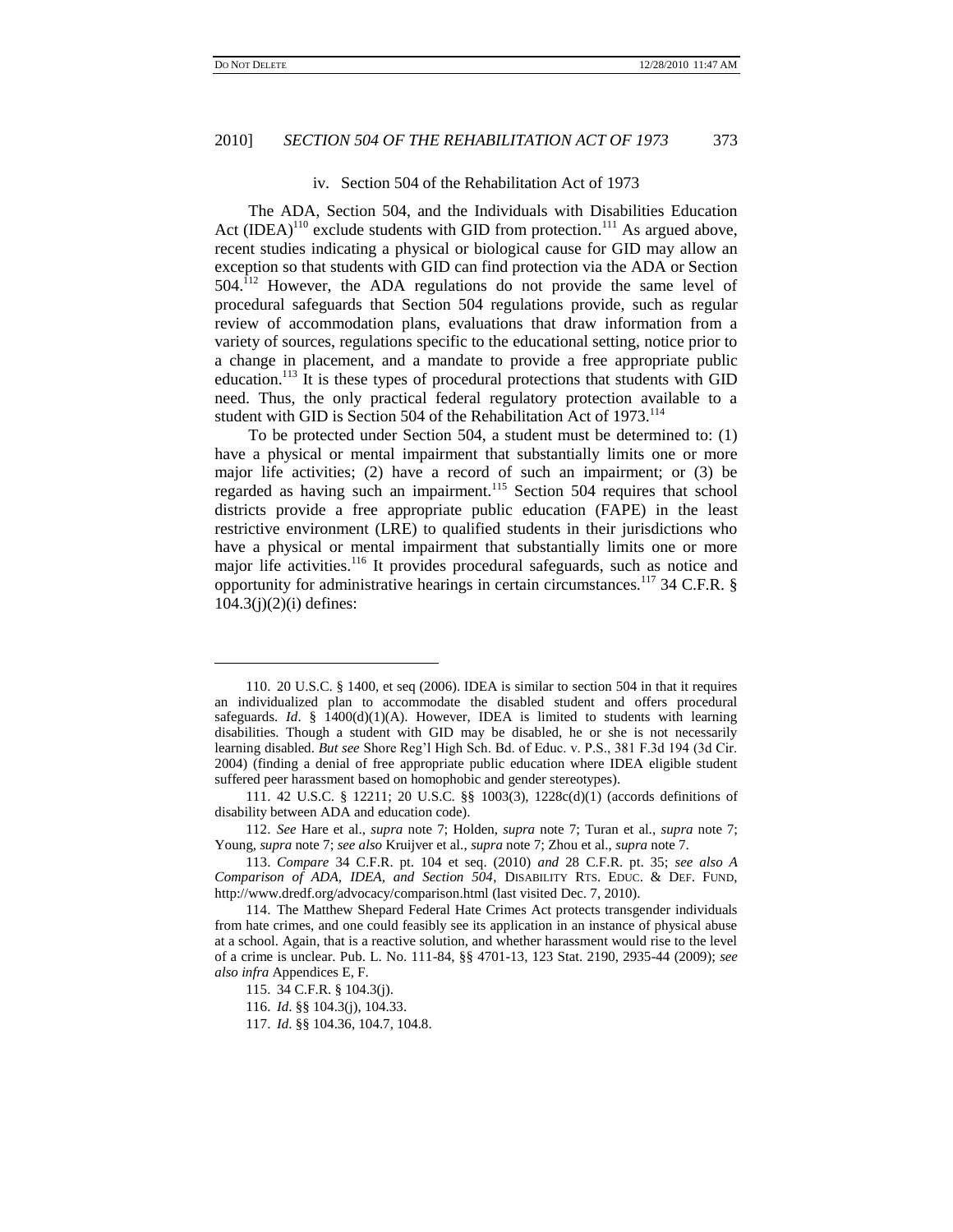Physical or mental impairment [as] (A) any physiological disorder or condition, cosmetic disfigurement, or anatomical loss affecting one or more of the following body systems: neurological; musculoskeletal; special sense organs; respiratory, including speech organs; cardiovascular; reproductive; digestive; genito-urinary; hemic and lymphatic; skin; and endocrine; or  $(B)$  any mental or psychological disorder, such as mental retardation, organic brain syndrome, emotional or mental illness, and specific learning disabilities.<sup>118</sup>

The regulation is not an exhaustive list of specific diseases and conditions<sup>119</sup> because of the difficulty of ensuring the comprehensiveness of such a list.

It should be noted that some confusion lies in the dichotomy of "disability" as defined in the ADA and Section 504. The Americans with Disabilities Act Amendments of 2008 (ADAA) became effective January 1, 2009.<sup>120</sup> The ADAA includes "a conforming amendment to the Rehabilitation Act of 1973 that affects the meaning of disability in Section 504."<sup>121</sup> The Amendments Act broadens the interpretation of disability; $^{122}$  however, it "does not require the [U.S. Department of Education] to amend its Section 504 regulations."<sup>123</sup> "[The] Section 504 regulations as currently written are valid and [the U.S. Department of Education Office for Civil Rights (OCR)] is enforcing them consistent with the Amendments Act."<sup>124</sup> OCR is still evaluating the impact of the ADAA and its enforcement responsibilities under Section 504, including whether any changes in regulations are appropriate.<sup>125</sup> Thus, it is possible that Section 504 regulations will be brought consistent with the ADA.

## *D. State and Local Protections*

State and local protections for individuals with GID vary widely, and to address the full range with sufficient detail is beyond the scope of this paper. While thirteen states and the District of Columbia have adopted antidiscrimination and/or anti-bullying laws that include  $GID$ ,<sup>126</sup> other states have

 $\overline{a}$ 

<sup>118.</sup> *Id*. § 104.3(j)(2)(i).

<sup>119.</sup> *Protecting Students with Disabilities: Frequently Asked Questions About Section 504 and the Education of Children with Disabilities*, U.S. DEP"T OF EDUC., http://www2.ed.gov/about/offices/list/ocr/504faq.html#protected (last visited Dec. 7, 2010) [hereinafter *Protecting Students with Disabilities*].

<sup>120.</sup> *Protecting Students with Disabilities*, *supra* note 120.

<sup>121.</sup> *Id*.

<sup>122.</sup> *Id*.

<sup>123.</sup> *Id*.

<sup>124.</sup> *Id*.

<sup>125.</sup> *Id*.

<sup>126.</sup> *See infra* Appendices A, B.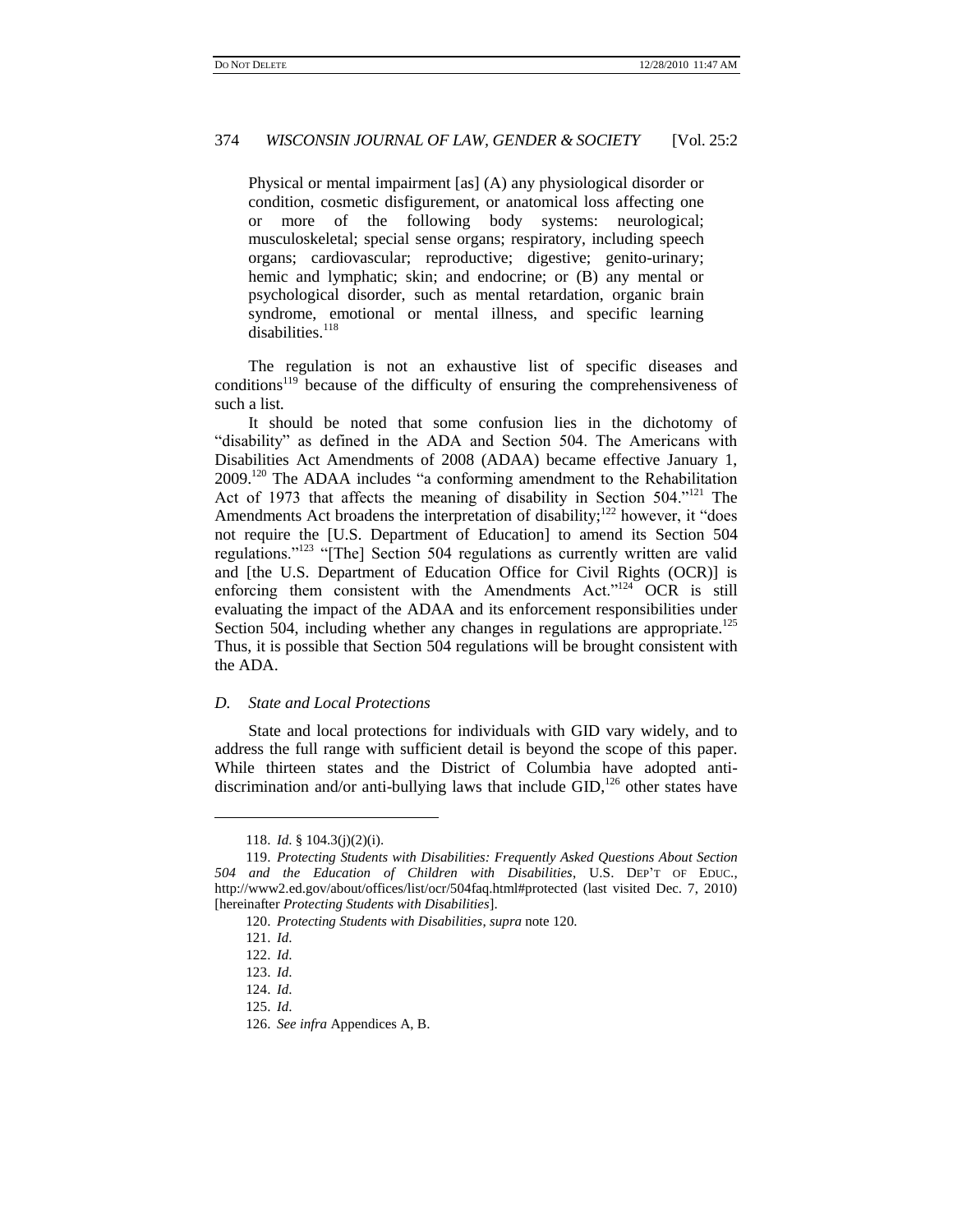proposed legislation in the 2009 legislative session.<sup>127</sup> Cities have been the most successful in adopting protective ordinances. Approximately one hundred and nine cities have adopted such ordinances.<sup>128</sup>

Where state civil rights statutes do not include transgender individuals, it may be possible to bring a tort action. State courts have often upheld claims alleging that schools have been negligent in failing to protect their students from the torts of their peers.<sup>129</sup> Thus, it is possible that when a transgender student experiences physical harassment or taunting that leads to emotional damages, a tort action may be available. Even where specific statutes protecting "transgender" are absent, several states have interpreted protection for individuals with GID through disability statutes.<sup>130</sup> Further, several states have adopted hate crime laws that include gender identity,<sup>131</sup> and where the harassment and abuse rises to the level of a crime (e.g., battery), hate crimes and penal codes will apply.<sup>132</sup> Like the federal framework, these are reactive laws, doing little to prevent damage from occurring.

## II. AN EXISTING SYSTEM OF INDIVIDUAL ACCOMMODATIONS IGNORED: SECTION 504 AS A SOLUTION

As long as GID is a mental health diagnosis in the *Diagnostic and Statistical Manual*, Section 504 may be the best option for proactively ensuring access to education, free from harassment and discrimination, for transgender students. Even as explained above, Section 504 requires development of an individualized plan addressing a student"s disability and what accommodations or modifications are necessary to ensure a free, appropriate public education in the least restrictive environment.<sup>133</sup>

What would go into a 504 plan for a student with GID? The answer depends on the individual student's needs, the school facilities, and the cultural climate of the school. For example, the level of protection at a school in a major metropolitan area would differ greatly from one in a rural community. However, some basic issues should probably be reflected in 504 plans universally. Below are some examples:

**Name Protocol**: If the student has already taken legal action to change his or name, this should be a non-issue. However, as I experienced representing Stephanie H., a legal name change alone is

l

<sup>127.</sup> *See infra* Appendix C.

<sup>128.</sup> *See infra* Appendix D.

<sup>129.</sup> *See, e*.*g*., Rupp v. Bryant, 417 So. 2d 658, 666-67 (Fla. 1982); Brahateck v. Millard Sch. Dist., Sch. Dist. No. 17, 273 N.W.2d 680, 688 (Neb. 1979); McLeod v. Grant Cnty. Sch. Dist. No. 128, 255 P.2d 360, 362-63 (Wash. 1953).

<sup>130.</sup> *See, e*.*g*., Smith v. City of Jacksonville Corr. Inst., 1991 WL 833882 (Fla. Div. Admin. Hrgs. Oct. 15, 1991).

<sup>131.</sup> *See infra* Appendices E, F.

<sup>132.</sup> *See infra* Appendices E, F.

<sup>133.</sup> *See* 34 C.F.R. pt. 104 (2010).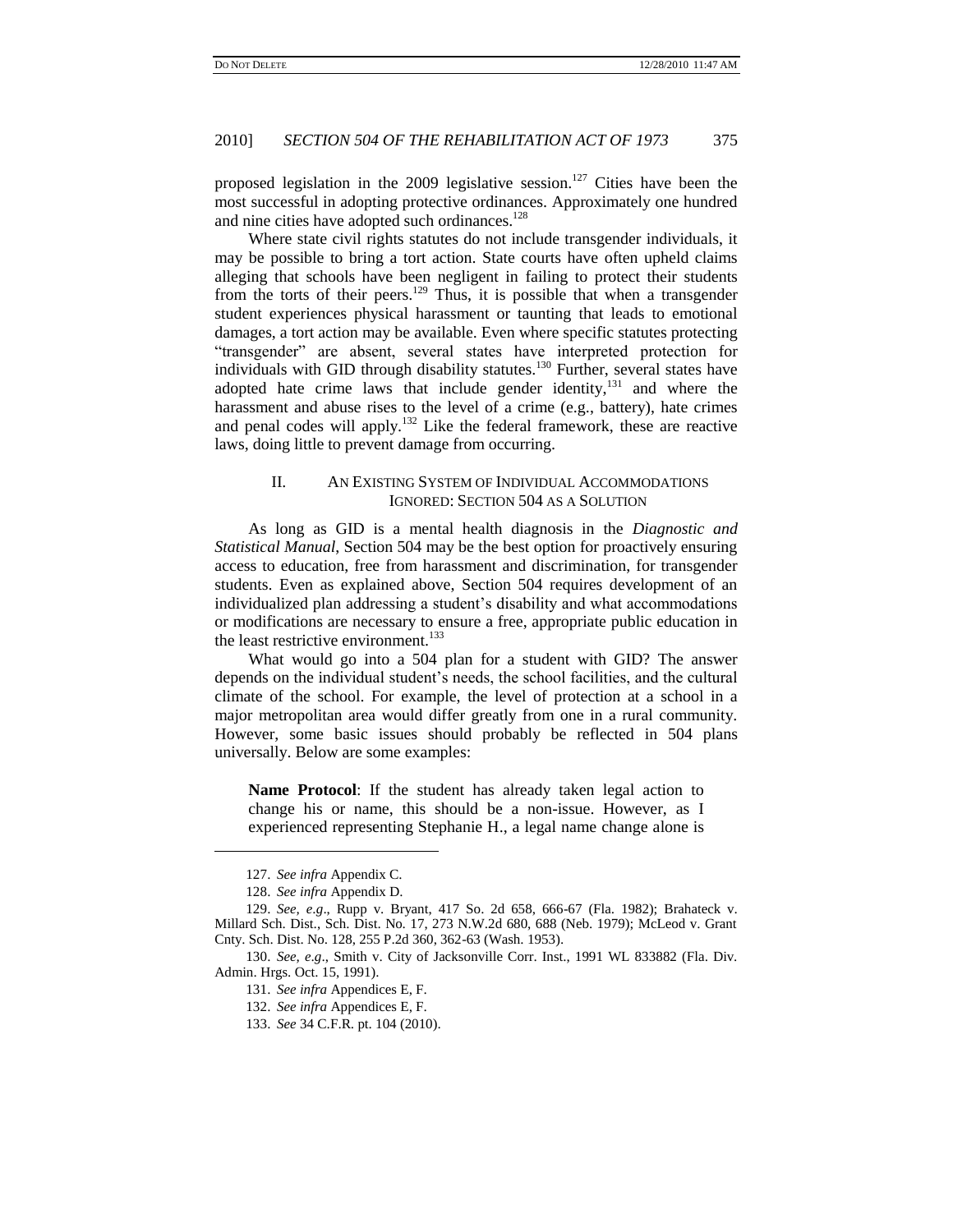not always enough to ensure school recognition by obstinate faculty and administration. Thus, the 504 plan for a student with GID should consider compliance with name and pronoun preferences of the student and ensure school-wide compliance.

**Dress Code**: The student with GID should not be seeking special rights but equal rights. Thus, the extent to which the dress of the transgender student is addressed by the plan should be limited to noting that the student will comply with the dress code of the identified gender.

**Bathrooms and Locker Rooms**: This issue is one of the more contentious because it implicates the safety and comfort of other students. Some schools have allowed students with GID to use faculty restrooms. Others have made special private time for locker rooms.

**Sex-Specific Classes**: Schools sometimes offer classes segregated by sex, such as sex education and physical education. The school should address which class the student with GID will attend, keeping in mind the cultural climate and whether attendance at a segregated class would disrupt learning.

**Extracurricular Activities**: High school state athletic associations have specific gender rules for sports, as well as size and weight requirements. Thus, a school should consult those rules when planning extracurricular participation for a student with GID. The spirit of Section 504 is full inclusion, so the school should aspire to allow full participation if at all possible.

**Safety**: This is probably the most important issue to consider. Schools should plan for reporting and response in instances of harassment or violence, for example, a safe place to where the student with GID can retreat, scheduling flexibility to eliminate contact with bullies, prompt discipline of offending bullies, etc.

**Diversity Training for Students, Faculty, and Staff**: Training is not something typically seen in a 504 plan. However, particularly in a school that has never had experience with a student with GID, it could prove beneficial and help faculty and staff show compassion and appropriate interaction and responses.

Again, these are only suggestions, and the issues to be addressed are individual to the student with GID and the unique characteristics of the school culture and facilities.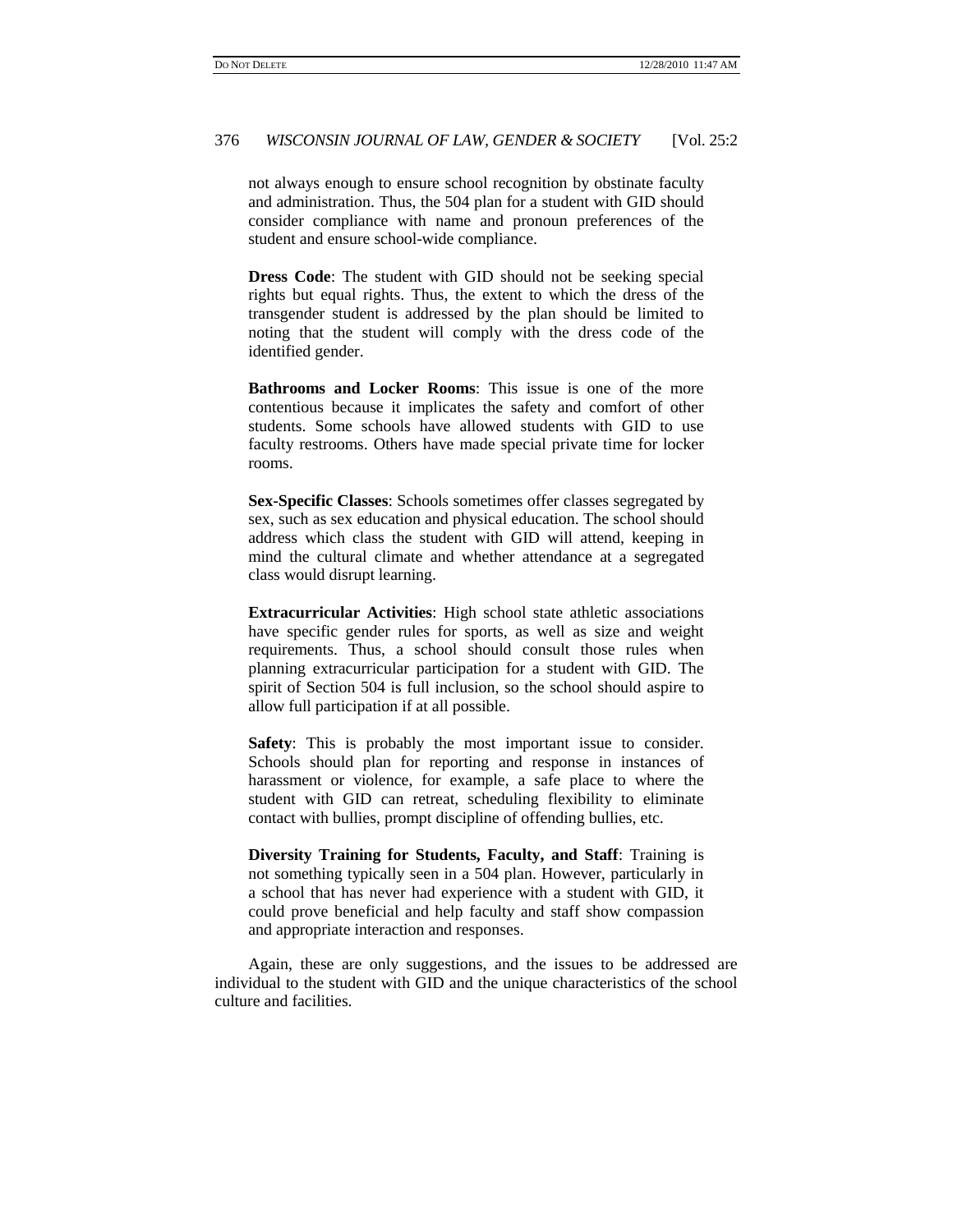#### III. SECTION 504 MAY BE FORECLOSED AS AN OPTION: LEGISLATIVE AND POLICY BRAINSTORMING

Because GID may be deleted from the *Diagnostic and Statistical Manual* when it is republished in  $2013$ ,<sup>134</sup> disability laws, such as Section 504 may be foreclosed to students with GID unless science pointing to a physiological or biological cause is further developed.<sup>135</sup> Thus, it is imperative that we create an entirely new framework of protection. I propose two approaches. The first would focus on rehabilitating bullies, a system that could benefit the entire school population. The second is a law creating student-specific plans, using an approach similar to the Individuals with Disabilities Education Act and Section 504.

#### *A. Individualized Bullying Rehabilitation*

An approach that could benefit the entire school community is a rehabilitative approach to stop bullying at its source. In this system, once a student reports an incident of violence or bullying, the perpetrator should be punished promptly. However, punishment alone will not solve the underlying problem<sup>136</sup> and may sometimes perpetuate the problem with retaliation. I propose that a reported bully be placed under an individualized rehabilitation plan that would include diversity training, community service, counseling, anger management, and other activities specifically targeted to the offensive action that occurred. One could think of it as a highly detailed, written, and individualized detention program. Upon completion of the plan, the bully would be rehabilitated such that he or she would be less violent and more respectful of other students, possibly trickling his or her new attitude to other students. Such a program could be accomplished through legislative action requiring schools to adopt such a system, or schools could create local policy adopting a similar system.

## *B. Gender Identity Education Protection Act*

 $\overline{\phantom{a}}$ 

My second proposal would probably be met with more controversy and would be difficult to get through the legislative process, particularly given the difficulty the Matthew Shepard Hate Crimes Act faced, which finally passed in

<sup>134.</sup> *Why Reform Transgender Psychiatric Classification?*, GID REFORM ADVOCS., http://www.gidreform.org/ (last visited Dec. 7, 2010); *DSM 5th Edition, Status and Issues*, GID REFORM ADVOCS., http://www.gidreform.org/dsm5.html (last visited Dec. 7, 2010).

<sup>135.</sup> *See* Hare et al., *supra* note 7; Holden, *supra* note 7; Turan et al., *supra* note 7; Young, *supra* note 7; *see also* Kruijver et al., *supra* note 7; Zhou et al., *supra* note 7.

<sup>136.</sup> John Sommers-Flanagan & Rita Sommers-Flanagan, *The Buzz on Bullying*, AM. SCH. COUNS. ASS"N, http://www.schoolcounselor.org/content.asp?contentid=282 (last visited Dec. 7, 2010) (noting that traditional punishment merely reinforces the cycle of bullying, as the bully perceives himself as a victim and responds by continued bullying).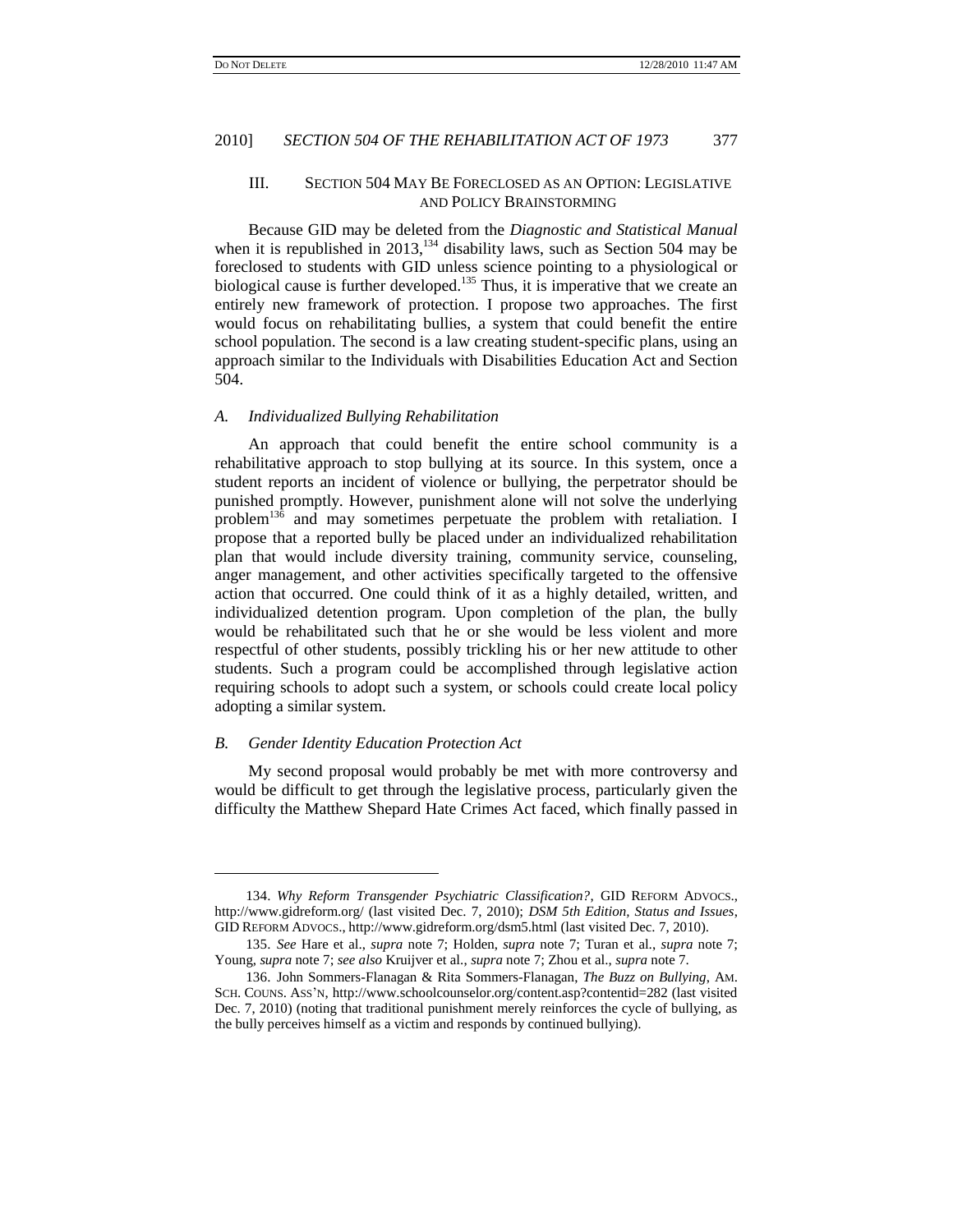$\overline{\phantom{a}}$ 

## 378 *WISCONSIN JOURNAL OF LAW, GENDER & SOCIETY* [Vol. 25:2

October 2009 after a decade of lobbying.<sup>137</sup> Convincing legislatures to fund such a system of protection for a very limited student population would be very difficult under the current budget shortfalls schools are already facing.<sup>138</sup> Assuming the obstacles of the legislative process were overcome, a "Gender Identity Education Protection Act" could be set-up similar to IDEA or Section 504, including procedural safeguards for a school"s violation of a student"s rights under the act.

Like IDEA and Section 504, an identification process would be necessary, though I do not think an elaborate "child find" program, as found in IDEA, would be required. The student with GID would need to identify him or herself to the school and seek out protection under the act. After identification, the school and student should enter into an individualized education plan, stating the needs of the student, including safety, and the accommodations and modifications that are necessary to provide the student with equal access. Key components from IDEA and Section 504 would be present in such a law, such as a "free and appropriate public education" in the "least restrictive environment."<sup>139</sup> Like IDEA and 504, the plan should be updated as needed but no less than every third year.<sup>140</sup> Violations by the school could be handled under the same process as IDEA due process hearings and mediations.<sup>141</sup>

#### **CONCLUSION**

Students with GID suffer greatly from discrimination and harassment perpetrated by their peers and adults.<sup>142</sup> The controversial issue is reaching further into the mainstream, and more and more students are bending gender norms.<sup>143</sup> Schools can no longer ignore the reality of transgender teens. Though it is a double-edged sword to label someone with GID as "disabled," in the sometimes violent and hostile school setting, the disability label is a necessary evil for these unique learners. The effect of harassment and discrimination on the student with GID is significant, adversely affecting educational progress

<sup>137.</sup> *Matthew Shepard and James Byrd, Jr*. *Hate Crimes Prevention Act*, HUMAN RIGHTS CAMPAIGN (June 28, 2010), http://www.hrc.org/laws\_and\_elections/5660.htm.

<sup>138.</sup> *School Budget Cuts Threaten Gains*, WASH. TIMES, Mar. 11, 2009, http://www.washingtontimes.com/news/2009/mar/11/schools-cut-budgets-where-it-hurtschildren-most/ (noting that budget cuts take "focus away from educational improvements and raising achievement and put the focus on simply battening down the hatches and trying to make it through").

<sup>139.</sup> 20 U.S.C. §§ 1401(8), 1412(5)(B) (2006); 29 U.S.C. § 794; 34 C.F.R. §§ 104.3, 300.17, 300.101, 300.114 (2010); OFFICE OF CIVIL RIGHTS, U.S. DEP"T OF EDUC., FREE APPROPRIATE PUBLIC EDUCATION FOR STUDENTS WITH DISABILITIES: REQUIREMENTS UNDER SECTION 504 OF THE *REHABILITATION ACT OF 1973* (2010), *available at* http://www2.ed.gov/about/offices/list/ocr/docs/edlite-FAPE504.html.

<sup>140.</sup> 34 C.F.R. §§ 104.35, 300.303, 300.324.

<sup>141.</sup> 34 C.F.R. §§ 104.36, 300.121, 300.140, 300.151-53, 300.500-37.

<sup>142.</sup> *See* GREYTAK ET AL., *supra* note 23.

<sup>143.</sup> Jan Hoffman, *Can a Boy Wear a Skirt to School?*, N.Y. TIMES, at ST1, *available at* http://www.nytimes.com/2009/11/08/fashion/08cross.html.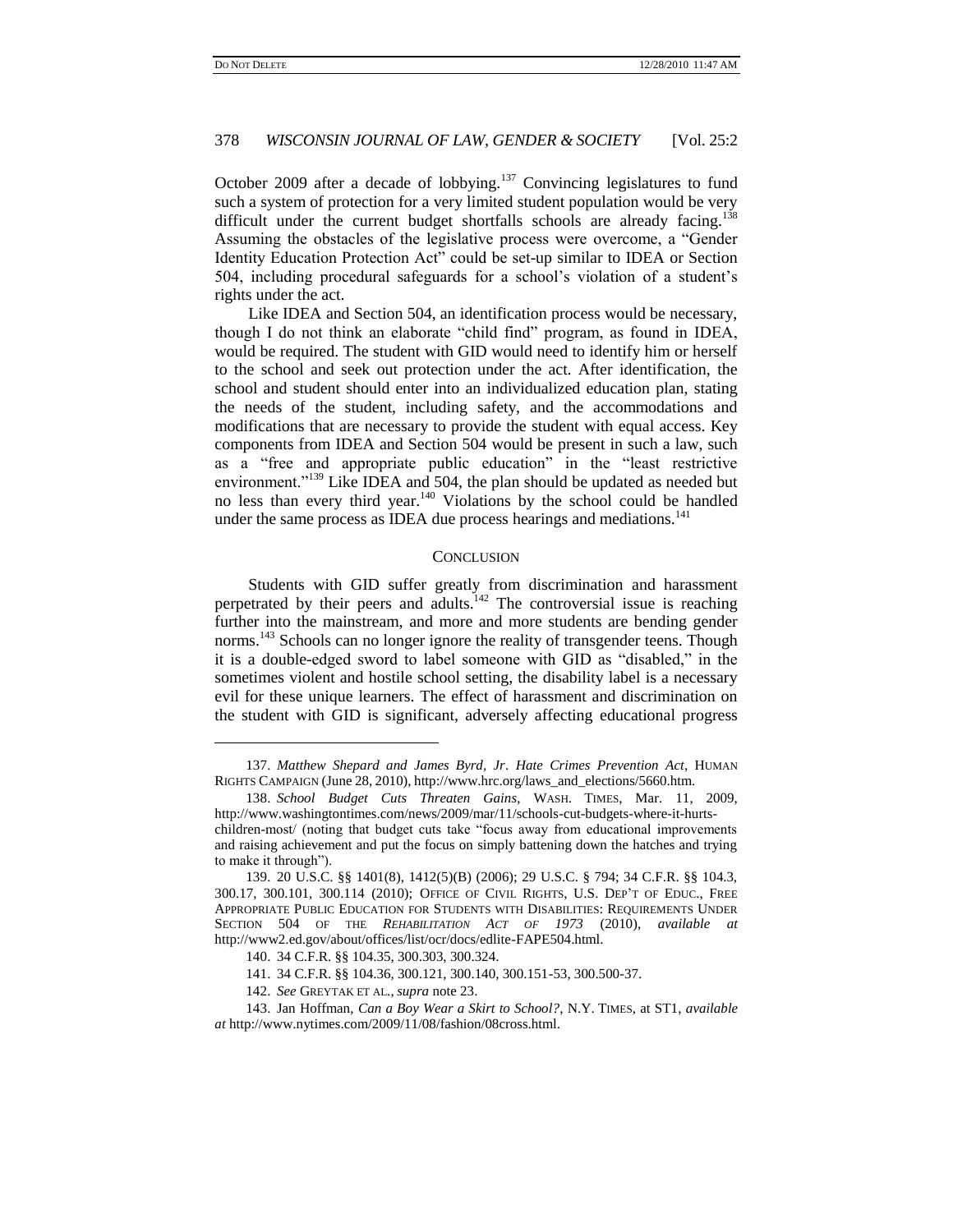and aspirations.<sup>144</sup> Section 504 plans may be the only proactive protection available to students with GID. Civil rights litigation, as a reactive tool, is not sufficient because the damage has already occurred, and any deterrent effect remains at the administrative school level, without trickling down to the student-to-student day.

With revision of the *Diagnostic and Statistical Manual* set for publication in 2013, Section 504 may be foreclosed as a protective device because GID may be removed.<sup>145</sup> Though science is now indicating a physiological or biological cause for GID that would make GID eligible for ADA or Section 504 protection, it has not been perfected, and such a physical diagnosis may be rare. Thus, a new proactive framework is necessary to protect students with GID. Individualized bullying remediation or a gender identity specific education act could be the solution.

Schools should be a place where all students feel safe, and if logical solutions can overcome ignorance, every young person will be able to reach their full educational potential. In turn, America will be strengthened by a more tolerant and intelligent upcoming generation.

l

<sup>144.</sup> *See* GREYTAK ET AL., *supra* note 23.

<sup>145.</sup> *See* 29 U.S.C. § 705(20)(F) (2006); 42 U.S.C. § 12211.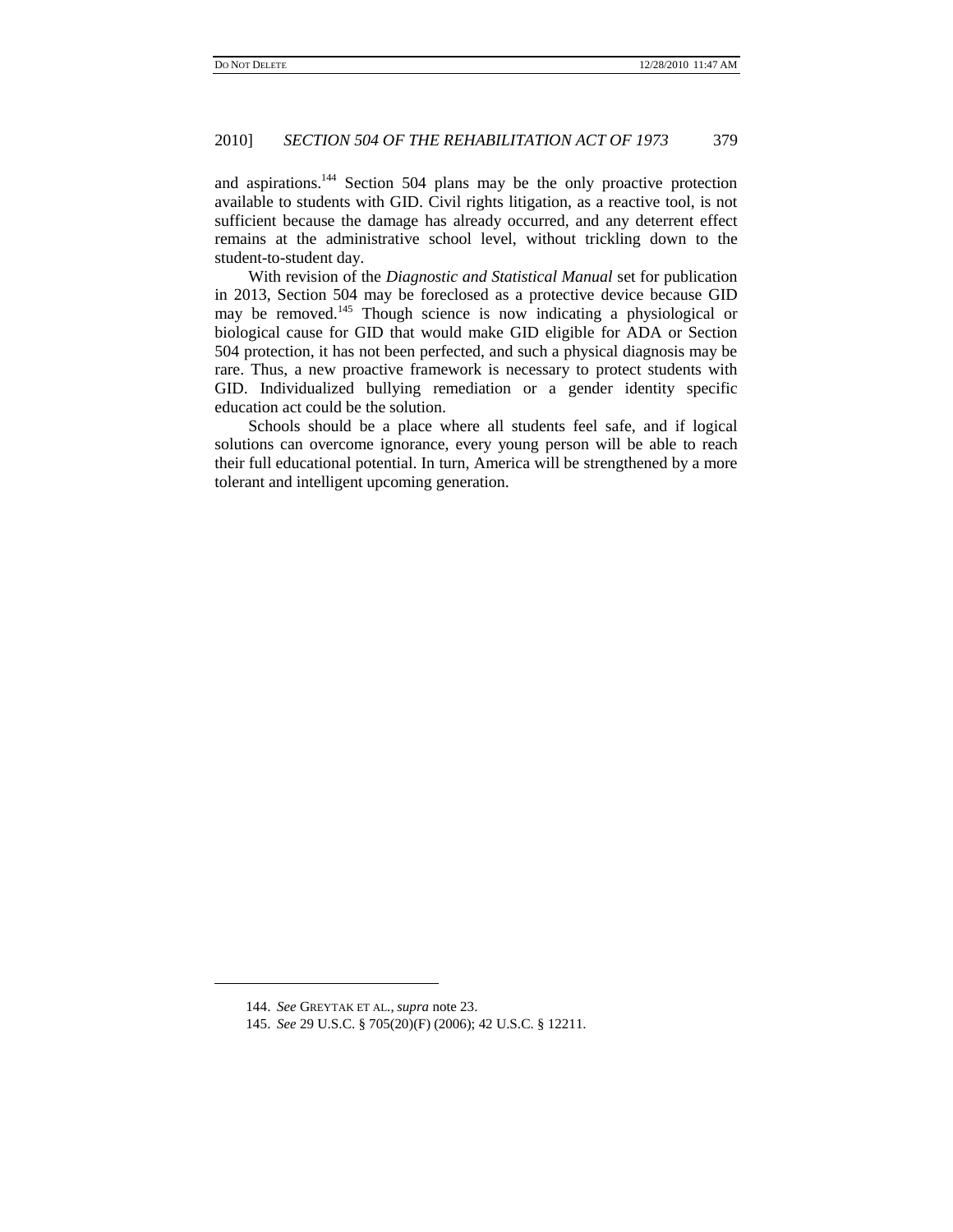#### APPENDIX A

#### STATES PROHIBITING DISCRIMINATION ON THE BASIS OF GENDER IDENTITY

**California**: CAL. GOV"T. CODE §§ 12926, 12949 (2003).

**Colorado**: COLO. REV. STAT. §§ 24-34-401, 402 (2004).

**Connecticut**: CONN. GEN. STAT. § 46a to 81c-m (2001). While gender identity is not explicitly included in the state"s anti-discrimination law, the Connecticut Commission on Human Rights and Opportunities has ruled that transgender individuals can pursue anti-discrimination claims under the category of sex discrimination. Declaratory Ruling on Behalf of John/Jane Doe (Conn. Human Rights Comm"n 2000).

**District of Columbia**: D.C. CODE §§ 2-1401.01, .02; 2-1402.11, .21, .31, .41, .71, .73 (2006).

**Florida**: No provision of Florida law explicitly addresses discrimination based on gender identity. However, a Florida court has ruled that an individual with gender dysphoria is within the disability coverage of the Florida Human Rights Act, as well as the portions of the act that prohibit discrimination based on perceived disability. Smith v. City of Jacksonville Corr. Inst., 1991 WL 833882 (Fla. Div. Admin. Hrgs. Oct. 15, 1991).

**Hawaii**: Only in housing and public accommodations, HAW. REV. STAT. §§ 515-2 to -7; 378-1 to -3; 489-2 to -3 (2006).

**Illinois**: 775 ILL. COMP. STAT. 5 / 1-102 (1994).

**Iowa**: IOWA CODE, ch. 216; 216.2(10), (14) (1996).

**Maine**: ME. REV. STAT. ANN. tit. 5, §§ 4553, 4571-76, 4581-83, 4591- 94F, 4595-98, 4601-04 (2007).

**Massachusetts**: While gender identity is not explicitly included in the state"s anti-discrimination law, several courts and the state Commission Against Discrimination have ruled that transgender individuals can pursue an anti-discrimination claim under the category of sex or disability discrimination. Liev. Sky Publ"g Corp., No. 013117J, 2002 WL 31492397 (Mass. Super. Ct. Oct. 7, 2002); Doe *ex rel.* Doe v. Yunits, No. 001060A, 2000 WL 33162199 (Mass. Super. Ct. Oct. 11, 2000); Jette v. Honey Farms Mini Market, LEXIS 50 (Mass. Comm"n Against Discrimination 2001); MASS. GEN. LAWS ANN. ch. 151B, §§ 3-4 (West 2003).

**Minnesota**: MINN. STAT. § 363A.01-41 (2009).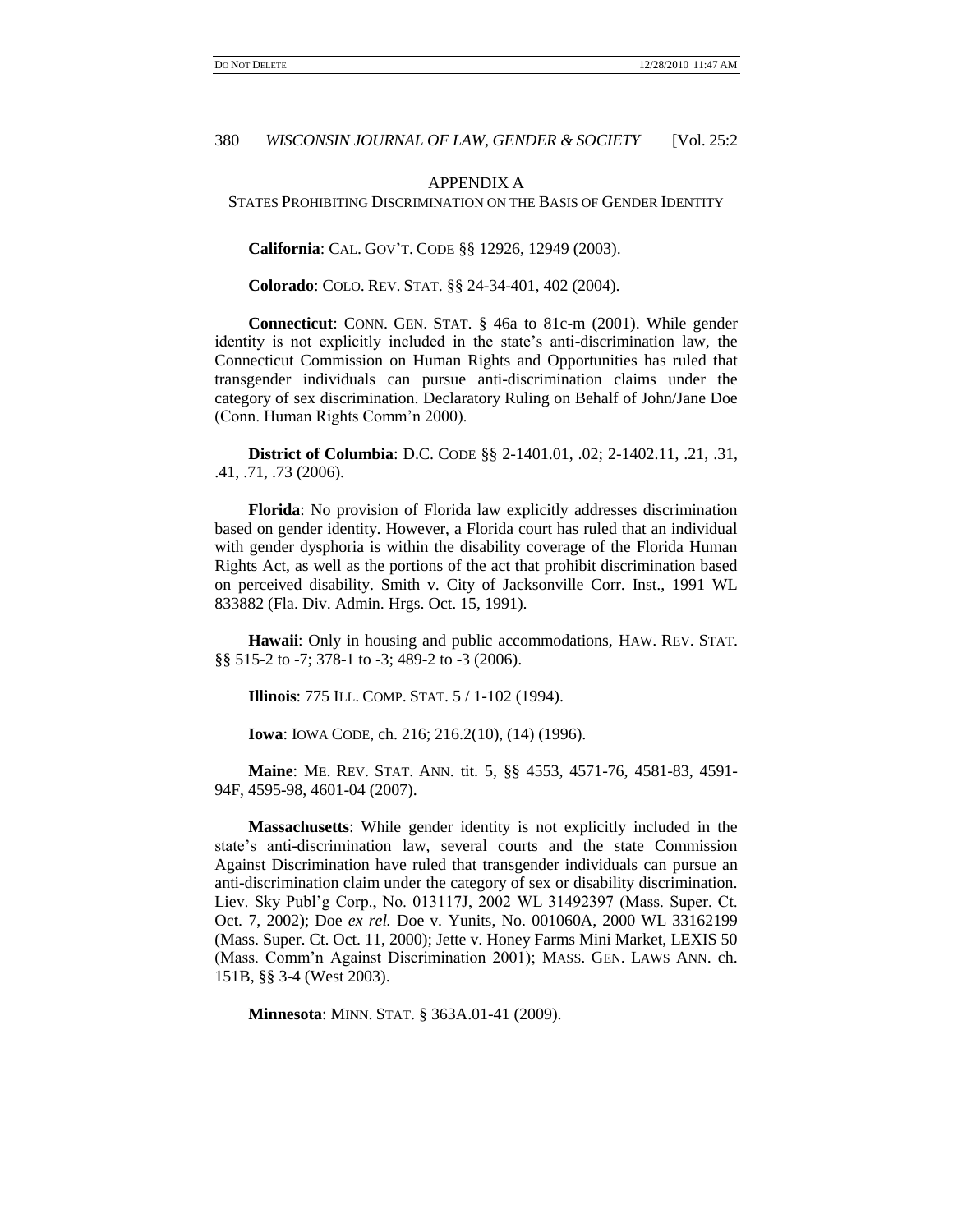**New Jersey**: N.J. STAT. ANN. §§ 10:2-1; 10:5-1 to -49 (2006).

**New Mexico**: N.M. STAT. ANN. §§ 28-1-2, -7, -9 (2003); 28-1-7 (2001).

**New York:** While gender identity is not explicitly included in the state's anti-discrimination law, courts have ruled that transsexual individuals can pursue anti-discrimination claims under the category of sex. Rentos v. OCE-Office Sys., 1996 U.S. Dist. LEXIS 19060 (S.D.N.Y. 1996); Buffong v. Castle on the Hudson, 2005 N.Y. Misc. LEXIS 3194 (N.Y. Sup. Ct. 2005); N.Y. EXEC. LAW art. 15 §§ 296, 296-a (2003).

**Oregon**: OR. REV. STAT. § 74.100(6) (2007)*.*

**Rhode Island**: R.I. GEN. LAWS §§ 28-5-3, 28-5-7, 34-37-4, 34-37-4.3, 11- 24-2 (2001).

**Vermont**: VT. STAT. ANN. tit. 21 § 495 (2007); VT. STAT. ANN. tit. 9, § 4503 (2007); VT. STAT. ANN. tit. 8, § 10403 (2009); VT. STAT. ANN. tit. 8, § 4724 (2008); VT. STAT. ANN. tit. 3, § 963 (2007).

**Washington**: WASH. REV. CODE § 49.60.130-175, -176, -178, -180, -190, -200, -215, -222 to 2-25, -300 (2010); WASH. ADMIN. CODE § 356-09-020 (2010).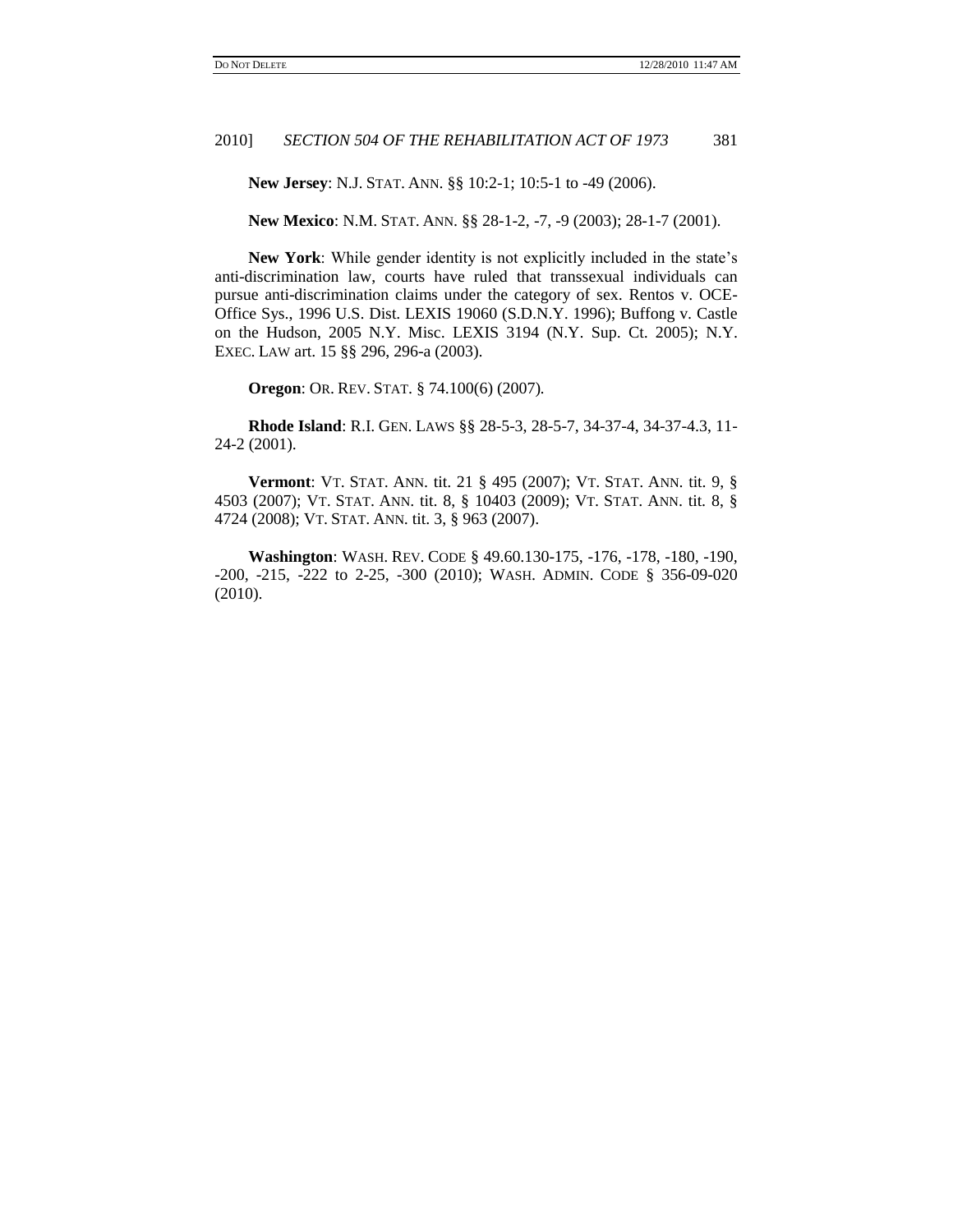## APPENDIX B SCHOOL LAWS ADDRESSING GENDER IDENTITY

**Arkansas**: A provision of state law requires school districts to adopt policies that prohibit bullying; however, there are no categories of protections required for these policies. ARK. CODE ANN. § 6-18-514 (2010).

**California**: CAL. PENAL CODE § 422.76 (West 2001); CAL. EDUC. CODE § 220 (West 2002).

**District of Columbia**: D.C. CODE §§ 2-1401.02, 2-1402.41. (2001).

**Minnesota**: MINN. STAT. § 363A.03(44), 363A.13, 363A.23 (2009).

**New Jersey**: N.J. STAT. ANN. § 18A:37-13 to -17 (West 2002).

**North Carolina**: N.C. GEN. STAT. § 115C-407.5 (2009).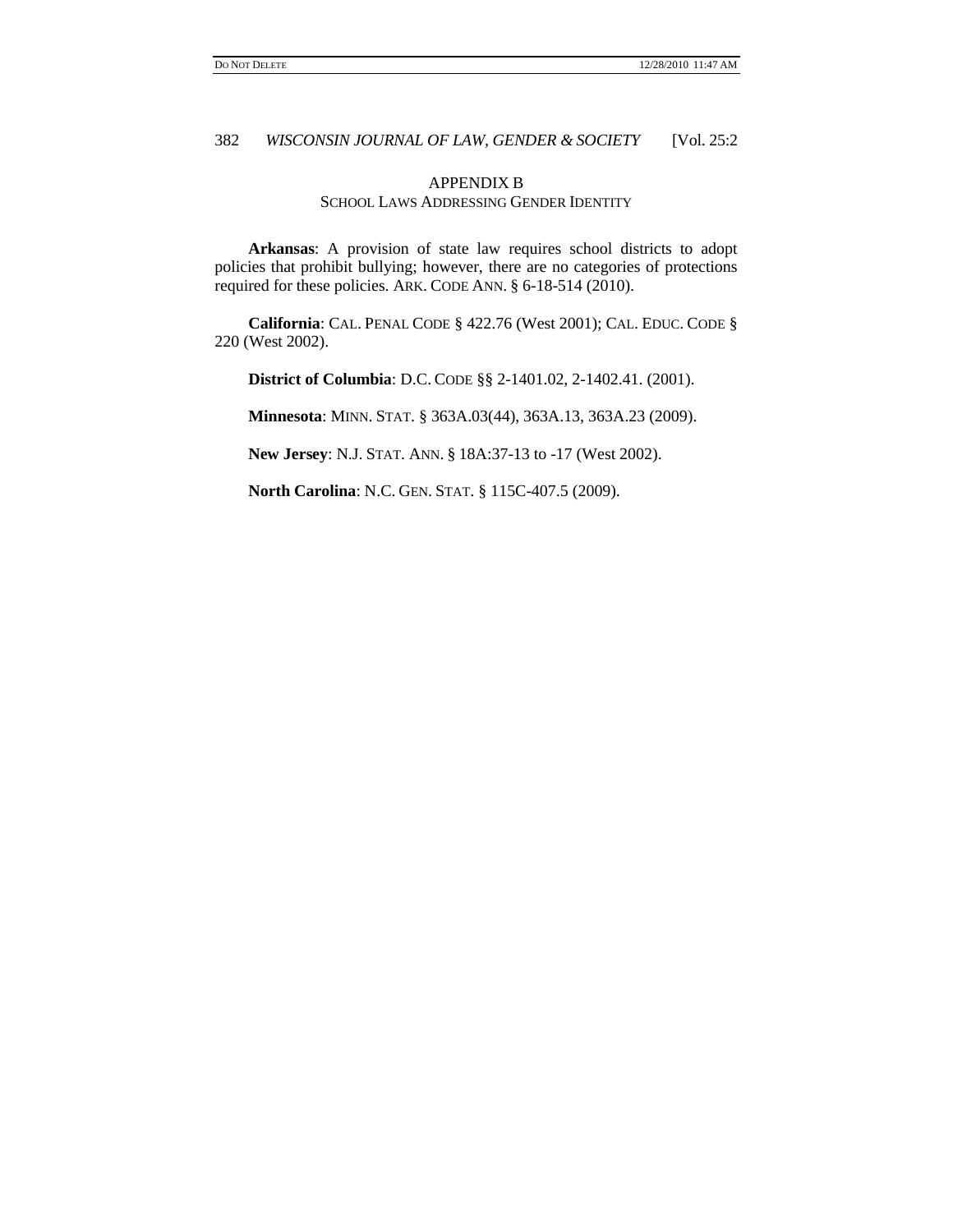## APPENDIX C

#### PENDING LEGISLATION RELATED TO GENDER IDENTITY

**Arizona**: HB 2455 Would prohibit discrimination in employment, public accommodations and other areas based on sexual orientation and gender identity. SB 1368 Would prohibit discrimination in employment based on sexual orientation and gender identity.

**Connecticut**: HB 6425 Would update Connecticut's anti-discrimination laws to add gender identity or expression as protected categories.

**Florida**: HB 397/SB 2012 Would amend the Florida Civil Rights Act to add sexual orientation, and gender identity or expression, as well as pregnancy and familial status, as protected categories.

**Georgia**: HB 111 Would add sexual orientation and gender identity to the state hate crimes laws.

**Indiana**: HB 1250 Would extend existing anti-discrimination laws to apply to discrimination motivated by sexual orientation, gender identity, age, disability, and other traits.

**Kansas**: SB 169 Would extend existing anti-discrimination laws to apply to discrimination motivated by sexual orientation and gender identity.

**Kentucky**: HB 72 Would extend existing anti-discrimination laws to apply to discrimination motivated by sexual orientation and gender identity.

**Massachusetts**: HB 1728 Would expand existing hate crimes and antidiscrimination laws to prohibit discrimination in employment, places of public accommodation, real estate, and education based on gender identity or expression.

**Michigan**: HB 4192 Would update existing anti-discrimination laws to add sexual orientation, gender identity, and gender expression as protected categories.

**Missouri**: HB 701 Would amend existing laws to prohibit discrimination in employment, public accommodations, and housing based on sexual orientation and gender identity. SB 109 Would prohibit discrimination in employment, public accommodations, and housing based on sexual orientation, gender identity, or other traits.

**Montana**: HB 252 Would amend existing anti-discrimination law to prohibit discrimination based on sexual orientation and gender identity. SB 223 Would amend existing hate crimes law to add sexual orientation and gender expression as covered categories.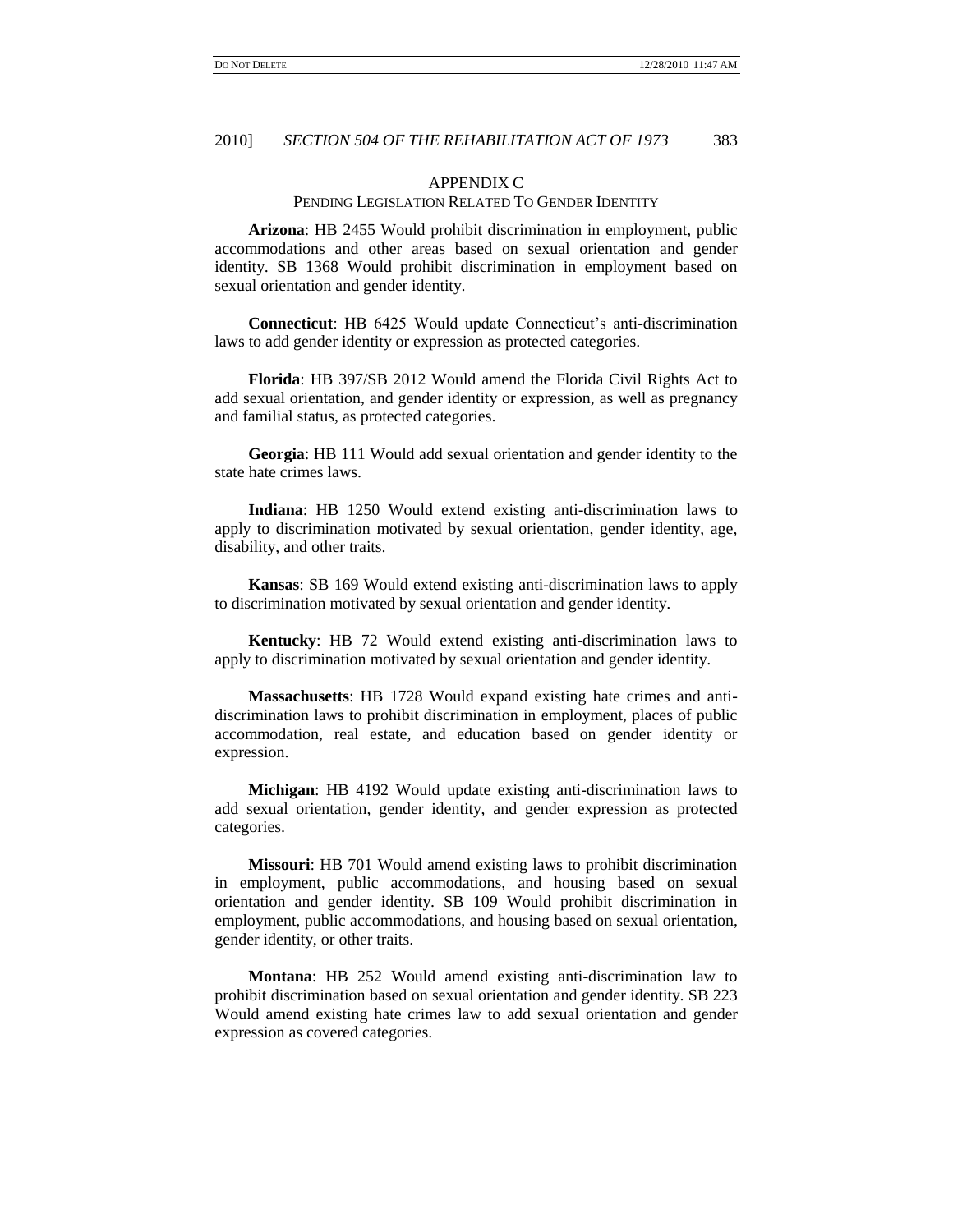**New York**: AB 5710/SB 2406 Would update existing anti-discrimination laws to apply to discrimination based on gender identity or expression.

**North Carolina**: HB 1049/SB 843 Would amend the state personnel act to prohibit employment discrimination based on sexual orientation or gender identity.

**North Dakota**: HB 2278 Would add sexual orientation, gender identity, and gender expression to existing anti-discrimination laws.

**Pennsylvania**: HB 300 Would prohibit discrimination in employment, housing, public accommodations and other areas based on sexual orientation and gender identity.

**South Carolina**: SB 73 Would amend existing employment antidiscrimination law to add sexual orientation and gender identity as protected categories. SB 75 Would amend existing housing anti-discrimination law to add sexual orientation and gender identity as protected categories.

**Texas**: HB 538 Would prohibit employment discrimination based on sexual orientation, gender identity, or gender expression.

**Virginia**: HB 1624 Would provide model policy bullying on bullying and harassment or intimidation, including behavior motivated by actual or perceived sexual orientation or gender identity. HB 2385 Would prohibit discrimination in public employment based on sexual orientation, gender identity, and gender expression. SB 1247 Would add sexual orientation, gender identity, and gender expression to the categories protected under the Virginia Human Rights Act.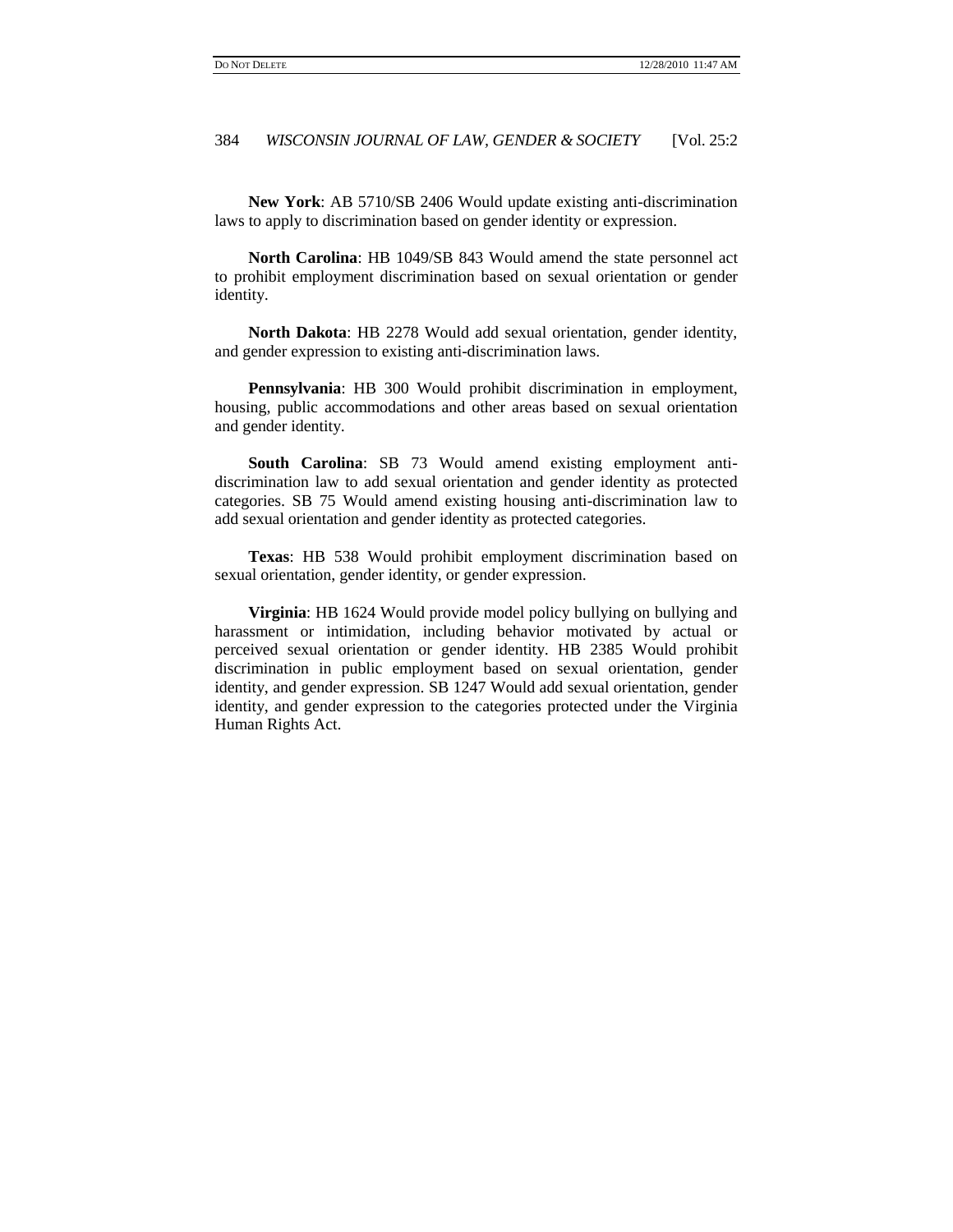## APPENDIX D CITIES AND COUNTIES PROTECTING GENDER IDENTITY FROM  $\mathrm{DISCRIMINATION}^{146}$

## **ARIZONA:** Tucson

**CALIFORNIA:** Los Angeles, Oakland, San Diego, San Francisco, Santa Cruz, Santa Cruz County, West Hollywood

**COLORADO:** Boulder, Denver

FLORIDA: Gulfport, Key West, Lake Worth, Miami Beach, Monroe County, Palm Beach County, Tampa, West Palm Beach

**GEORGIA:** Atlanta

**ILLINOIS:** Carbondale, Champaign, Chicago, Cook County, Decatur, Evanston, Peoria, Springfield, Urbana

**INDIANA:** Bloomington, Indianapolis

**IOWA:** Iowa City, Johnson County

**KENTUCKY:** Covington, Jefferson County, Lexington-Fayette County, Louisville

**LOUISIANA:** New Orleans

**MARYLAND:** Baltimore

**MASSACHUSETTS:** Boston, Cambridge, North Hampton

**MICHIGAN:** Ann Arbor, East Lansing, Ferndale, Grand Rapids, Huntington Woods, Lansing, Saugatuck, Ypsilanti

**MINNESOTA:** Minneapolis, St. Paul

**MISSOURI:** University City

**NEW YORK:** Albany, Buffalo, Ithaca, New York City, Rochester, Suffolk County, Tompkins County

**OHIO:** Cincinnati, Toledo

 $\overline{\phantom{a}}$ 

<sup>146.</sup> *Laws Prohibiting Discrimination*, *supra* note 29.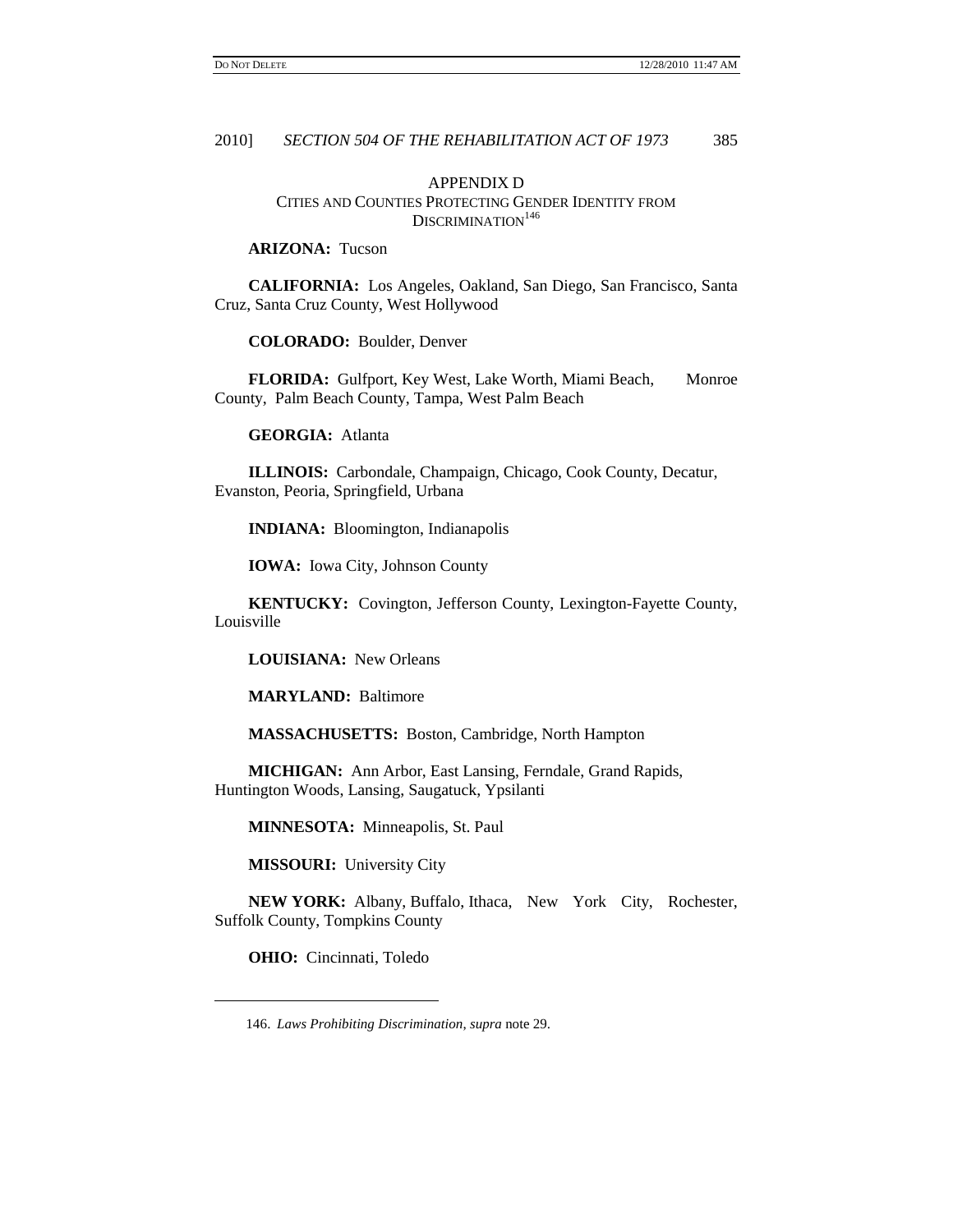**OREGON:** Beaverton, Bend, Benton County, Hillsboro, Lake Oswego, Lincoln City, Multnomah County, Portland, Salem

**PENNSYLVANIA:** Allentown, Easton, Erie County, Harrisburg, Lansdowne, New Hope, Philadelphia, Pittsburgh, Scranton, Swarthmore, West Chester, York

**TEXAS:** Austin, Dallas, El Paso, Fort Worth

**WASHINGTON:** Burien, King County, Olympia, Seattle, Tacoma

**WISCONSIN:** Madison, Milwaukee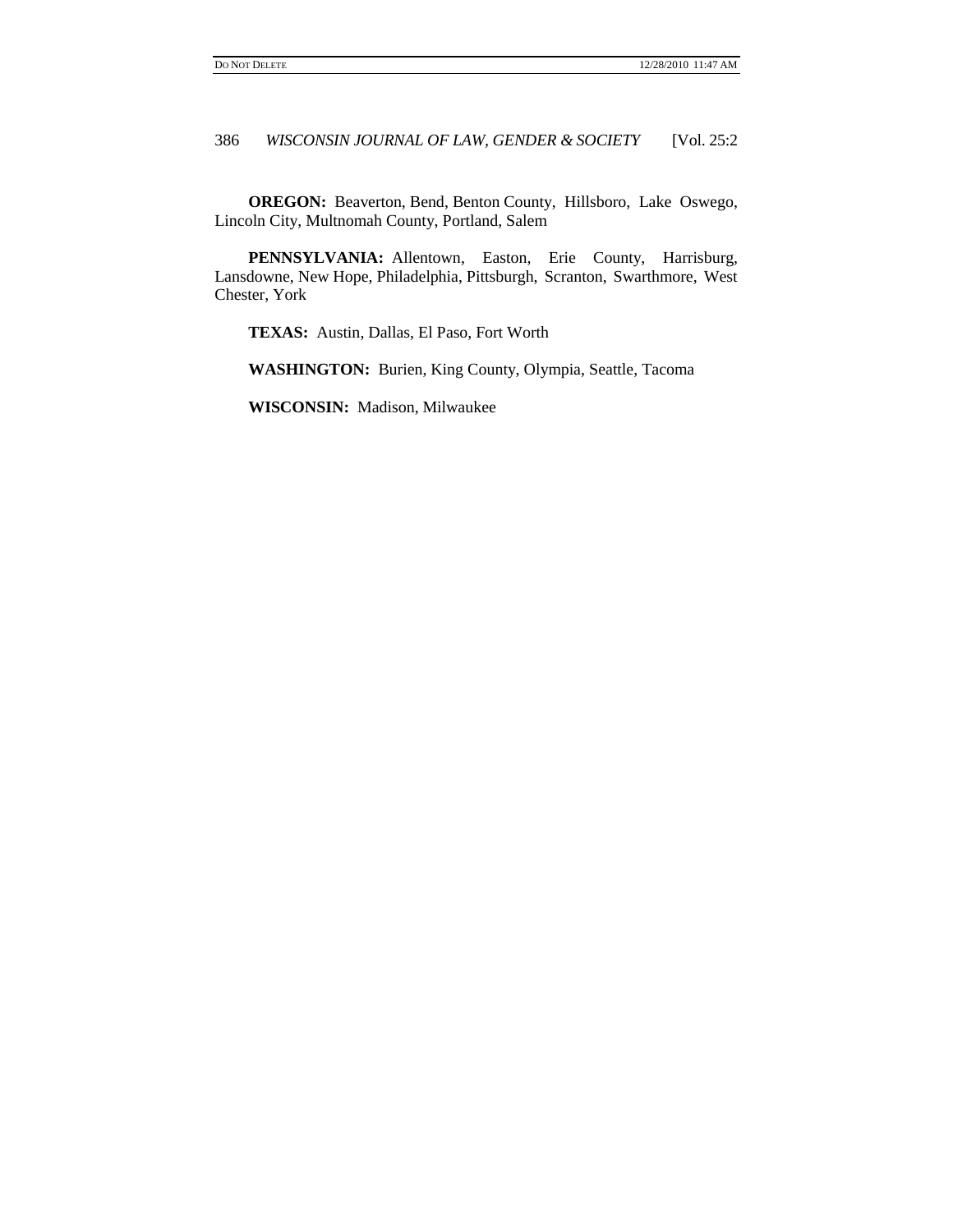APPENDIX E JURISDICTIONS WITH HATE CRIME LEGISLATION, INCLUDING GENDER IDENTITY

**CALIFORNIA**: CAL. PENAL CODE § 422.76 (West 2001).

**COLORADO**: COLO. REV. STAT. § 18-9-121 (2005).

**CONNECTICUT**: CONN. GEN. STAT. §§ 53a-181j to 53a-181l (2004).

**DISTRICT OF COLUMBIA**: D.C. CODE §§ 22-3701 to -3702 and 22- 3704 (2001), D.C. CODE § 2-1401.02 (2001).

**HAWAII**: HAW. REV. STAT. § 846-51, S.B. 616, Leg., 22d Leg. (Haw. 2003).

**MARYLAND**: MD. CODE ANN., CRIM. LAW § 10-301 to 10-306 (LexisNexis 1998).

**MINNESOTA**: MINN. STAT. § 363A.03(44); MINN. STAT. §§ 609.2231(4), 609.595(1a), 609.748, 611A.79 (2009).

**MISSOURI**: MO. REV. STAT*.* § 557.035 (2003)*.*

**NEW JERSEY**: N.J. STAT. ANN. § 2C:16-1 (West 2002).

**NEW MEXICO**: N.M. Comm. Subst./S.B. 38/249 (April 8, 2003).

**OREGON**: OR. REV. STAT. §§ 166.155, 166.165 (1995).

**VERMONT**: VT. STAT. ANN. tit. 13, § 1455 (2001).

**WASHINGTON**: WASH. REV. CODE ANN. § 9A.36.080 (as amended, 2009).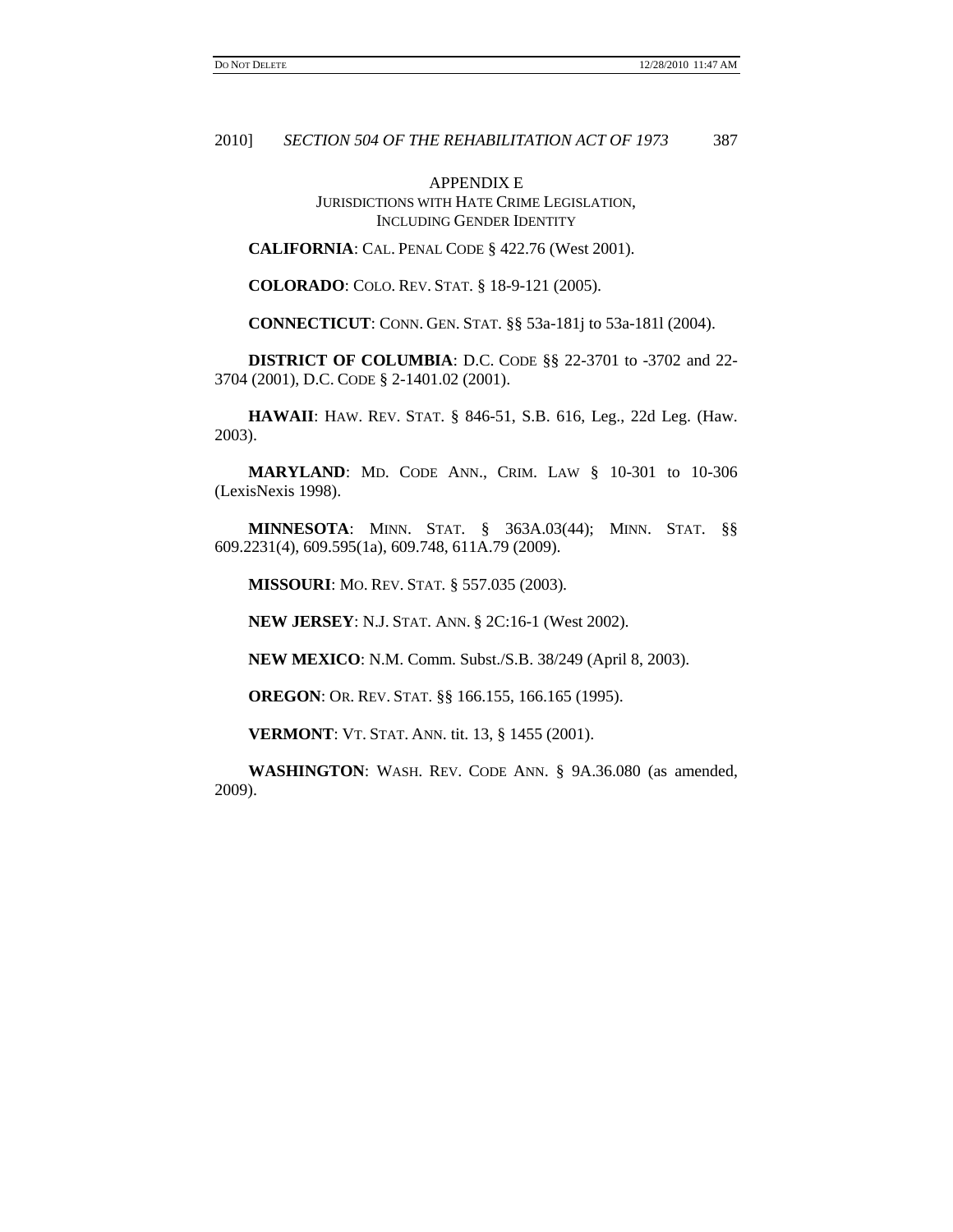## APPENDIX F STATES WITH PENDING HATE CRIMES LEGISLATION, INCLUDING GENDER IDENTITY

**ARIZONA**: SB 1212 Would amend existing law regarding a central state repository for collecting information on hate crimes to add a requirement that information be collected for hate crimes based on gender identity or expression.

**GEORGIA**: HB 111 Would add sexual orientation and gender identity to the state hate crimes laws; SB 234 Would provide penalty enhancement for crimes motivated by the victim"s sexual orientation, gender identity, or other traits.

**INDIANA**: SB 91 Would make commission of a crime because of the victim"s sexual orientation, gender identity, or other traits, an aggravating circumstance that can be considered by a judge when imposing sentencing for a crime.

**MASSACHUSETTS**: HB 1728 Would expand existing hate crimes and anti-discrimination laws to prohibit discrimination in employment, places of public accommodation, real estate, and education based on gender identity or expression.

**MONTANA**: SB 223 Would amend existing hate crimes law to add sexual orientation and gender expression as covered categories.

**NEW YORK**: AB 1450/SB 831 Would designate bias-related crimes, subject to penalty enhancement, to include certain crimes motivated by prejudice based on sexual orientation or other traits.

**NORTH CAROLINA**: HB 207 Would amend existing hate crimes law to add sexual orientation and gender identity as covered categories.

**PENNSYLVANIA**: HB 745 Would amend existing hate crimes law to add actual or perceived sexual orientation, gender identity, ancestry, or disability as protected categories.

**SOUTH CAROLINA**: SB 41 Would establish penalties for non-capital criminal offenses motivated by the victim"s sexual orientation and gender identity. SB 76 Would require health care facilities to allow visitation by any visitor designated by a patient. Also contains hate crimes and antidiscrimination provisions.

**SOUTH DAKOTA**: SB 156 Would amend existing hate crimes law to add sexual orientation and gender identity as covered categories.